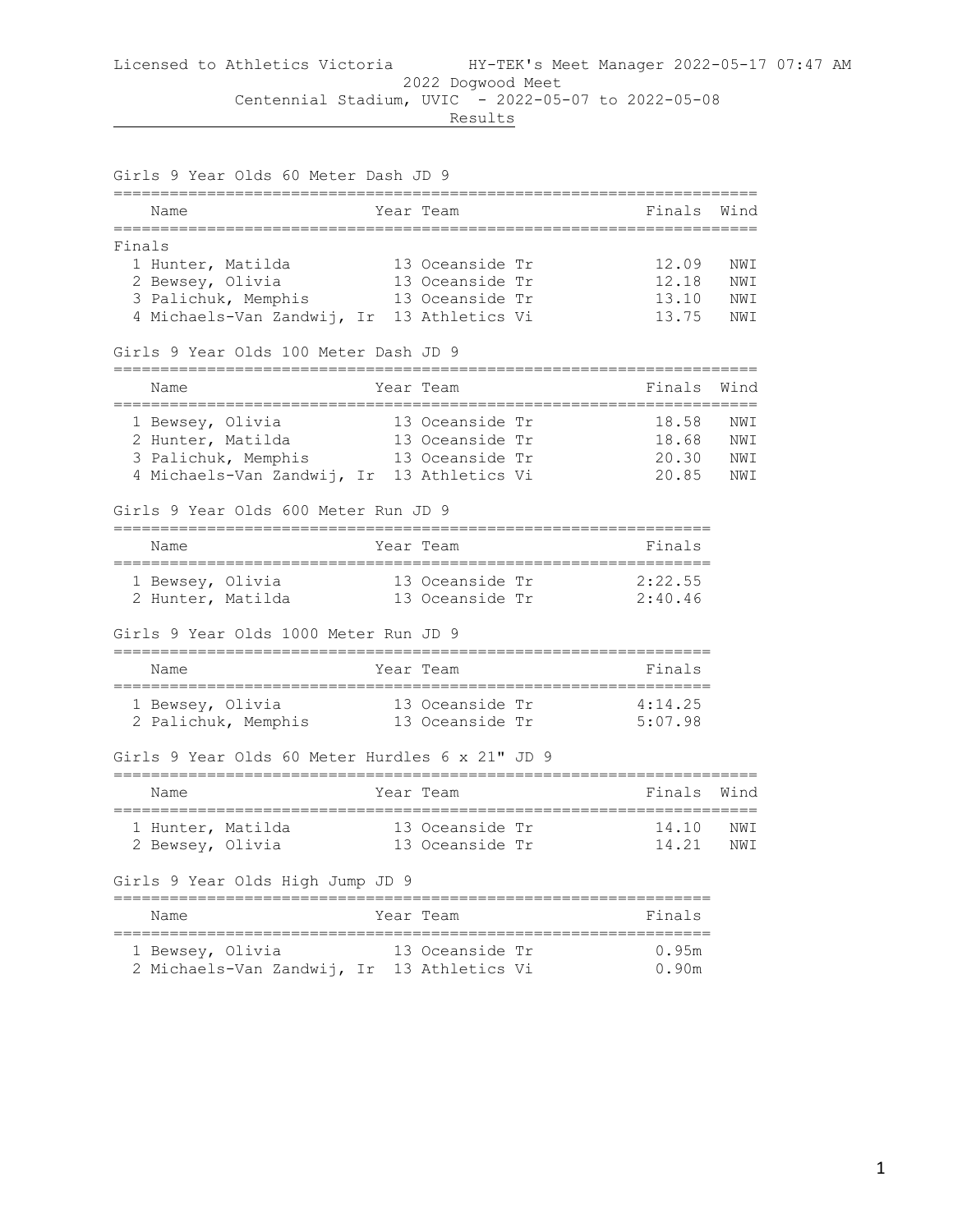# Licensed to Athletics Victoria HY-TEK's Meet Manager 2022-05-17 07:47 AM 2022 Dogwood Meet

 Centennial Stadium, UVIC - 2022-05-07 to 2022-05-08 **Results** 

| Girls 9 Year Olds Long Jump JD 9                                                                      |           |                                                                          |                                          |                    |
|-------------------------------------------------------------------------------------------------------|-----------|--------------------------------------------------------------------------|------------------------------------------|--------------------|
| --------------------------------<br>Name                                                              |           | Year Team                                                                | Finals                                   | Wind               |
| =====================================<br>1 Palichuk, Memphis<br>2 Hunter, Matilda<br>3 Bewsey, Olivia |           | 13 Oceanside Tr<br>13 Oceanside Tr<br>13 Oceanside Tr                    | 2.44m<br>2.36m<br>2.33m                  | NW T<br>NWI<br>NWI |
| 4 Michaels-Van Zandwij, Ir 13 Athletics Vi<br>Girls 9 Year Olds Shot Put 2 kg JD 9                    |           |                                                                          | 2.23m                                    | NWI                |
| Name                                                                                                  |           | Year Team                                                                | Finals                                   |                    |
| 1 Bewsey, Olivia<br>2 Michaels-Van Zandwij, Ir 13 Athletics Vi<br>3 Hunter, Matilda                   |           | 13 Oceanside Tr<br>13 Oceanside Tr                                       | 4.21m<br>4.20m<br>2.79m                  |                    |
| Girls 10 Year Olds 60 Meter Dash JD 10                                                                |           |                                                                          |                                          |                    |
| Name<br>========================                                                                      | _________ | Year Team                                                                | Finals                                   | Wind               |
| 1 Romaine, Natalya<br>2 White, Lillia<br>3 Allen, Karina                                              |           | 12 Peninsula Tr<br>12 Peninsula Tr<br>12 Peninsula Tr                    | 10.56<br>12.27<br>12.47                  | NWI<br>NWI<br>NWI  |
| Girls 10 Year Olds 600 Meter Run JD 10                                                                |           |                                                                          |                                          |                    |
| Name                                                                                                  |           | Year Team                                                                | Finals                                   |                    |
| 1 Romaine, Natalya<br>2 Elliott, Kenzie<br>3 Antonik, Maya<br>4 Martin, Finley                        |           | 12 Peninsula Tr<br>12 Athletics Vi<br>12 Peninsula Tr<br>12 Athletics Vi | 2:09.90<br>2:11.71<br>2:30.80<br>2:43.59 |                    |
| Girls 10 Year Olds 1000 Meter Run JD 10                                                               |           |                                                                          |                                          |                    |
| Name                                                                                                  |           | Year Team                                                                | Finals                                   |                    |
| 1 Romaine, Natalya                                                                                    |           | 12 Peninsula Tr                                                          | 3:55.41                                  |                    |
| Girls 10 Year Olds 60 Meter Hurdles JD 10                                                             |           |                                                                          |                                          |                    |
| Name                                                                                                  |           | Year Team                                                                | Finals                                   | Wind               |
| ===================<br>1 Romaine, Natalya<br>2 Martin, Finley                                         |           | 12 Peninsula Tr<br>12 Athletics Vi                                       | 13.75<br>13.90                           | NWI<br>NWI         |
| Girls 10 Year Olds High Jump JD 10                                                                    |           |                                                                          |                                          |                    |
| Name                                                                                                  |           | Year Team                                                                | Finals                                   |                    |
| --------------------<br>1 Elliott, Kenzie<br>2 Romaine, Natalya                                       |           | 12 Athletics Vi<br>12 Peninsula Tr                                       | -----------<br>1.00m<br>0.95m            |                    |

3 Martin, Finley 12 Athletics Vi 0.85m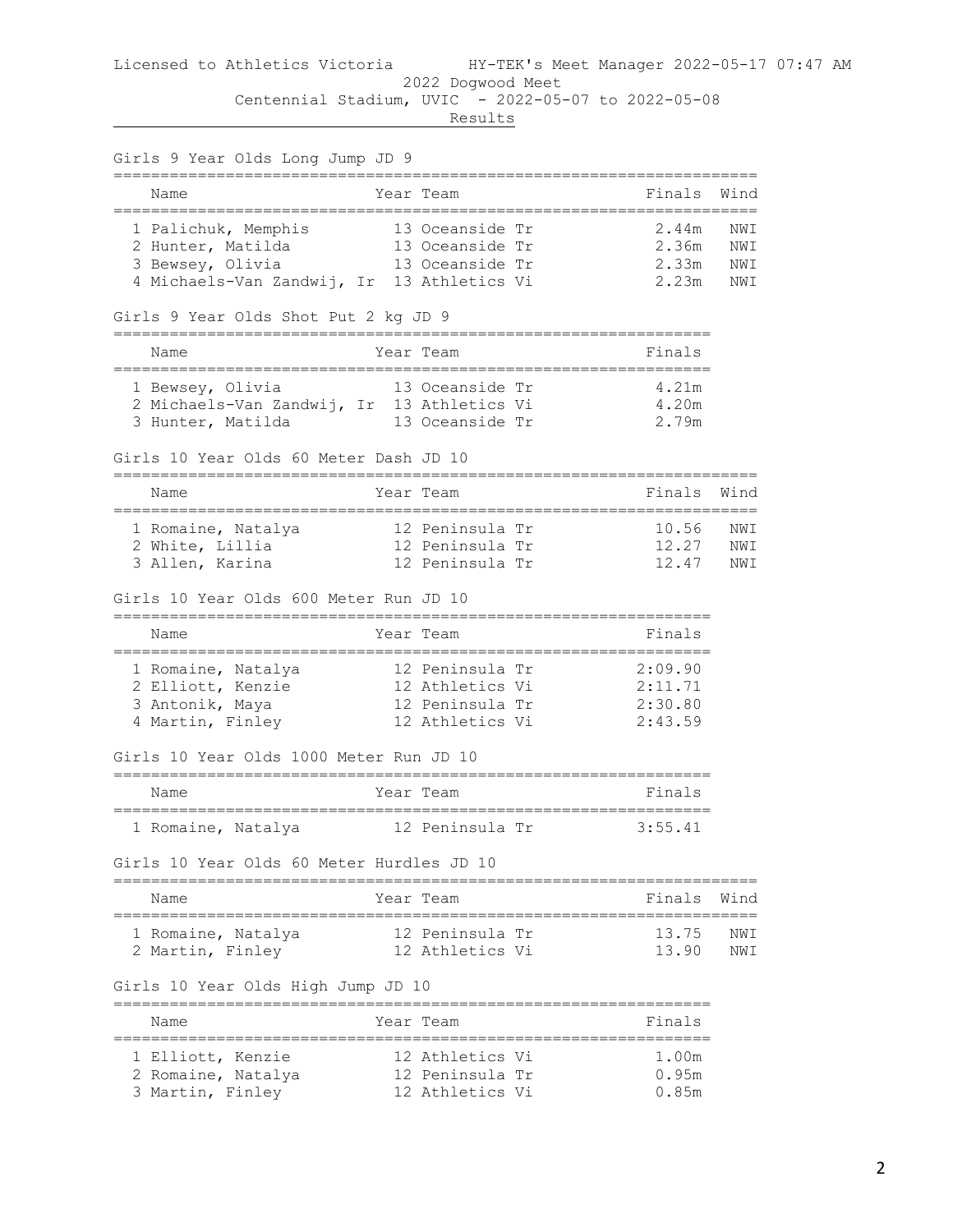## Licensed to Athletics Victoria HY-TEK's Meet Manager 2022-05-17 07:47 AM 2022 Dogwood Meet

Centennial Stadium, UVIC - 2022-05-07 to 2022-05-08

| Girls 10 Year Olds Long Jump JD 10<br>-------------                                             |            |                                                                                             | ________                                       |                                 |
|-------------------------------------------------------------------------------------------------|------------|---------------------------------------------------------------------------------------------|------------------------------------------------|---------------------------------|
| Name                                                                                            |            | Year Team                                                                                   | Finals                                         | Wind                            |
| 1 Romaine, Natalya                                                                              |            | 12 Peninsula Tr                                                                             | 2.63m                                          | NWI                             |
| Girls 10 Year Olds Shot Put 2 kg JD 10                                                          |            |                                                                                             |                                                |                                 |
| Name                                                                                            |            | Year Team                                                                                   | Finals                                         |                                 |
| 1 Martin, Finley<br>2 Allen, Karina                                                             |            | 12 Athletics Vi<br>12 Peninsula Tr                                                          | 4.61m<br>4.43m                                 |                                 |
| Girls 10 Year Olds Javelin Throw 400 g JD 10                                                    |            |                                                                                             |                                                |                                 |
| Name                                                                                            |            | Year Team<br>=======================                                                        | Finals                                         |                                 |
| 1 Elliott, Kenzie<br>2 Romaine, Natalya                                                         |            | 12 Athletics Vi<br>12 Peninsula Tr                                                          | 9.04m<br>6.87m                                 |                                 |
| Girls 11 Year Olds 60 Meter Dash JD 11                                                          |            |                                                                                             |                                                |                                 |
| Name                                                                                            | ---------- | Year Team                                                                                   | Finals<br>-------------                        | Wind                            |
| 1 Curts, Phoebe<br>2 Webber, Skyla<br>3 Harvey, Payton<br>4 Hamilton, Iben<br>5 Aveyard, Claire |            | 11 Comox Valley<br>11 Nanaimo & Di<br>11 Alberni Vall<br>11 Athletics Vi<br>11 Athletics Vi | 9.35<br>9.77<br>9.90<br>10.20<br>11.67         | NWI<br>NWI<br>NWI<br>NWI<br>NWI |
| Girls 11 Year Olds 100 Meter Dash JD 11                                                         |            |                                                                                             |                                                |                                 |
| Name                                                                                            |            | Year Team                                                                                   | Finals                                         | Wind                            |
| 1 Curts, Phoebe<br>2 Webber, Skyla<br>3 Harvey, Payton<br>4 Hamilton, Iben<br>5 Philcox, Marina |            | 11 Comox Valley<br>11 Nanaimo & Di<br>11 Alberni Vall<br>11 Athletics Vi<br>11 Oceanside Tr | J15.04<br>J16.00<br>J16.01<br>J16.01<br>J18.83 | NWI<br>NWI<br>NWI<br>NWI<br>NWI |
| Girls 11 Year Olds 200 Meter Dash JD 11                                                         |            |                                                                                             |                                                |                                 |
| Name                                                                                            |            | Year Team                                                                                   | Finals                                         | Wind                            |
| 1 Curts, Phoebe<br>2 Webber, Skyla<br>3 Evans, Natasha<br>4 Hill, Katie<br>5 Clarke, Rowan      |            | 11 Comox Valley<br>11 Nanaimo & Di<br>11 UNA<br>11 Nanaimo & Di<br>11 Nanaimo & Di          | 30.61<br>33.02<br>33.46<br>35.22<br>37.46      | NWI<br>NWI<br>NWI<br>NWI<br>NWI |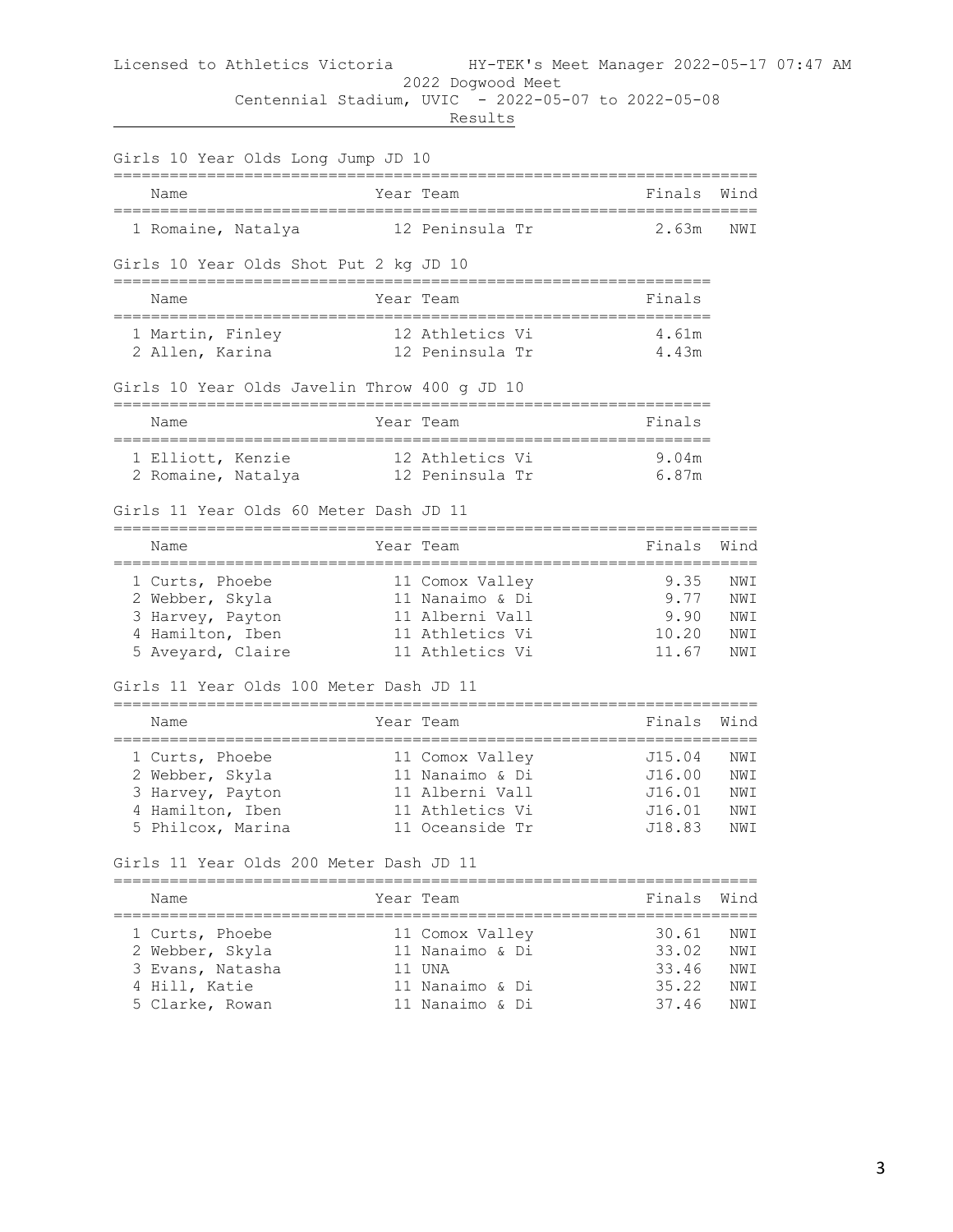**Results** 

|                                        | Finals                                                                                                                                                                                                                                                                                                                                                                                                                                                                                                                                                                                                                                                                                                                                                                           |                                                                                                                                             |
|----------------------------------------|----------------------------------------------------------------------------------------------------------------------------------------------------------------------------------------------------------------------------------------------------------------------------------------------------------------------------------------------------------------------------------------------------------------------------------------------------------------------------------------------------------------------------------------------------------------------------------------------------------------------------------------------------------------------------------------------------------------------------------------------------------------------------------|---------------------------------------------------------------------------------------------------------------------------------------------|
|                                        | 2:18.67                                                                                                                                                                                                                                                                                                                                                                                                                                                                                                                                                                                                                                                                                                                                                                          |                                                                                                                                             |
|                                        |                                                                                                                                                                                                                                                                                                                                                                                                                                                                                                                                                                                                                                                                                                                                                                                  |                                                                                                                                             |
|                                        | Finals                                                                                                                                                                                                                                                                                                                                                                                                                                                                                                                                                                                                                                                                                                                                                                           |                                                                                                                                             |
|                                        | 3:55.75<br>3:58.87                                                                                                                                                                                                                                                                                                                                                                                                                                                                                                                                                                                                                                                                                                                                                               |                                                                                                                                             |
|                                        |                                                                                                                                                                                                                                                                                                                                                                                                                                                                                                                                                                                                                                                                                                                                                                                  |                                                                                                                                             |
|                                        |                                                                                                                                                                                                                                                                                                                                                                                                                                                                                                                                                                                                                                                                                                                                                                                  | Wind                                                                                                                                        |
| 4 Hamilton, Iben<br>7 Valastiak, Alica | 12.18<br>15.21                                                                                                                                                                                                                                                                                                                                                                                                                                                                                                                                                                                                                                                                                                                                                                   | NWI<br>NWI<br>NWI<br>NWI<br>NWI<br>NWI                                                                                                      |
|                                        |                                                                                                                                                                                                                                                                                                                                                                                                                                                                                                                                                                                                                                                                                                                                                                                  |                                                                                                                                             |
|                                        | Finals                                                                                                                                                                                                                                                                                                                                                                                                                                                                                                                                                                                                                                                                                                                                                                           |                                                                                                                                             |
|                                        | 1.10m<br>1.00m<br>0.90 <sub>m</sub>                                                                                                                                                                                                                                                                                                                                                                                                                                                                                                                                                                                                                                                                                                                                              |                                                                                                                                             |
|                                        |                                                                                                                                                                                                                                                                                                                                                                                                                                                                                                                                                                                                                                                                                                                                                                                  |                                                                                                                                             |
|                                        |                                                                                                                                                                                                                                                                                                                                                                                                                                                                                                                                                                                                                                                                                                                                                                                  | Wind                                                                                                                                        |
| 2 Difelice-Oinonen, Natali             | 3.23m<br>3.13m<br>3.06m<br>2.74m<br>2.69m<br>2.47m<br>2.35m<br>FOUL                                                                                                                                                                                                                                                                                                                                                                                                                                                                                                                                                                                                                                                                                                              | NWI<br>NWI<br>NWI<br>NWI<br>NWI<br>NWI<br>NWI                                                                                               |
|                                        | Girls 11 Year Olds 600 Meter Run JD 11<br>Year Team<br>11 Nanaimo & Di<br>11 Nanaimo & Di<br>Girls 11 Year Olds 1000 Meter Run JD 11<br>Year Team<br>1 Difelice-Oinonen, Natali 11 Prairie Inn<br>11 Nanaimo & Di<br>Girls 11 Year Olds 60 Meter Hurdles 6 x 24" JD 11<br>Year Team<br>11 Comox Valley<br>11 Nanaimo & Di<br>11 Nanaimo & Di<br>11 Athletics Vi<br>11 Nanaimo & Di<br>11 Athletics Vi<br>11 Cowichan Val<br>Girls 11 Year Olds High Jump JD 11<br>Year Team<br>11 Nanaimo & Di<br>2 Webber, Skyla 11 Nanaimo & Di<br>3 Aveyard, Claire 11 Athletics Vi<br>Girls 11 Year Olds Long Jump JD 11<br>Year Team<br>11 Comox Valley<br>11 Prairie Inn<br>11 Oceanside Tr<br>11 Athletics Vi<br>11 Alberni Vall<br>11 Nanaimo & Di<br>11 Cowichan Val<br>11 Nanaimo & Di | 1 Difelice-Oinonen, Natali 11 Prairie Inn 2:08.87<br>2:15.92<br>Finals<br>======<br>10.95 NWI<br>13.03<br>13.52<br>13.73<br>15.00<br>Finals |

4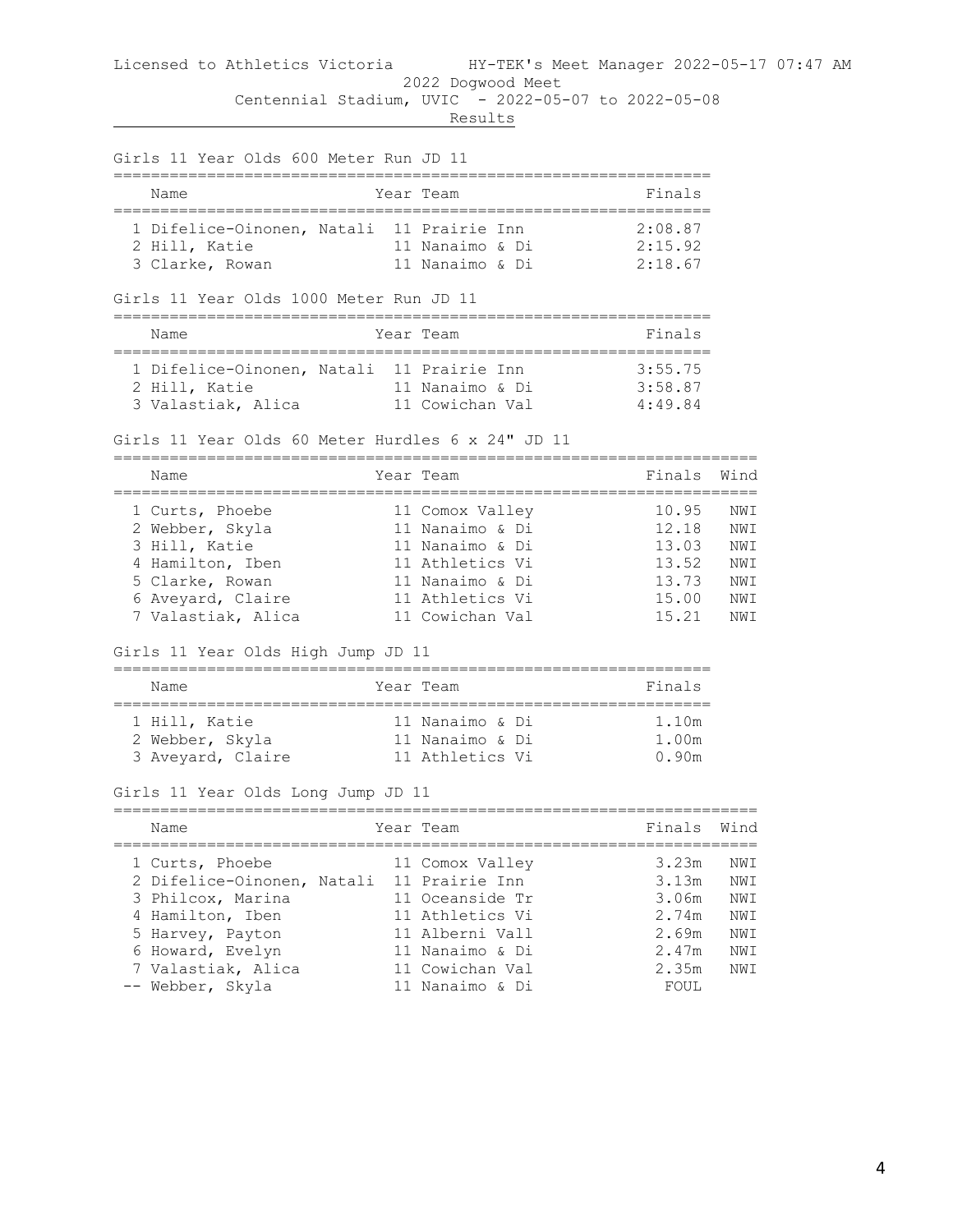| Girls 11 Year Olds Shot Put 2 kg JD 11<br>--------------            |        |                 |         |      |
|---------------------------------------------------------------------|--------|-----------------|---------|------|
| Name<br>====================================                        |        | Year Team       | Finals  |      |
| 1 Harvey, Payton                                                    |        | 11 Alberni Vall | 6.07m   |      |
| 2 Aveyard, Claire                                                   |        | 11 Athletics Vi | 5.14m   |      |
| 3 Philcox, Marina                                                   |        | 11 Oceanside Tr | 4.98m   |      |
| 4 Howard, Evelyn                                                    |        | 11 Nanaimo & Di | 3.67m   |      |
| Girls 11 Year Olds Discus Throw 750 g JD 11                         |        |                 |         |      |
| Name                                                                |        | Year Team       | Finals  |      |
| 1 Hamilton, Iben                                                    |        | 11 Athletics Vi | 15.49m  |      |
| 2 Harvey, Payton                                                    |        | 11 Alberni Vall | 14.10m  |      |
| 3 Curts, Phoebe                                                     |        | 11 Comox Valley | 12.58m  |      |
| 4 Aveyard, Claire                                                   |        | 11 Athletics Vi | 10.56m  |      |
| 5 Philcox, Marina                                                   |        | 11 Oceanside Tr | 8.43m   |      |
| 6 Hill, Katie                                                       |        | 11 Nanaimo & Di | 7.39m   |      |
| Girls 11 Year Olds Javelin Throw 400 g JD 11                        |        |                 |         |      |
| Name<br>------------------------                                    |        | Year Team       | Finals  |      |
| 1 Hamilton, Iben                                                    |        | 11 Athletics Vi | 13.13m  |      |
| 2 Hill, Katie                                                       |        | 11 Nanaimo & Di | 9.22m   |      |
| 3 Aveyard, Claire                                                   |        | 11 Athletics Vi | 7.89m   |      |
| 4 Howard, Evelyn                                                    |        | 11 Nanaimo & Di | 6.39m   |      |
| 5 Valastiak, Alica                                                  |        | 11 Cowichan Val | 6.24m   |      |
| Girls 11 Year Olds 800 Meter Race Walk JD 11                        |        |                 |         |      |
| Name                                                                |        | Year Team       | Finals  |      |
| 1 Clarke, Rowan                                                     |        | 11 Nanaimo & Di | 6:00.31 |      |
| Girls 12 Year Olds 100 Meter Dash JD 12<br>-------------------      |        |                 |         |      |
| Name                                                                |        | Year Team       | Finals  | Wind |
| 1 Haynes, Rosie                                                     |        | 10 Peninsula Tr | 14.94   | NWI  |
| 2 Lofstrom, Kaylie                                                  |        | 10 Comox Valley | 15.08   | NWI  |
| 3 Mercier, Imogen                                                   |        | 10 Athletics Vi | 15.15   | NWI  |
| 4 Fielding, Sabrina                                                 |        | 10 Athletics Vi | 15.75   | NWI  |
| 5 Beaton, Arianna                                                   |        | 10 Cowichan Val | 16.40   | NWI  |
| 6 Ruddell, Wren                                                     |        | 10 Nanaimo & Di | 18.63   | NWI  |
| Girls 12 Year Olds 200 Meter Dash JD 12<br>======================== |        |                 |         |      |
| Name                                                                | ====== | Year Team       | Finals  | Wind |
| 1 Haynes, Rosie                                                     |        | 10 Peninsula Tr | 31.48   | NWI  |
| 2 Lofstrom, Kaylie                                                  |        | 10 Comox Valley | 31.71   | NWI  |
| 3 Mercier, Imogen                                                   |        | 10 Athletics Vi | 34.48   | NWI  |
| 4 Ruddell, Wren                                                     |        | 10 Nanaimo & Di | 41.65   | NWI  |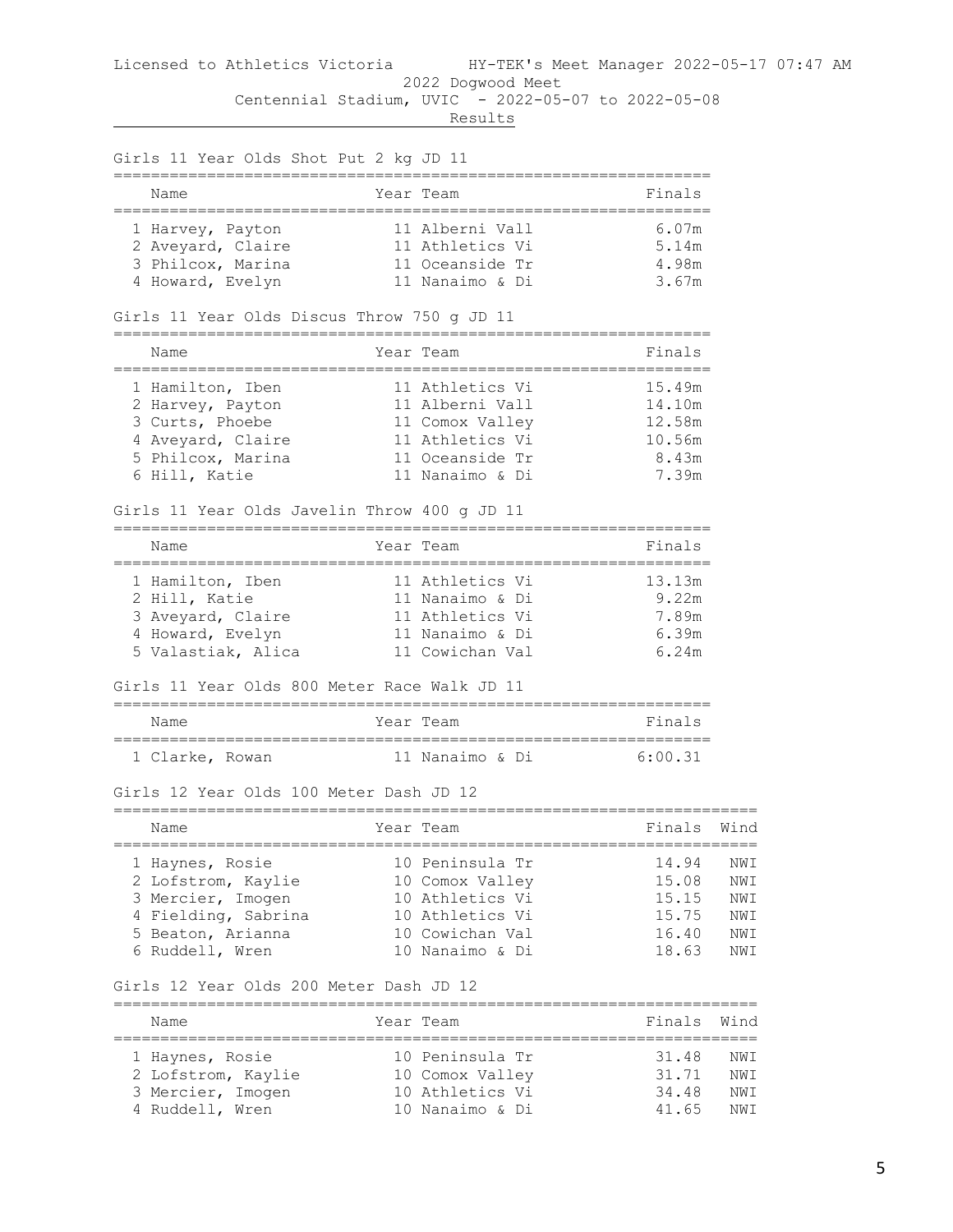Girls 12 Year Olds 300 Meter Dash JD 12 ================================================================ Name Year Team ================================================================ 1 Haynes, Rosie 10 Peninsula Tr 49.73 2 Serowka, Jane 10 Prairie Inn 50.48 Girls 12 Year Olds 800 Meter Run JD 12 ================================================================ Name **Year Team Finals** ================================================================ 1 Serowka, Jane 10 Prairie Inn 2:48.75 2 Haynes, Rosie 10 Peninsula Tr 2:58.67 3 Seebaran, Maya 10 Prairie Inn 3:17.26 Girls 12 Year Olds 1200 Meter Run JD 12 ================================================================ Name Year Team Name Finals ================================================================ 1 Haynes, Rosie 10 Peninsula Tr 4:37.81 2 James, Megan 10 Nanaimo & Di 4:39.03 -- Whitley, Amelia 10 Athletics Vi DNF Girls 12 Year Olds 80 Meter Hurdles 8 x 27" JD 12 ===================================================================== Name **Year Team Finals** Wind ===================================================================== 1 Ralph, Olivia 10 Comox Valley 16.38 NWI 2 Fielding, Sabrina 10 Athletics Vi 16.43 NWI 3 Mercier, Imogen 10 Athletics Vi 17.02 NWI 4 Beaton, Arianna 10 Cowichan Val 17.23 NWI Girls 12 Year Olds High Jump JD 12 ================================================================ Name Year Team Name Finals ================================================================ 1 Lofstrom, Kaylie 10 Comox Valley 1.20m 2 Beaton, Arianna 10 Cowichan Val 1.15m 2 Ralph, Olivia 10 Comox Valley 1.15m Girls 12 Year Olds Long Jump JD 12 ===================================================================== Name **The Year Team Finals** Wind ===================================================================== 1 Lofstrom, Kaylie 10 Comox Valley J3.51m NWI 2 Mercier, Imogen 10 Athletics Vi J3.29m NWI 3 Ralph, Olivia 10 Comox Valley J3.26m NWI 4 Beaton, Arianna 10 Cowichan Val J3.21m NWI 5 Haynes, Rosie 10 Peninsula Tr J2.93m NWI 6 Fielding, Sabrina 10 Athletics Vi J2.93m NWI 7 Clark, Elsa 10 Peninsula Tr J2.92m NWI 8 Ruddell, Wren 10 Nanaimo & Di J2.32m NWI 9 Pillay, Keera 10 Nanaimo & Di J1.87m NWI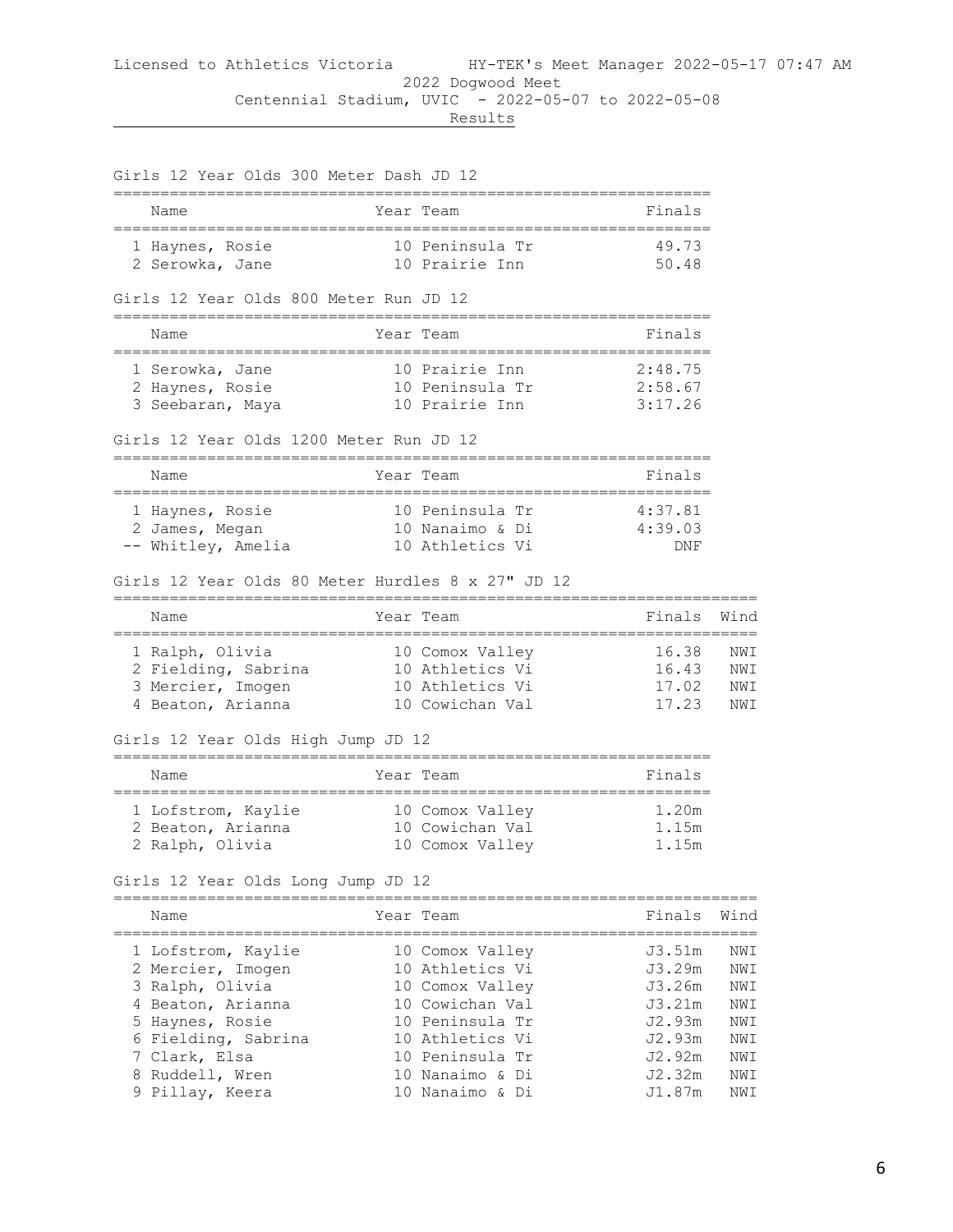Results

Girls 12 Year Olds Shot Put 3 kg JD 12 ================================================================ Name Year Team Finals ================================================================ 1 Lofstrom, Kaylie 10 Comox Valley 6.94m 2 Fielding, Sabrina 10 Athletics Vi 4.62m 3 Pillay, Keera 10 Nanaimo & Di 3.60m Girls 12 Year Olds Discus Throw 750 g JD 12 ================================================================ Name **Name Year** Team ================================================================ 1 Lofstrom, Kaylie 10 Comox Valley 13.57m 2 Fielding, Sabrina 10 Athletics Vi 13.14m 3 Mercier, Imogen 10 Athletics Vi 10.89m Girls 12 Year Olds Hammer Throw 3 kg JD 12 ================================================================ Year Team **Finals** ================================================================ -- Brook, Shyla 10 Alberni Vall FOUL Girls 12 Year Olds Javelin Throw 400 g JD 12 ================================================================ Name **Year** Team ================================================================ 1 Beaton, Arianna 10 Cowichan Val 12.11m 2 Haynes, Rosie 10 Peninsula Tr 10.92m 3 Fielding, Sabrina 10 Athletics Vi 5.63m Girls 12 Year Olds 800 Meter Race Walk JD 12 ================================================================ Name Year Team Finals ================================================================ 1 Pillay, Keera 10 Nanaimo & Di 6:06.94 Girls 13 Year Olds 100 Meter Dash JD 13 ======================================================================== Year Team Finals Wind H# ======================================================================== 1 Brand, Danaea 09 Nanaimo & Di 14.00 NWI 2 2 Bell, Tessa 09 Nanaimo & Di 14.26 NWI 2 3 Lewis, Addison 09 Comox Valley 14.34 NWI 2 4 Martin, Elly 09 Athletics Vi 14.83 NWI 2 5 Quesnel, Gemma 09 Campbell Riv 15.20 NWI 2 6 Cliffe, Elizabeth 09 Campbell Riv 15.66 NWI 2 7 Chell, Kajsa 09 Athletics Vi 15.73 NWI 2 8 Daly-Hosein, Kai 09 Athletics Vi 16.09 NWI 1 9 Desvaux, Sophia 09 Oceanside Tr 16.35 NWI 1 10 Weir, Nevaeh 09 Cowichan Val 18.51 NWI 1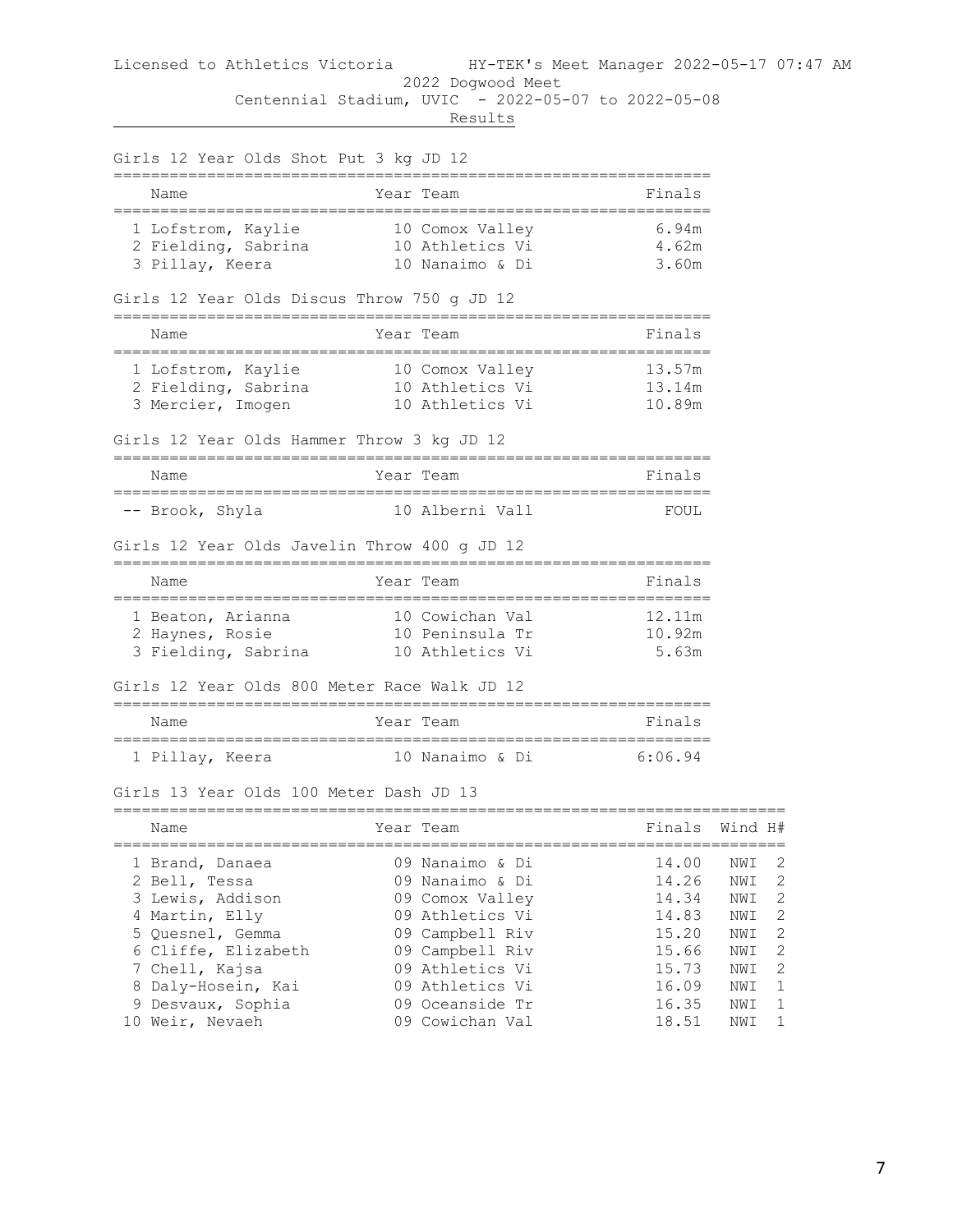|                    | Girls 13 Year Olds 200 Meter Dash JD 13                                                                                                   |                                                                                                                                                      |                                                                      |                                                                                                                      |
|--------------------|-------------------------------------------------------------------------------------------------------------------------------------------|------------------------------------------------------------------------------------------------------------------------------------------------------|----------------------------------------------------------------------|----------------------------------------------------------------------------------------------------------------------|
|                    | Name                                                                                                                                      | Year Team<br>---------                                                                                                                               | Finals                                                               | Wind                                                                                                                 |
|                    | 1 Thibodeau, Cecile<br>2 Martin, Elly<br>3 Gough, Charlotte<br>4 Daly-Hosein, Kai<br>5 Kosty, Amelia                                      | 09 Athletics Vi<br>09 Athletics Vi<br>09 Cowichan Val<br>09 Athletics Vi<br>09 Cowichan Val                                                          | 30.72<br>31.39<br>31.57<br>33.01<br>37.86                            | NWI<br>NWI<br>NWI<br>NWI<br>NWI                                                                                      |
|                    | Girls 13 Year Olds 300 Meter Dash JD 13                                                                                                   |                                                                                                                                                      |                                                                      |                                                                                                                      |
|                    | Name                                                                                                                                      | Year Team                                                                                                                                            | Finals                                                               |                                                                                                                      |
|                    | 1 Lewis, Addison<br>2 Martin, Elly<br>3 Meyer, Isabella<br>4 Sharp, Audrey<br>Girls 13 Year Olds 800 Meter Run JD 13                      | 09 Comox Valley<br>09 Athletics Vi<br>09 Athletics Vi<br>09 Athletics Vi                                                                             | 47.40<br>50.28<br>50.74<br>56.03                                     |                                                                                                                      |
|                    | Name                                                                                                                                      | Year Team                                                                                                                                            | Finals                                                               |                                                                                                                      |
|                    | 1 Gough, Charlotte<br>2 Weiss, Abby<br>3 Lewis, Skyla                                                                                     | 09 Cowichan Val<br>09 Comox Valley 2:48.90<br>09 Nanaimo & Di                                                                                        | 2:46.55<br>2:51.16                                                   |                                                                                                                      |
|                    | Girls 13 Year Olds 1200 Meter Run JD 13                                                                                                   |                                                                                                                                                      |                                                                      |                                                                                                                      |
|                    | Name                                                                                                                                      | Year Team<br>.==========<br>=================                                                                                                        | Finals                                                               |                                                                                                                      |
|                    | 1 Gough, Charlotte<br>2 Lewis, Skyla                                                                                                      | 09 Cowichan Val<br>09 Nanaimo & Di                                                                                                                   | 4:25.67<br>4:26.40                                                   |                                                                                                                      |
|                    | Girls 13 Year Olds 2000 Meter Run JD 13                                                                                                   |                                                                                                                                                      |                                                                      |                                                                                                                      |
|                    | Name                                                                                                                                      | Year Team                                                                                                                                            | Finals                                                               |                                                                                                                      |
|                    | 1 Lewis, Skyla                                                                                                                            | 09 Nanaimo & Di                                                                                                                                      | 8:13.03                                                              |                                                                                                                      |
|                    | Girls 13 Year Olds 80 Meter Hurdles 8 x 30" JD 13                                                                                         |                                                                                                                                                      |                                                                      |                                                                                                                      |
|                    | Name                                                                                                                                      | Year Team                                                                                                                                            | Finals                                                               | Wind H#                                                                                                              |
| 3.<br>4<br>Ⴢ<br>7. | l Be⊥⊥, Tessa<br>2 Martin, Elly<br>Quesnel, Gemma<br>Chell, Kajsa<br>Sharp, Audrey<br>6 Weiss, Abby<br>Weir, Nevaeh<br>8 Daly-Hosein, Kai | 09 Nanaimo & Di<br>09 Athletics Vi<br>09 Campbell Riv<br>09 Athletics Vi<br>09 Athletics Vi<br>09 Comox Valley<br>09 Cowichan Val<br>09 Athletics Vi | 14.48<br>16.24<br>16.92<br>17.36<br>18.66<br>18.79<br>19.44<br>20.34 | NWI<br>ı<br>2<br>NWI<br>$\mathbf{1}$<br>NWI<br>1<br>NWI<br>$\overline{2}$<br>NWI<br>2<br>NWI<br>2<br>NWI<br>2<br>NWI |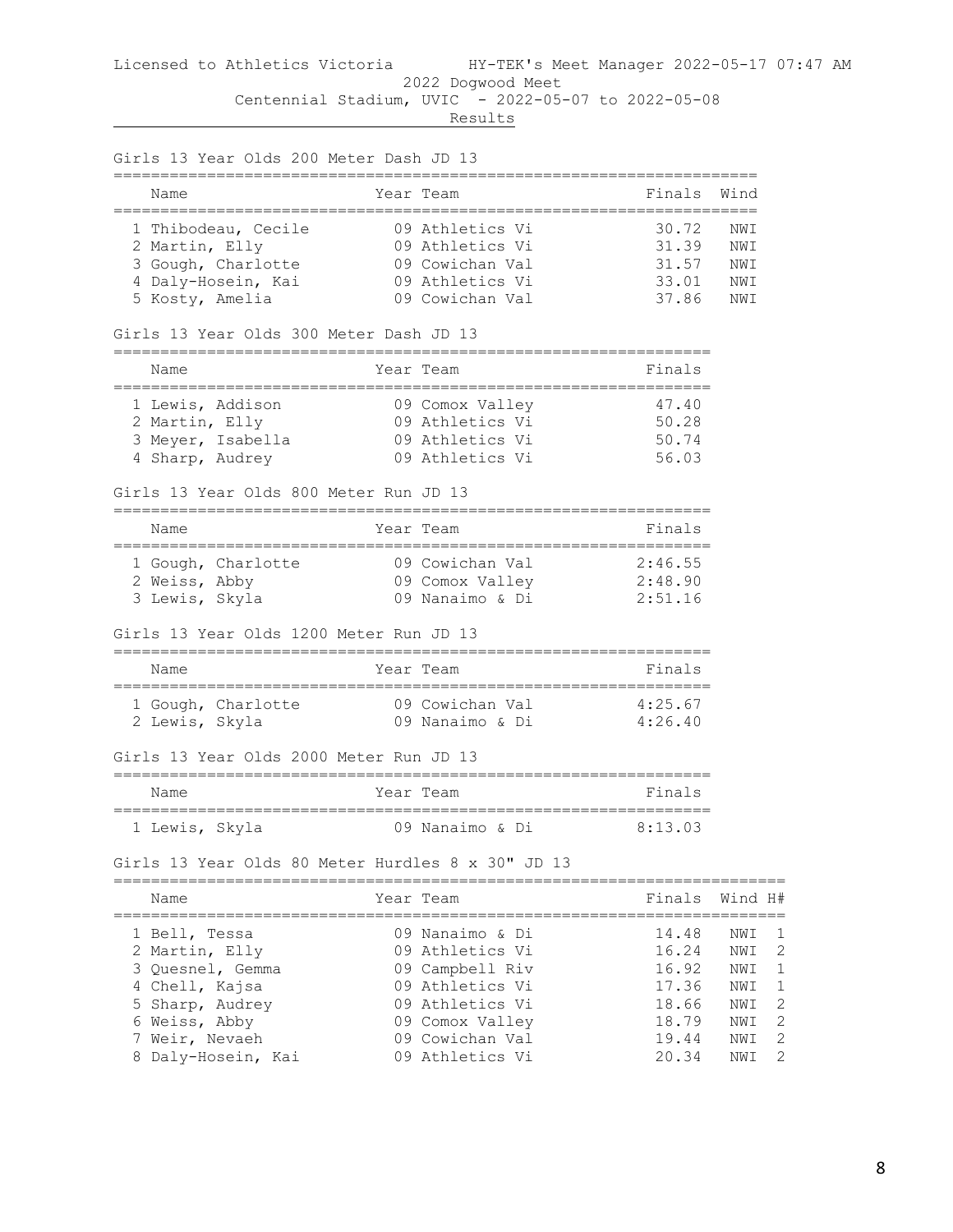| Name |                  | Year Team       | Finals Wind |            |
|------|------------------|-----------------|-------------|------------|
|      | 1 Lewis, Addison | 09 Comox Valley | 32.68       | NWI        |
|      | 2 Bell, Tessa    | 09 Nanaimo & Di | 32.96       | NW T       |
|      | 3 Martin, Elly   | 09 Athletics Vi | 33.58       | NWI        |
|      | 4 Weiss, Abby    | 09 Comox Valley | 35.87       | NWI        |
|      | 5 Lewis, Skyla   | 09 Nanaimo & Di | 36.33       | <b>NWT</b> |

Girls 13 Year Olds 200 Meter Hurdles 5 x 27" JD 13

#### Girls 13 Year Olds High Jump JD 13

================================================================

| Name               | Year Team       | Finals |
|--------------------|-----------------|--------|
| 1 Martin, Elly     | 09 Athletics Vi | 1.35m  |
| 1 Bell, Tessa      | 09 Nanaimo & Di | 1.35m  |
| 3 Ouesnel, Gemma   | 09 Campbell Riv | 1.20m  |
| 4 Weir, Nevaeh     | 09 Cowichan Val | 1.15m  |
| 4 Lewis, Skyla     | 09 Nanaimo & Di | 1.15m  |
| 6 Weiss, Abby      | 09 Comox Valley | 1.10m  |
| 6 Gough, Charlotte | 09 Cowichan Val | 1.10m  |
| -- Desvaux, Sophia | 09 Oceanside Tr | FAIL   |
| -- Kosty, Amelia   | 09 Cowichan Val | FATI.  |

#### Girls 13 Year Olds Pole Vault JD 13

| Name                            | Year Team                          | Finals         |
|---------------------------------|------------------------------------|----------------|
| 1 Bell, Tessa<br>2 Martin, Elly | 09 Nanaimo & Di<br>09 Athletics Vi | 1.60m<br>1.45m |
| -- Brand, Danaea                | 09 Nanaimo & Di                    |                |

#### Girls 13 Year Olds Long Jump JD 13

| Name                                    | Year Team                          | Finals         | Wind       |
|-----------------------------------------|------------------------------------|----------------|------------|
| 1 Bell, Tessa                           | 09 Nanaimo & Di                    | 4.08m          | NWI        |
| 2 Martin, Elly<br>3 Gough, Charlotte    | 09 Athletics Vi<br>09 Cowichan Val | 3.95m<br>3.69m | NWI<br>NWI |
| 4 Lewis, Addison                        | 09 Comox Valley                    | 3.62m          | NWI        |
| 5 Chell, Kajsa                          | 09 Athletics Vi                    | 3.53m          | NWI        |
| 6 Daly-Hosein, Kai<br>7 Meyer, Isabella | 09 Athletics Vi<br>09 Athletics Vi | 3.46m<br>3.31m | NWI<br>NWI |
| 8 Sharp, Audrey                         | 09 Athletics Vi                    | 3.16m          | NWI        |
| 9 Cliffe, Elizabeth                     | 09 Campbell Riv                    | 3.06m          | NWI        |
| 10 Weir, Nevaeh<br>11 Desvaux, Sophia   | 09 Cowichan Val<br>09 Oceanside Tr | 2.99m<br>2.96m | NWI<br>NWI |
| 12 Moonsamy, Anishka                    | 09 Nanaimo & Di                    | 2.66m          | NWI        |
| 13 Kosty, Amelia                        | 09 Cowichan Val                    | 2.64m          | NWI        |
| 14 Turkington, Meghan                   | 09 Nanaimo & Di                    | 2.46m          | NWI        |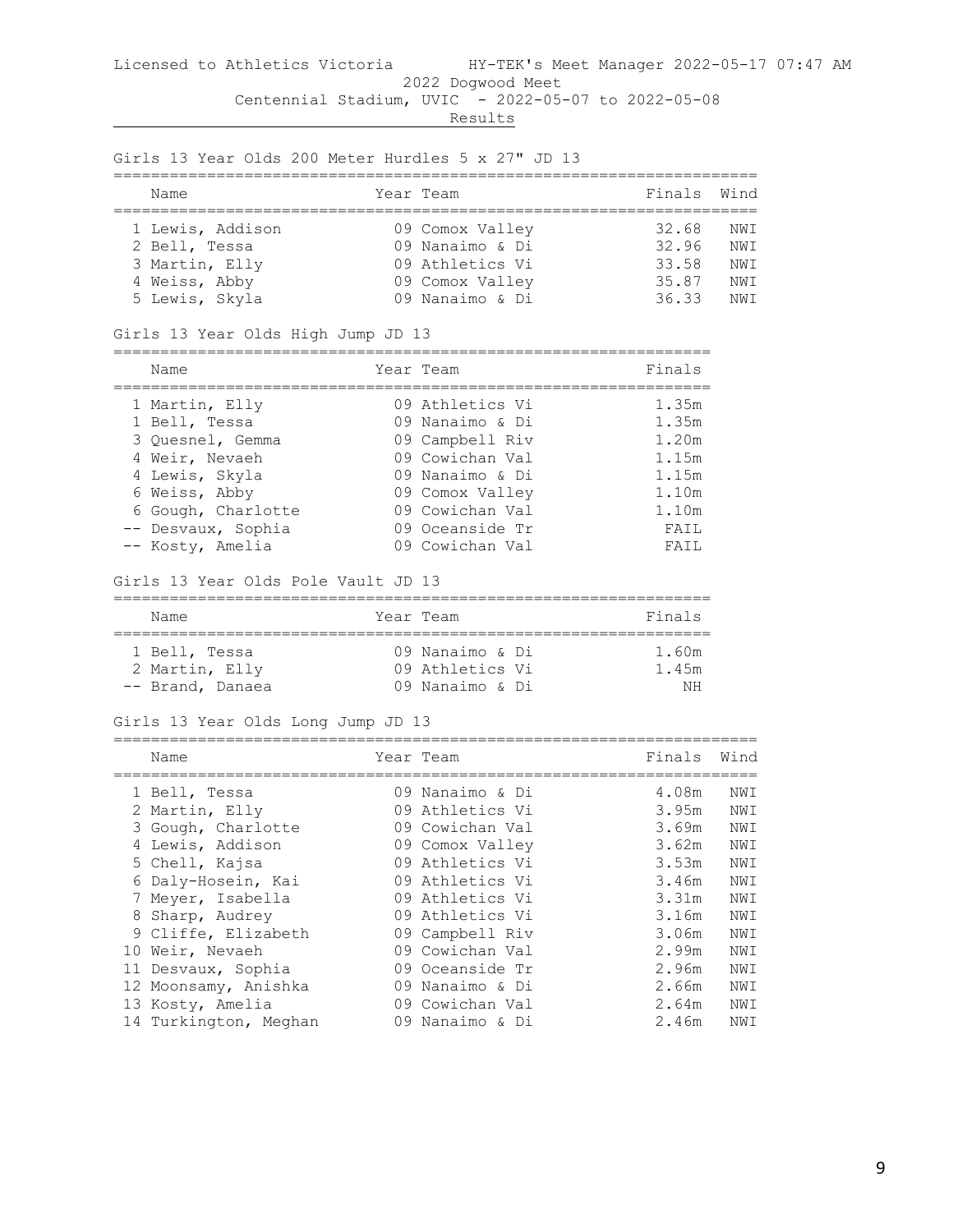| ;======================                        |                                             |                             | Wind |
|------------------------------------------------|---------------------------------------------|-----------------------------|------|
| Name<br>====================================== | Year Team                                   | Finals<br>----------------- |      |
| 1 Martin, Elly                                 | 09 Athletics Vi                             | 9.22m                       | NWI  |
| 2 Bell, Tessa                                  | 09 Nanaimo & Di                             | 9.16m                       | NWI  |
| Girls 13 Year Olds Shot Put 3 kg JD 13         |                                             |                             |      |
| Name                                           | Year Team                                   | Finals                      |      |
| 1 Moonsamy, Anishka                            | 09 Nanaimo & Di                             | 7.11m                       |      |
| 2 Cliffe, Elizabeth                            | 09 Campbell Riv                             | 6.24m                       |      |
| 3 Weir, Nevaeh                                 | 09 Cowichan Val                             | 5.81m                       |      |
| 4 Martin, Elly                                 | 09 Athletics Vi                             | 5.48m                       |      |
| 5 Turkington, Meghan                           | 09 Nanaimo & Di                             | 3.64m                       |      |
| Girls 13 Year Olds Discus Throw 750 g JD 13    |                                             |                             |      |
| Name                                           | Year Team                                   | Finals                      |      |
| 1 Moonsamy, Anishka                            | 09 Nanaimo & Di                             | 16.33m                      |      |
| 2 Bell, Tessa                                  | 09 Nanaimo & Di                             | 15.21m                      |      |
| 3 Desvaux, Sophia                              | 09 Oceanside Tr                             | 13.12m                      |      |
| 4 Martin, Elly                                 | 09 Athletics Vi                             | 11.22m                      |      |
| 5 Cliffe, Elizabeth                            | 09 Campbell Riv                             | 10.33m                      |      |
| 6 Turkington, Meghan                           | 09 Nanaimo & Di                             | 7.04m                       |      |
| -- Weir, Nevaeh                                | 09 Cowichan Val                             | FOUL                        |      |
| Girls 13 Year Olds Hammer Throw 3 kg JD 13     |                                             |                             |      |
| Name                                           | Year Team                                   | Finals                      |      |
| 1 Moonsamy, Anishka                            | 09 Nanaimo & Di                             | 20.29m                      |      |
| 2 Weiss, Abby                                  | 09 Comox Valley                             | 12.64m                      |      |
| Girls 13 Year Olds Javelin Throw 400 g JD 13   |                                             |                             |      |
| ______________________________<br>Name         | ;=============================<br>Year Team | Finals                      |      |
| 1 Daly-Hosein, Kai                             | 09 Athletics Vi                             | 15.29m                      |      |
| 2 Bell, Tessa                                  | 09 Nanaimo & Di                             | 14.16m                      |      |
| 3 Moonsamy, Anishka                            | 09 Nanaimo & Di                             | 14.13m                      |      |
| 4 Turkington, Meghan                           | 09 Nanaimo & Di                             | 10.50m                      |      |
| 5 Martin, Elly                                 | 09 Athletics Vi                             | 10.30m                      |      |
| 6 Chell, Kajsa                                 | 09 Athletics Vi                             | 10.13m                      |      |
| -- Quesnel, Gemma                              | 09 Campbell Riv                             | FOUL                        |      |
| Girls 13 Year Olds 1500 Meter Race Walk JD 13  |                                             |                             |      |
| Name                                           | Year Team                                   | Finals                      |      |
| 1 Moonsamy, Anishka                            | 09 Nanaimo & Di                             | 14:34.21                    |      |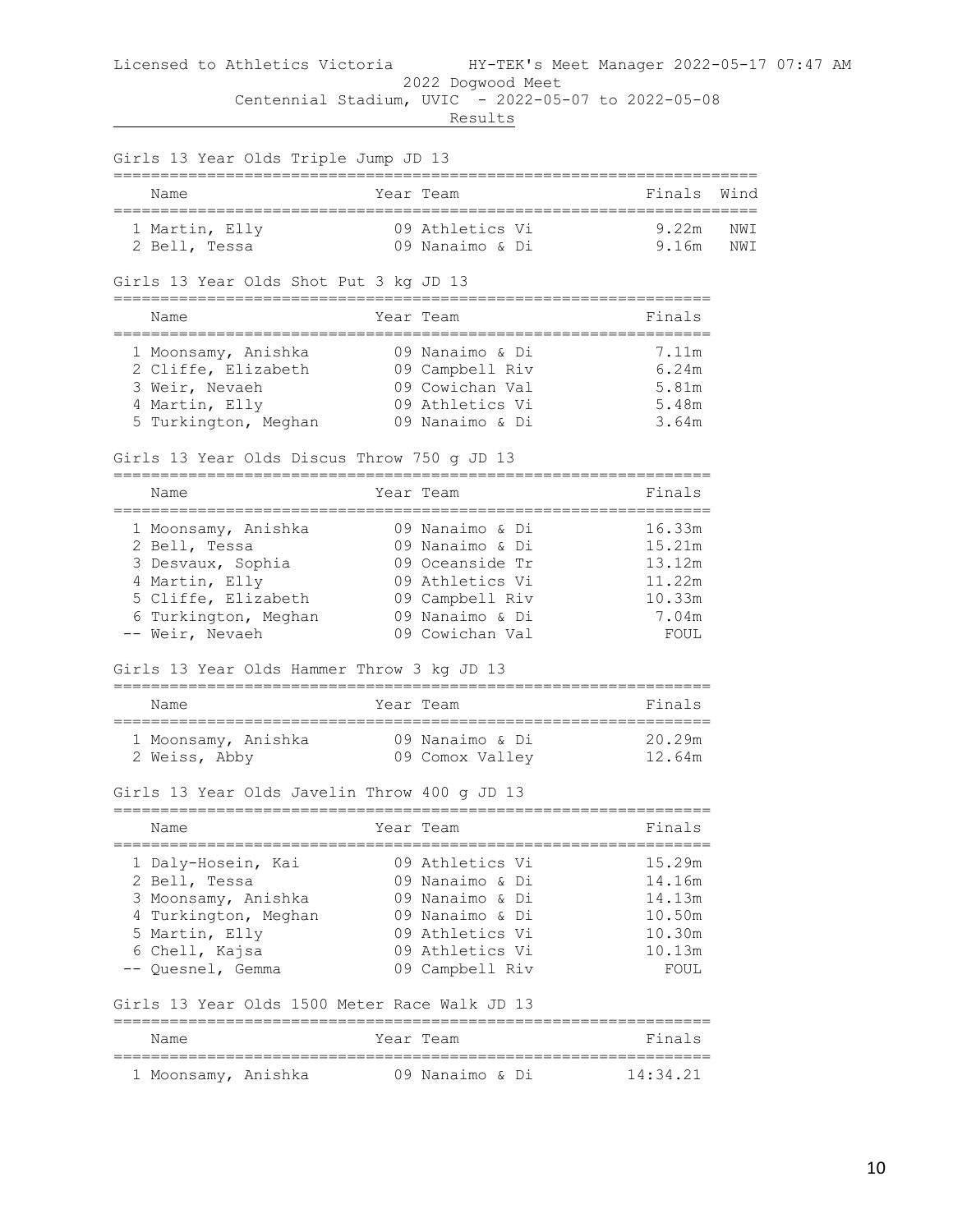## Licensed to Athletics Victoria HY-TEK's Meet Manager 2022-05-17 07:47 AM 2022 Dogwood Meet

Centennial Stadium, UVIC - 2022-05-07 to 2022-05-08

**Results** 

Girls 14-15 100 Meter Dash U16

| Name                                                                                                                                                            | Year Team                                                                                                                                            | Finals Wind                                                                                                  |                              |
|-----------------------------------------------------------------------------------------------------------------------------------------------------------------|------------------------------------------------------------------------------------------------------------------------------------------------------|--------------------------------------------------------------------------------------------------------------|------------------------------|
| 1 Vizina, Maya<br>2 Hoffman, Victoria<br>3 Wedmann-Kent, Nova<br>4 De Leeuw, Lyla<br>5 Zaal, Kylie<br>6 Burry, Erika<br>7 Rutherford, Lili<br>8 Valdez, Georgia | 07 Victoria Spe<br>08 Comox Valley<br>07 Athletics Vi<br>08 Cowichan Val<br>08 Comox Valley<br>07 Comox Valley<br>07 Nanaimo & Di<br>07 Nanaimo & Di | $13.00 - 1.3$<br>$13.40 - 1.3$<br>$13.80 - 1.3$<br>$14.30 - 1.3$<br>$14.60 - 1.3$<br>14.70<br>15.20<br>15.60 | $-1.3$<br>$-1$ . 3<br>$-1.3$ |

Girls 14-15 200 Meter Dash U16

| Name                 | Year Team       | Finals Wind H# |               |  |
|----------------------|-----------------|----------------|---------------|--|
| 1 Wedmann-Kent, Nova | 07 Athletics Vi | 28.21          | 0.92          |  |
| 2 Hoffman, Victoria  | 08 Comox Valley | 28.34          | 0.92          |  |
| 3 Russell, Lucy      | 07 Nanaimo & Di | 28.83          | 0.92          |  |
| 4 Galik, Gillian     | 08 Comox Valley | 29.84          | $0.9 \quad 2$ |  |
| 5 Doty-Brown, Payge  | 07 Comox Valley | 30.88          | $0.3 \quad 1$ |  |
| 6 Forcier, Makenna   | 08 Cowichan Val | 32.07          | $0.3 \quad 1$ |  |
| 7 Foo, Satya         | 07 Cowichan Val | 34.68          | 0.3           |  |

#### Girls 14-15 300 Meter Dash U16

| Name                | Year Team       | Finals |
|---------------------|-----------------|--------|
|                     |                 |        |
| 1 Vizina, Maya      | 07 Victoria Spe | 42.26  |
| 2 Galik, Gillian    | 08 Comox Valley | 48.92  |
| 3 Doty-Brown, Payge | 07 Comox Valley | 50.04  |
| 4 Zaal, Kylie       | 08 Comox Valley | 50.80  |

#### Girls 14-15 800 Meter Run U16

| Name                                    | Year Team                          | Finals             |  |  |  |  |  |
|-----------------------------------------|------------------------------------|--------------------|--|--|--|--|--|
| 1 Liefsoens, Nelle<br>2 Blumel, Annette | 08 Powell River<br>07 Cowichan Val | 2:35.32<br>2:57.70 |  |  |  |  |  |
| 3 Foo, Satya                            | 07 Cowichan Val                    | 3:02.23            |  |  |  |  |  |

## Girls 14-15 1200 Meter Run U16

| Name             | Year Team       | Finals          |
|------------------|-----------------|-----------------|
| 1 Gillette, Brea | 07 Nanaimo & Di | $4 \cdot 16$ 79 |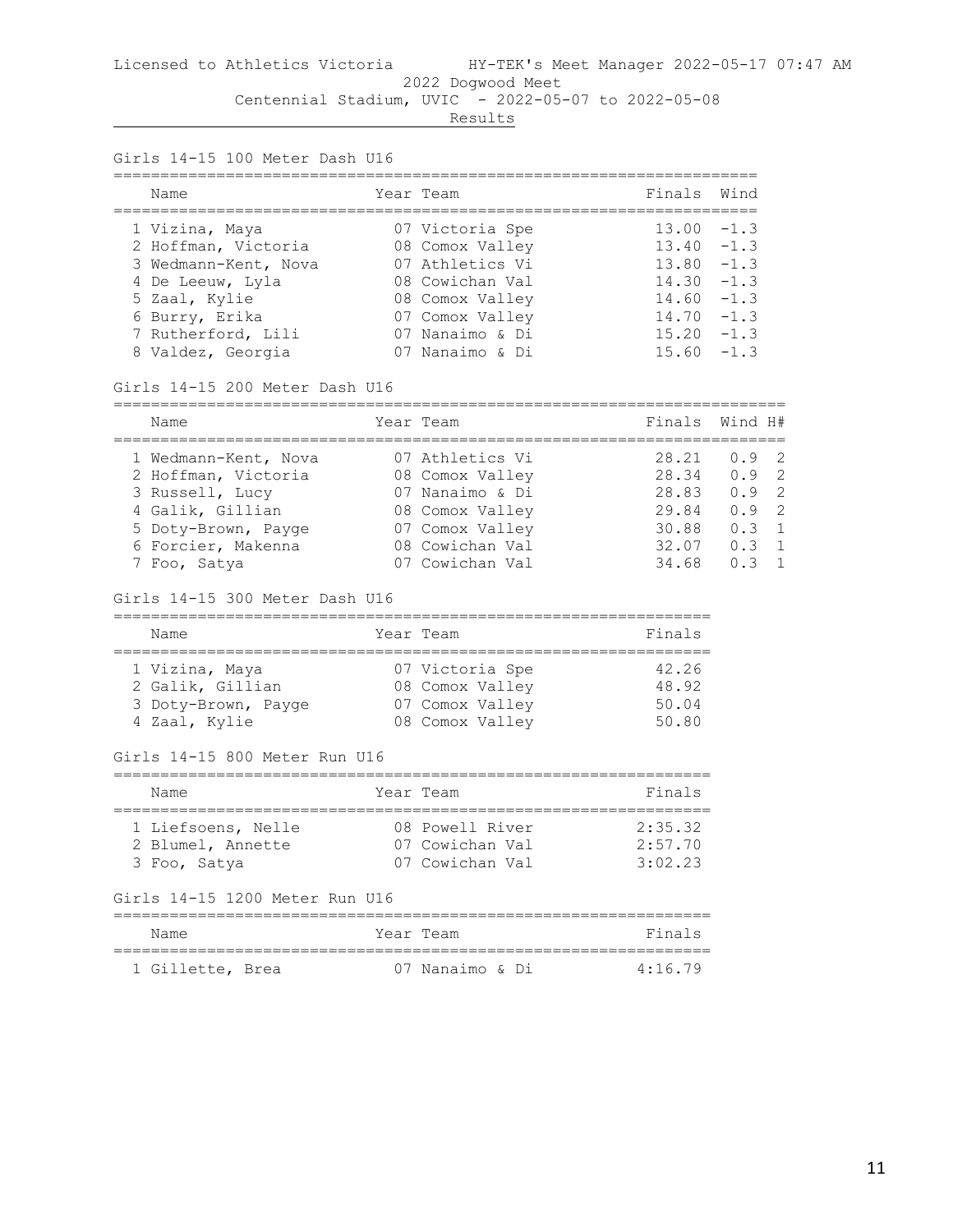| Girls 14-15 80 Meter Hurdles 8 x 30" U16                                                                                  |                                                                                                                |                                                    |                                 |
|---------------------------------------------------------------------------------------------------------------------------|----------------------------------------------------------------------------------------------------------------|----------------------------------------------------|---------------------------------|
| Name                                                                                                                      | Year Team                                                                                                      | Finals                                             | Wind                            |
| 1 Hoffman, Victoria<br>2 Galik, Gillian<br>3 Forcier, Makenna<br>4 Foo, Satya                                             | 08 Comox Valley<br>08 Comox Valley<br>08 Cowichan Val<br>07 Cowichan Val                                       | 14.11<br>14.13<br>17.38<br>18.05                   | NWI<br>NWI<br>NWI<br>NWI        |
| Girls $14-15$ 300 Meter Hurdles 5 x 30" U16                                                                               |                                                                                                                |                                                    |                                 |
| Name                                                                                                                      | Year Team                                                                                                      | Finals                                             |                                 |
| 1 Galik, Gillian<br>2 Zaal, Kylie                                                                                         | 08 Comox Valley<br>08 Comox Valley                                                                             | 51.32<br>57.71                                     |                                 |
| Girls 14-15 High Jump U16                                                                                                 |                                                                                                                |                                                    |                                 |
| Name                                                                                                                      | Year Team                                                                                                      | Finals                                             |                                 |
| 1 Wedmann-Kent, Nova<br>2 Williams, Ella<br>3 Burry, Erika<br>4 Forcier, Makenna<br>5 Blumel, Annette<br>6 Beaton, Sophia | 07 Athletics Vi<br>07 Athletics Vi<br>07 Comox Valley<br>08 Cowichan Val<br>07 Cowichan Val<br>07 Cowichan Val | 1.45m<br>1.40m<br>1.35m<br>1.30m<br>1.25m<br>1.20m |                                 |
| Girls 14-15 Long Jump U16                                                                                                 |                                                                                                                |                                                    |                                 |
| Name                                                                                                                      | Year Team                                                                                                      | Finals                                             | Wind                            |
| 1 Hoffman, Victoria<br>2 Galik, Gillian<br>3 Forcier, Makenna<br>4 Burry, Erika<br>5 Foo, Satya                           | 08 Comox Valley<br>08 Comox Valley<br>08 Cowichan Val<br>07 Comox Valley<br>07 Cowichan Val                    | 4.46m<br>4.14m<br>4.10m<br>3.82m<br>3.72m          | 1.2<br>1.3<br>1.7<br>2.4<br>1.4 |
| Girls 14-15 Triple Jump U16                                                                                               |                                                                                                                |                                                    |                                 |
| Name                                                                                                                      | Year Team                                                                                                      | Finals                                             | Wınd                            |
| 1 Blumel, Annette<br>2 Johnston, Tori                                                                                     | 07 Cowichan Val<br>07 Cowichan Val                                                                             | 7.14m<br>6.25m                                     | $-0.2$<br>0.6                   |
| Girls 14-15 Shot Put 3 kg U16                                                                                             |                                                                                                                |                                                    |                                 |
| Name<br>;================                                                                                                 | Year Team                                                                                                      | Finals                                             |                                 |
| 1 Hoffman, Victoria<br>2 Doty-Brown, Payge<br>3 Beaton, Sophia                                                            | 08 Comox Valley<br>07 Comox Valley<br>07 Cowichan Val                                                          | 9.52m<br>7.10m<br>5.79m                            |                                 |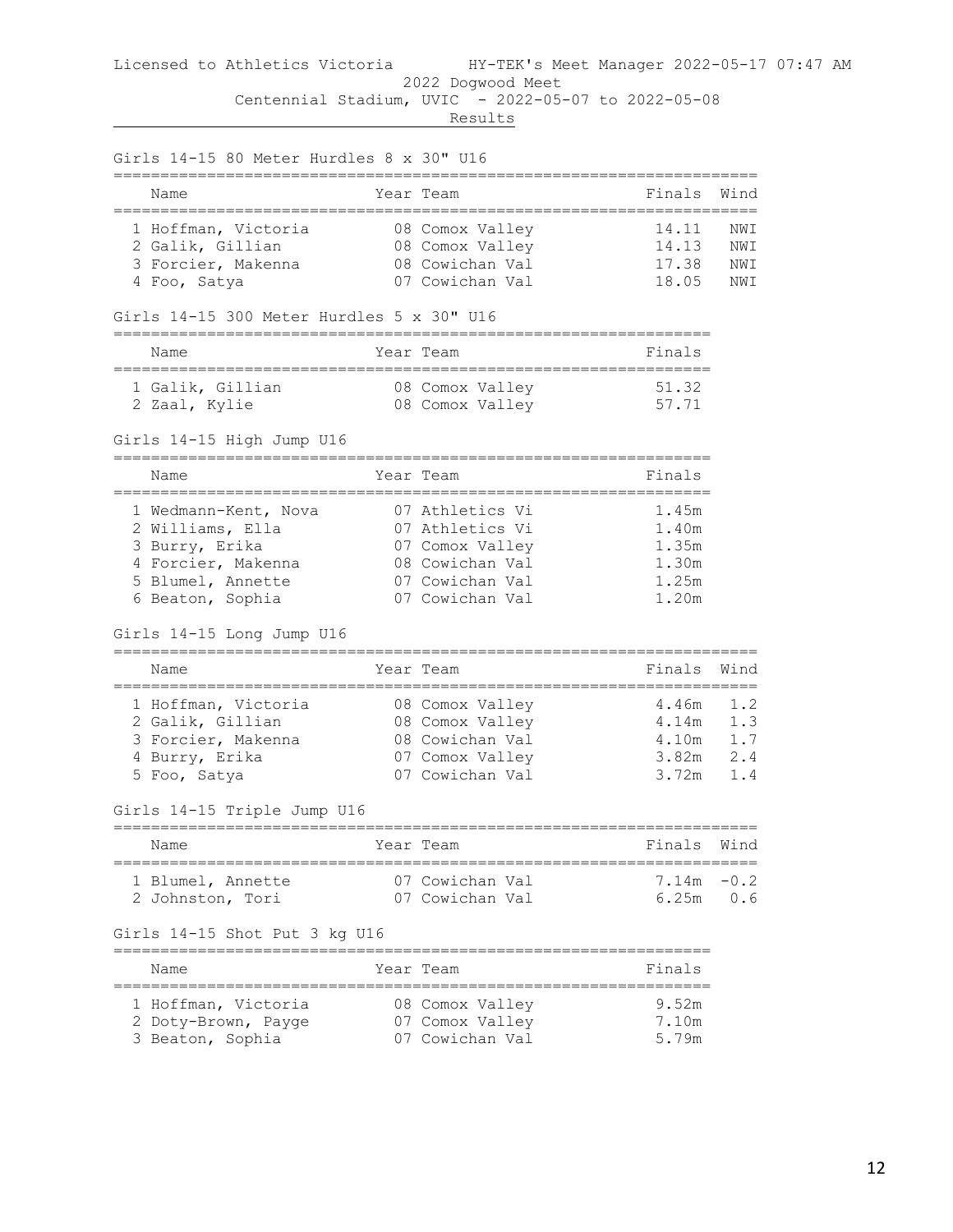| Girls 14-15 Discus Throw 1 kg U16<br>=================                                                                                                                    |                                                                                             |                                                                                   |                                                          |
|---------------------------------------------------------------------------------------------------------------------------------------------------------------------------|---------------------------------------------------------------------------------------------|-----------------------------------------------------------------------------------|----------------------------------------------------------|
| Name                                                                                                                                                                      | Year Team                                                                                   | Finals                                                                            |                                                          |
| =====================================<br>1 Burry, Erika<br>2 Galik, Gillian<br>3 Lazenby, Danika<br>4 Nadiger, Cassidy<br>5 Doty-Brown, Payge                             | 07 Comox Valley<br>08 Comox Valley<br>07 Cowichan Val<br>08 Athletics Vi<br>07 Comox Valley | _______________________________<br>19.91m<br>19.00m<br>17.82m<br>16.02m<br>15.93m |                                                          |
| Girls 14-15 Hammer Throw 3 kg U16                                                                                                                                         |                                                                                             |                                                                                   |                                                          |
| Name                                                                                                                                                                      | Year Team                                                                                   | Finals<br>:===========                                                            |                                                          |
| 1 Andulajevic, Molly<br>2 Doty-Brown, Payge 07 Comox Valley<br>3 Lazenby, Danika<br>Girls 14-15 Javelin Throw 500 g U16                                                   | 07 UNA<br>07 Cowichan Val                                                                   | 44.42m<br>31.89m<br>15.54m                                                        |                                                          |
| Name                                                                                                                                                                      | Year Team                                                                                   | Finals                                                                            |                                                          |
| 1 Burry, Erika<br>2 Lazenby, Danika<br>3 Nadiger, Cassidy<br>4 Johnston, Tori<br>Girls 14-15 1500 Meter Race Walk U16                                                     | 07 Comox Valley<br>07 Cowichan Val<br>08 Athletics Vi<br>07 Cowichan Val                    | 37.04m<br>15.95m<br>15.43m<br>14.71m                                              |                                                          |
| =========================<br>Name                                                                                                                                         | Year Team                                                                                   | Finals                                                                            |                                                          |
| ====================================<br>1 Blumel, Annette<br>2 Johnston, Tori                                                                                             | 07 Cowichan Val<br>07 Cowichan Val                                                          | ======================<br>10:10.75<br>10:54.76                                    |                                                          |
| Women 16-17 100 Meter Dash U18                                                                                                                                            |                                                                                             |                                                                                   |                                                          |
| Name                                                                                                                                                                      | Year Team                                                                                   | Finals                                                                            | Wind                                                     |
| 1 McDowell-Mitchell, Elisa 05 Victoria Spe<br>2 Hoffman, Elisabeth<br>3 Cameron, Mia<br>4 Patel, Aana<br>5 Schuster, Helene<br>6 Okereke, Kanyito<br>7 Barootes, Brooklyn | 06 Comox Valley<br>05 Victoria Spe<br>06 UNA<br>06 Athletics Vi<br>05 UNA<br>05 UNA         | 13.66<br>14.01<br>14.32<br>15.06<br>15.11<br>$15.17 - 3.6$<br>15.74               | $-3.6$<br>$-3.6$<br>$-3.6$<br>$-3.6$<br>$-3.6$<br>$-3.6$ |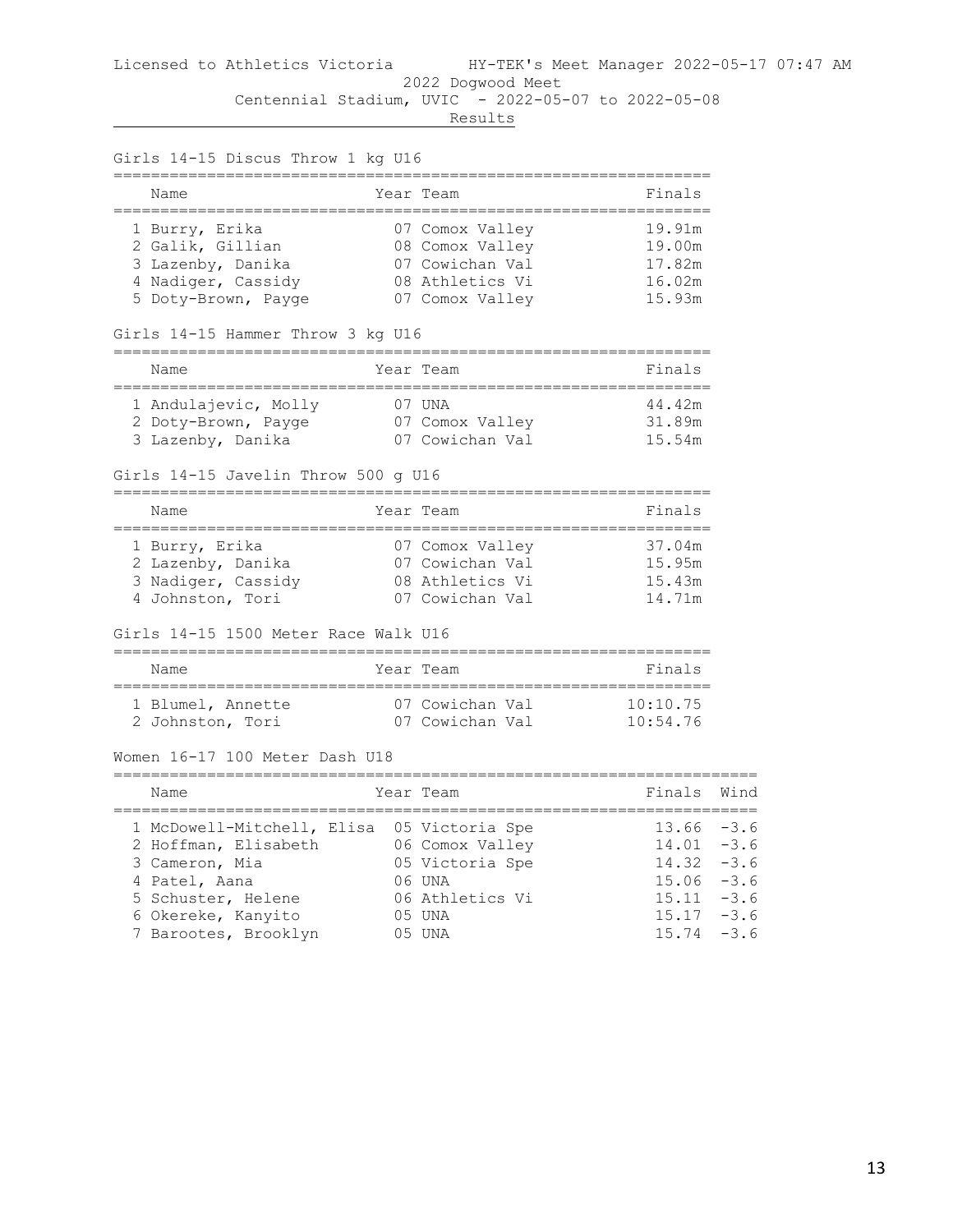| Women 16-17 200 Meter Dash U18                                  |            |                                        |                |                  |
|-----------------------------------------------------------------|------------|----------------------------------------|----------------|------------------|
| Name                                                            |            | Year Team                              | Finals         | Wind             |
| 1 Dickinson, Sadie<br>2 Hoffman, Elisabeth                      |            | 05 Athletics Vi<br>06 Comox Valley     | 28.23<br>28.96 | $-0.4$<br>$-0.4$ |
| 3 Simmons, Lacie                                                |            | 05 Comox Valley                        | 29.23          | $-0.4$           |
| 4 Paris, Lydia                                                  |            | 06 Nanaimo & Di                        | 29.48          | $-0.4$           |
| 5 Hagel, Madison                                                |            | 05 Campbell Riv                        | 30.78          | $-0.4$           |
| 6 Patel, Aana                                                   |            | 06 UNA                                 | 31.13          | $-0.4$           |
| Women 16-17 400 Meter Dash U18<br>============================= |            |                                        |                |                  |
| Name<br>=================                                       | ========== | Year Team<br>========================= | Finals         |                  |
| 1 McDowell-Mitchell, Elisa 05 Victoria Spe                      |            |                                        | 59.08          |                  |
| 2 Cameron, Mia                                                  |            | 05 Victoria Spe                        | 1:03.50        |                  |
| 3 Dickinson, Sadie                                              |            | 05 Athletics Vi                        | 1:04.80        |                  |
| 4 Hallquist, Lily                                               |            | 05 Cowichan Val                        | 1:12.68        |                  |
| Women 16-17 800 Meter Run U18                                   |            |                                        |                |                  |
| Name                                                            |            | Year Team                              | Finals         |                  |
| 1 Morse, Zoe                                                    |            | 06 Mid Island D                        | 2:48.34        |                  |
| 2 Hallquist, Lily                                               |            | 05 Cowichan Val                        | 2:50.93        |                  |
| Women 16-17 100 Meter Hurdles 10 x 30" U18                      |            |                                        |                |                  |
| Name                                                            |            | Year Team                              | Finals         | Wind             |
| 1 Simmons, Lacie                                                |            | 05 Comox Valley                        | 15.69          | 0.6              |
| 2 Paris, Lydia                                                  |            | 06 Nanaimo & Di                        | 17.41          | 0.6              |
| Women 16-17 400 Meter Hurdles 10 x 30" U18                      |            |                                        |                |                  |
| Name                                                            |            | Year Team                              | Finals         |                  |
| 1 Martin, Haley                                                 |            | 06 Nanaimo & Di                        | 1:09.01        |                  |
| 2 Rohu, Robin                                                   |            | 05 Coquitlam Ch                        | 1:12.14        |                  |
| 3 Simmons, Lacie                                                |            | 05 Comox Valley                        | 1:14.15        |                  |
| 4 Venables, Sophia                                              |            | 06 Peninsula Tr                        | 1:15.08        |                  |
| Women 16-17 2000 Meter Steeplechase 30" U18                     |            |                                        |                |                  |
| Name                                                            |            | Year Team                              | Finals         |                  |
| 1 Meyer-Piton, Marie                                            | 05 UNA     |                                        | 7:32.31        |                  |
| Women 16-17 High Jump U18                                       |            |                                        |                |                  |
| Name                                                            |            | Year Team                              | Finals         |                  |
| 1 Schuster, Helene                                              |            | 06 Athletics Vi                        | 1.25m          |                  |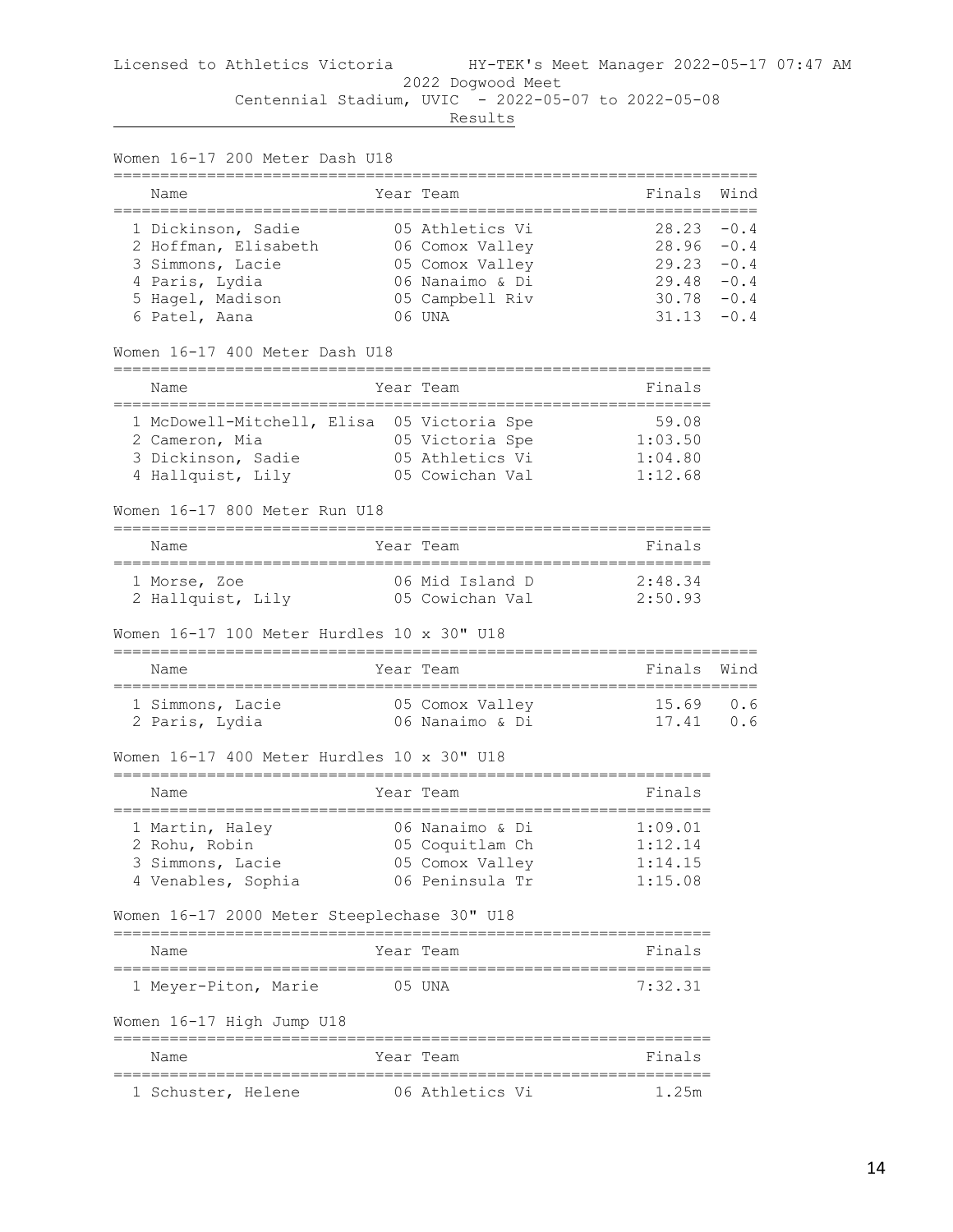# Licensed to Athletics Victoria HY-TEK's Meet Manager 2022-05-17 07:47 AM 2022 Dogwood Meet

 Centennial Stadium, UVIC - 2022-05-07 to 2022-05-08 **Results** 

| Women 16-17 Pole Vault U18                                            |                                                           |                        |      |
|-----------------------------------------------------------------------|-----------------------------------------------------------|------------------------|------|
| Name                                                                  | Year Team                                                 | Finals                 |      |
| 1 Neilson, Isobel                                                     | 06 Athletics Vi                                           | 2.35m                  |      |
| Women 16-17 Long Jump U18                                             |                                                           |                        |      |
| Name                                                                  | Year Team                                                 | Finals                 | Wind |
| 1 Stubbing, Anna                                                      | 06 Athletics Vi                                           | $4.43m$ 1.2            |      |
| 2 Dickinson, Sadie                                                    | 05 Athletics Vi                                           | $4.18m - 0.1$          |      |
| 3 Schuster, Helene                                                    | 06 Athletics Vi                                           | $3.93m$ $2.1$          |      |
| 4 Neilson, Isobel                                                     | 06 Athletics Vi                                           | $3.84m$ 1.4            |      |
| Women 16-17 Triple Jump U18<br>====================================== |                                                           | .===================== |      |
| Name                                                                  | Year Team                                                 | Finals                 | Wind |
| 1 Stubbing, Anna                                                      | 06 Athletics Vi                                           | $9.84m - 0.3$          |      |
| 2 Dickinson, Sadie                                                    | 05 Athletics Vi                                           | $9.48m$ 0.4            |      |
|                                                                       |                                                           |                        |      |
| Women 16-17 Shot Put 3 kg U18                                         |                                                           |                        |      |
| Name                                                                  | Year Team                                                 | Finals                 |      |
| 1 Drake, Serenna                                                      | 05 Nanaimo & Di                                           | 10.75m                 |      |
| 2 Paugh, Makenna                                                      | 05 Nanaimo & Di                                           | 9.28m                  |      |
| Women 16-17 Discus Throw 1 kg U18                                     |                                                           |                        |      |
| Name                                                                  | Year Team                                                 | Finals                 |      |
| 1 Vannini, Autumn                                                     | 05 Nanaimo & Di                                           | 28.64m                 |      |
| 2 Putz, Katelyn                                                       | 06 Nanaimo & Di                                           | 28.24m                 |      |
| 3 Paugh, Makenna                                                      | 05 Nanaimo & Di                                           | 23.70m                 |      |
| 4 Irish, Muirrean                                                     | 06 Athletics Vi                                           | 22.34m                 |      |
| 5 Neilson, Isobel                                                     | 06 Athletics Vi                                           | 16.68m                 |      |
| -- Drake, Serenna                                                     | 05 Nanaimo & Di                                           | X27.45m                |      |
| Women 16-17 Hammer Throw 3 kg U18                                     |                                                           |                        |      |
| Name<br>======================================                        | Year Team                                                 | Finals                 |      |
| 1 Putz, Katelyn                                                       | 06 Nanaimo & Di                                           | 45.79m                 |      |
| Women 16-17 Javelin Throw 500 g U18                                   |                                                           |                        |      |
| __________________________________<br>Name                            | Year Team                                                 | Finals                 |      |
| -----------------<br>1 Hoffman, Elisabeth                             | --------------------------------------<br>06 Comox Valley | 34.27m                 |      |
| 2 Hagel, Madison                                                      | 05 Campbell Riv                                           | 26.50m                 |      |
| 3 Barootes, Brooklyn                                                  | 05 UNA                                                    | 25.60m                 |      |
| 4 Okereke, Kanyito                                                    | 05 UNA                                                    | 20.00m                 |      |
| 5 Schuster, Helene                                                    | 06 Athletics Vi                                           | 18.99m                 |      |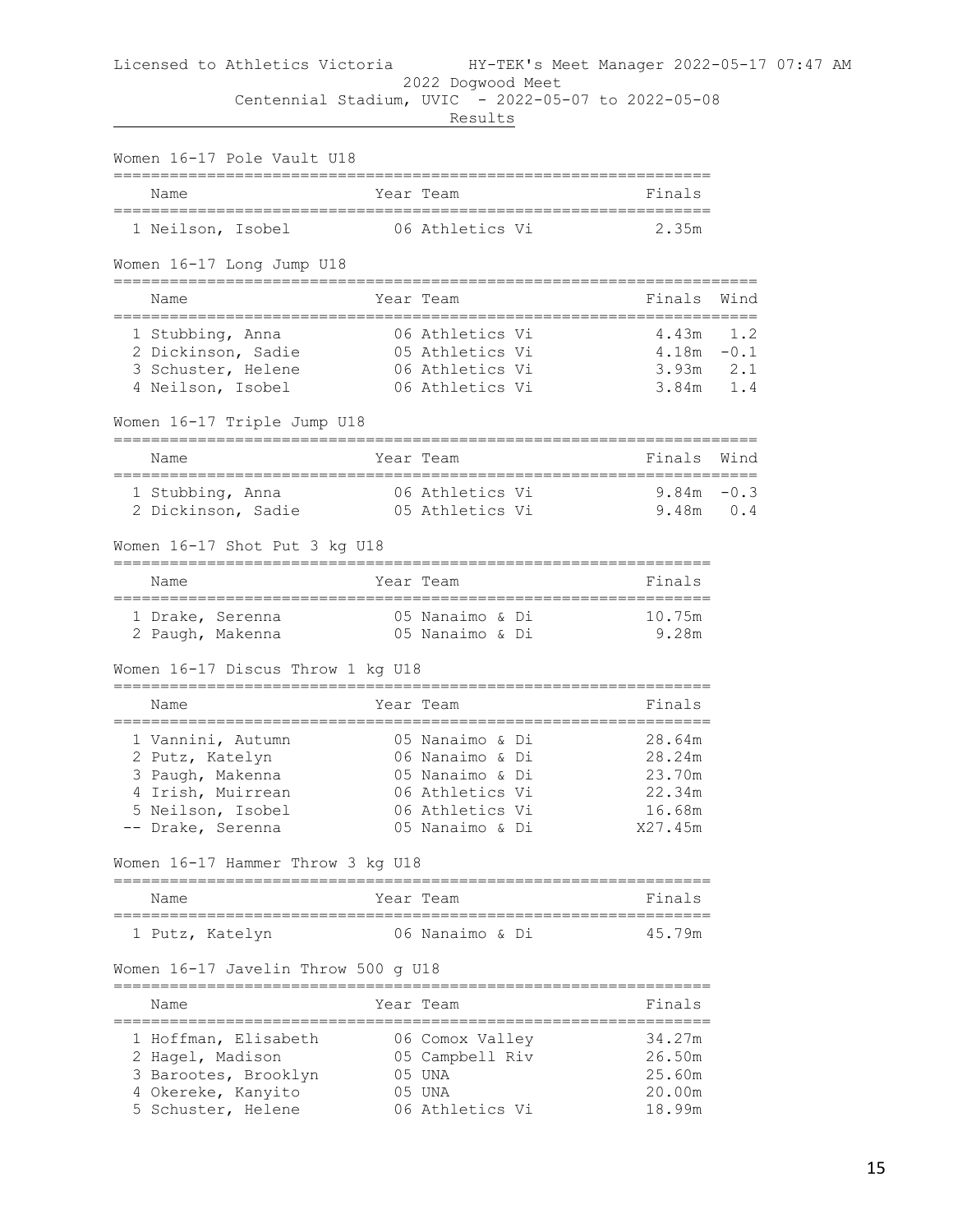| Women 18-19 100 Meter Dash U20                                  |               |                                                       |                                         |        |
|-----------------------------------------------------------------|---------------|-------------------------------------------------------|-----------------------------------------|--------|
| Name                                                            |               | Year Team                                             | Finals                                  | Wind   |
| 1 Sanoy, Skylar<br>2 Morgan, Mya<br>3 Skuse, Tyza               |               | 04 Athletics Vi<br>04 Victoria Spe<br>04 Comox Valley | $13.53 - 3.0$<br>$13.63 - 3.0$<br>14.34 | $-3.0$ |
| Women 18-19 400 Meter Dash 400 U20                              |               |                                                       |                                         |        |
| Name<br>----------------------                                  |               | Year Team                                             | Finals                                  |        |
| 1 Ciccateri, Inez                                               | ============= | -=============================<br>04 Prairie Inn      | 1:02.38                                 |        |
| Women 18-19 1500 Meter Run U20                                  |               |                                                       |                                         |        |
| Name                                                            |               | Year Team                                             | Finals                                  |        |
| 1 Klaus, Juane                                                  |               | 04 UNA                                                | 5:20.45                                 |        |
| Women 18-19 3000 Meter Run U20                                  |               |                                                       |                                         |        |
| Name                                                            |               | Year Team                                             | Finals                                  |        |
| 1 Klaus, Juane<br>2 Hunt, Emily<br>3 Smith, Brenn               |               | 04 UNA<br>04 Mid Island D<br>04 Cowichan Val          | 11:34.41<br>11:49.77<br>13:33.30        |        |
| Women 18-19 400 Meter Hurdles 10 x 30" U20                      |               |                                                       |                                         |        |
| Name                                                            |               | Year Team                                             | Finals                                  |        |
| 1 Klaus, Juane                                                  |               | 04 UNA                                                | 1:21.30                                 |        |
| Women 18-19 3000 Meter Steeplechase 30" U20                     |               |                                                       |                                         |        |
| Name<br>======================================                  |               | Year Team                                             | Finals                                  |        |
| 1 Klaus, Juane<br>2 Heslop, Kaitlyn                             |               | 04 UNA<br>04 Royal City T                             | 12:52.38<br>12:56.30                    |        |
| Women 18-19 Pole Vault U20                                      |               |                                                       |                                         |        |
| Name                                                            |               | Year Team                                             | Finals                                  |        |
| 1 Urbanowicz, Sonya<br>2 Ciccateri, Inez<br>-- Gelmotto, Giulia |               | 04 Nanaimo & Di<br>04 Prairie Inn<br>04 Athletics Vi  | 3.75m<br>2.50m<br>ΝH                    |        |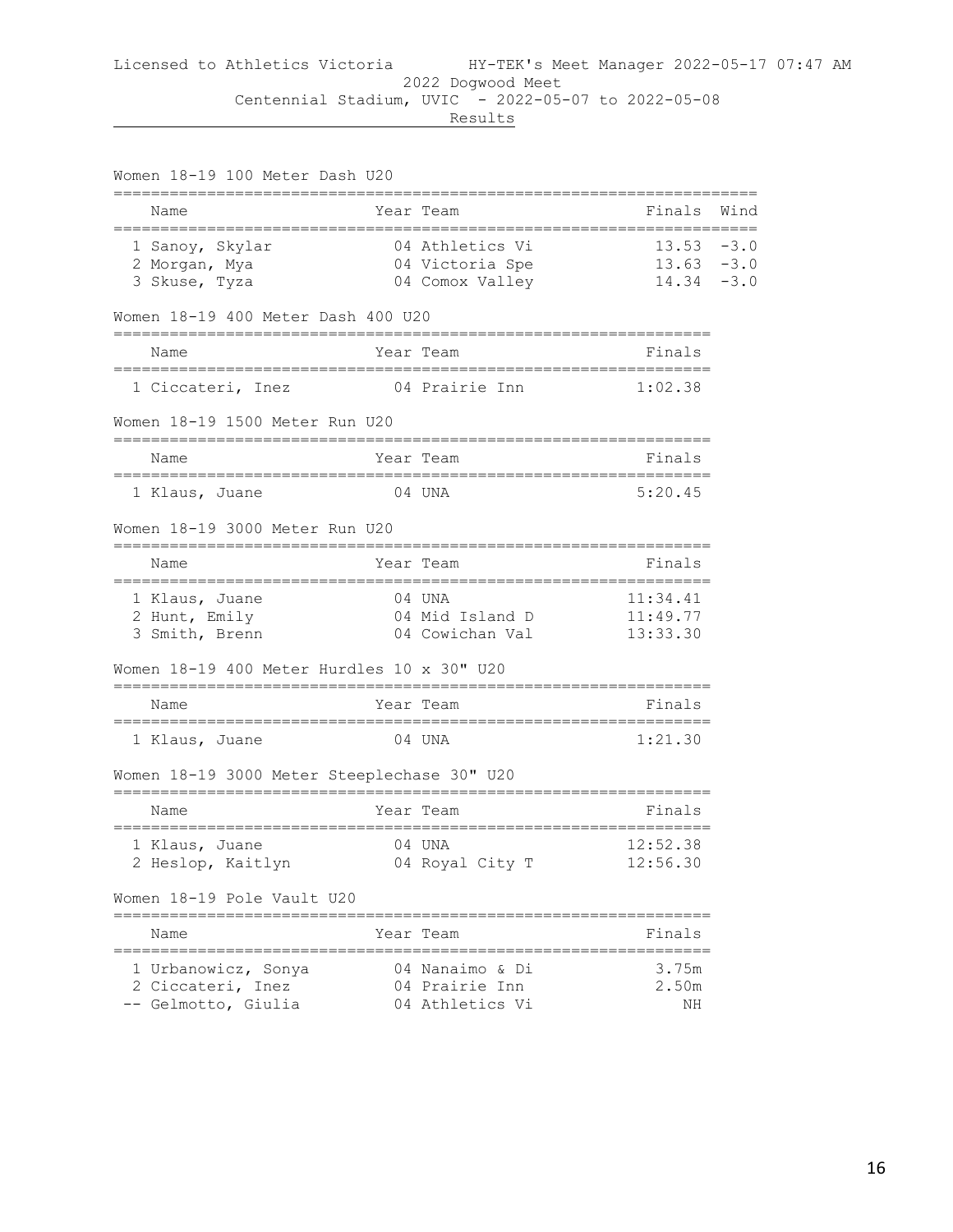| Women 18-19 Long Jump U20                                                                              |                    |                                                       |                                         |            |
|--------------------------------------------------------------------------------------------------------|--------------------|-------------------------------------------------------|-----------------------------------------|------------|
| Name                                                                                                   |                    | Year Team                                             | Finals                                  | Wind       |
| 1 Morgan, Mya<br>2 Sanoy, Skylar<br>3 Skuse, Tyza                                                      |                    | 04 Victoria Spe<br>04 Athletics Vi<br>04 Comox Valley | $4.96m$ 2.4<br>4.71m<br>4.32m           | 2.4<br>1.2 |
| Women 18-19 Triple Jump U20                                                                            |                    |                                                       |                                         |            |
| Name<br>__________________________________                                                             |                    | Year Team                                             | Finals<br>_____________________________ | Wind       |
| 1 Sanoy, Skylar                                                                                        |                    | 04 Athletics Vi                                       | 9.63m                                   | $-0.2$     |
| Women 18-19 Shot Put 4 kg U20                                                                          |                    |                                                       | ================                        |            |
| Name                                                                                                   |                    | Year Team                                             | Finals                                  |            |
| 1 Dailey, Victoria                                                                                     |                    | 03 Cowichan Val                                       | 7.52m                                   |            |
| Women 18-19 Discus Throw 1 kg U20                                                                      |                    |                                                       |                                         |            |
| Name                                                                                                   |                    | Year Team                                             | Finals                                  |            |
| 1 Kosgoda, Wishva                                                                                      |                    | 04 Athletics Vi                                       | 24.96m                                  |            |
| Women 18-19 Hammer Throw 4 kg U20                                                                      |                    |                                                       |                                         |            |
| ______________________________________<br>Name                                                         |                    | Year Team                                             | Finals                                  |            |
| ==================================<br>1 Morfitt, Chantal<br>2 Dailey, Victoria<br>3 Lazenby, Alexandra |                    | 03 Comox Valley<br>03 Cowichan Val<br>04 Cowichan Val | 32.53m<br>26.39m<br>23.04m              |            |
| Women 18-19 Javelin Throw 600 g U20                                                                    |                    |                                                       |                                         |            |
| Name                                                                                                   |                    | Year Team                                             | Finals                                  |            |
| 1 Dailey, Victoria                                                                                     |                    | 03 Cowichan Val                                       | 22.03m                                  |            |
| Women 20–34 100 Meter Dash T51/52  WC Senior                                                           |                    |                                                       |                                         |            |
| Name                                                                                                   |                    | Year Team                                             | Finals                                  | Wind       |
| =====================================<br>1 Hesmert, Tiana                                              |                    | 91 WCRS                                               | ------------<br>$34.09 - 1.3$           |            |
| Women 20-34 200 Meter Dash T51/52 WC Senior                                                            |                    |                                                       |                                         |            |
| ---------------<br>Name                                                                                |                    | ==============================<br>Year Team           | Finals                                  | Wind       |
| 1 Hesmert, Tiana                                                                                       | ;================= | 91 WCRS                                               | 1:10.34                                 | NWI        |
| Women 9-90 200 Meter Dash T54 WC Senior                                                                |                    |                                                       |                                         |            |
| Name                                                                                                   | ----------         | Year Team                                             | Finals                                  | Wind       |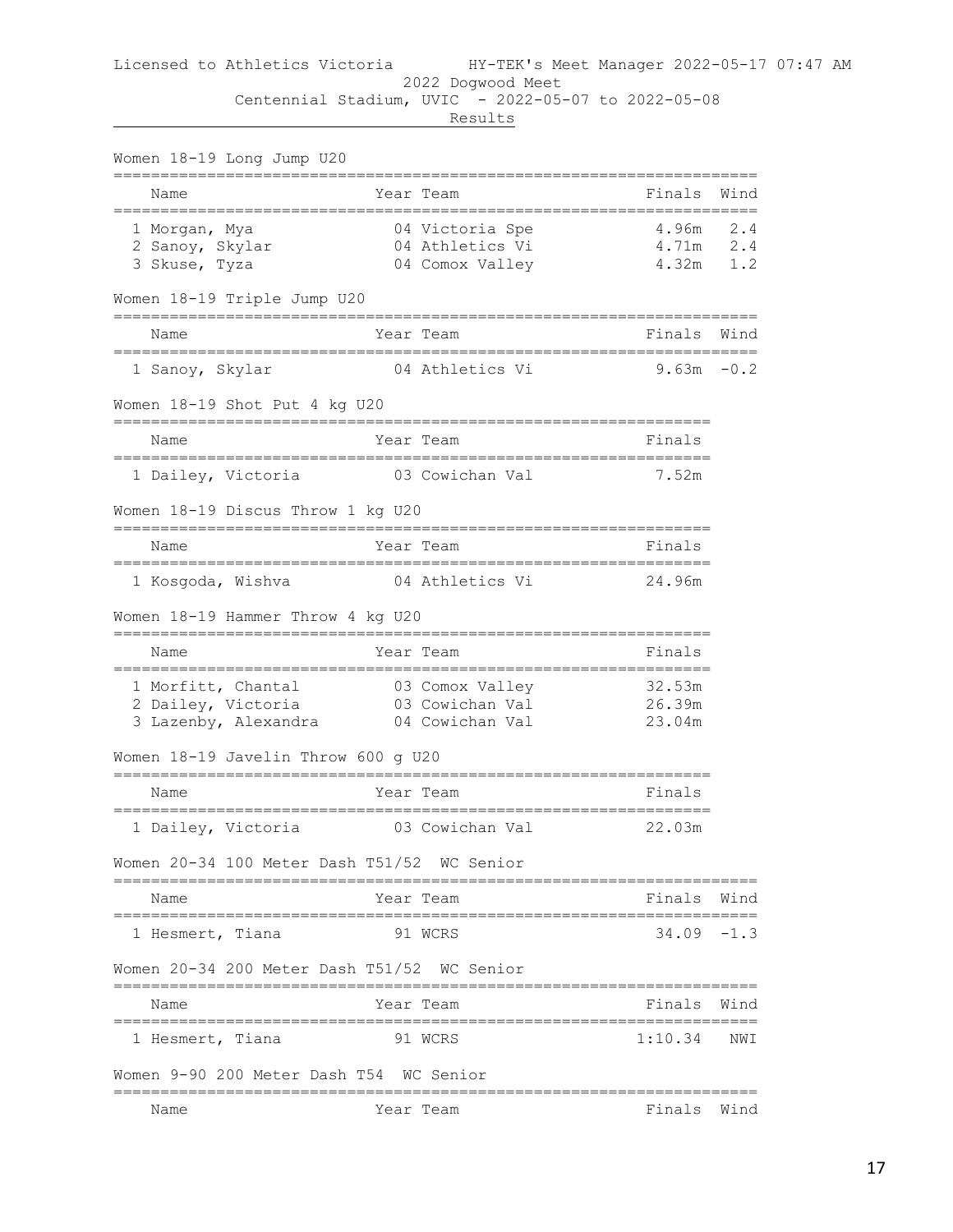|  | Results<br>___ |
|--|----------------|
|--|----------------|

| 1 Houldin, Navarra 59 Athletics Vi            |                                                                  | 56.45          | NWI           |
|-----------------------------------------------|------------------------------------------------------------------|----------------|---------------|
| Women 20-34 400 Meter Dash T51/52 WC Senior   |                                                                  |                |               |
| Name                                          | __________________________<br>Year Team                          | Finals         |               |
| 1 Hesmert, Tiana                              | 91 WCRS                                                          | 2:26.73        |               |
| Women 9-90 400 Meter Dash T54 WC Senior       |                                                                  |                |               |
| . = = = = = = = = = = = = = = = =<br>Name     | .=======<br>_________________________<br>Year Team               | Finals         |               |
| 1 Houldin, Navarra 99 Athletics Vi            |                                                                  | 1:48.60        |               |
| Women 20-34 800 Meter Dash T51/52 WC Senior   |                                                                  |                |               |
| Name                                          | Year Team                                                        | Finals         |               |
| 1 Hesmert, Tiana                              | =========================<br>91 WCRS                             | 4:23.03        |               |
| Women 9-90 1500 Meter Run T51/52 WC Senior    |                                                                  |                |               |
| Name                                          | =========<br>---------------<br>Year Team                        | Finals         |               |
| 1 Hesmert, Tiana 51 WCRS                      |                                                                  | 8:52.23        |               |
| Women 20-34 100 Meter Hurdles 10 x 33" Senior |                                                                  |                |               |
| ------------------<br>Name                    | ;============================<br>Year Team                       | Finals Wind    |               |
| ----------------------------                  | _________________________<br>1 Mitchell, Makayla 62 Nanaimo & Di | $16.62$ 0.9    |               |
| Women 20-34 High Jump Senior                  |                                                                  |                |               |
| Name                                          | Year Team                                                        | Finals         |               |
| 1 Mitchell, Makayla                           | 02 Nanaimo & Di                                                  | 1.30m          |               |
| Women 20-34 Pole Vault Senior                 |                                                                  |                |               |
| Name                                          | Year Team                                                        | Finals         |               |
| 1 Benjamin, Julina                            | 02 Nanaimo & Di                                                  | 3.25m          |               |
| Women 20-34 Long Jump Senior                  |                                                                  |                |               |
| =============<br>Name<br>----------------     | Year Team                                                        | Finals         | Wind          |
| 1 Dickinson, Makayla<br>2 Mitchell, Makayla   | 02 Athletics Vi<br>02 Nanaimo & Di                               | 5.09m<br>4.56m | $-0.3$<br>0.8 |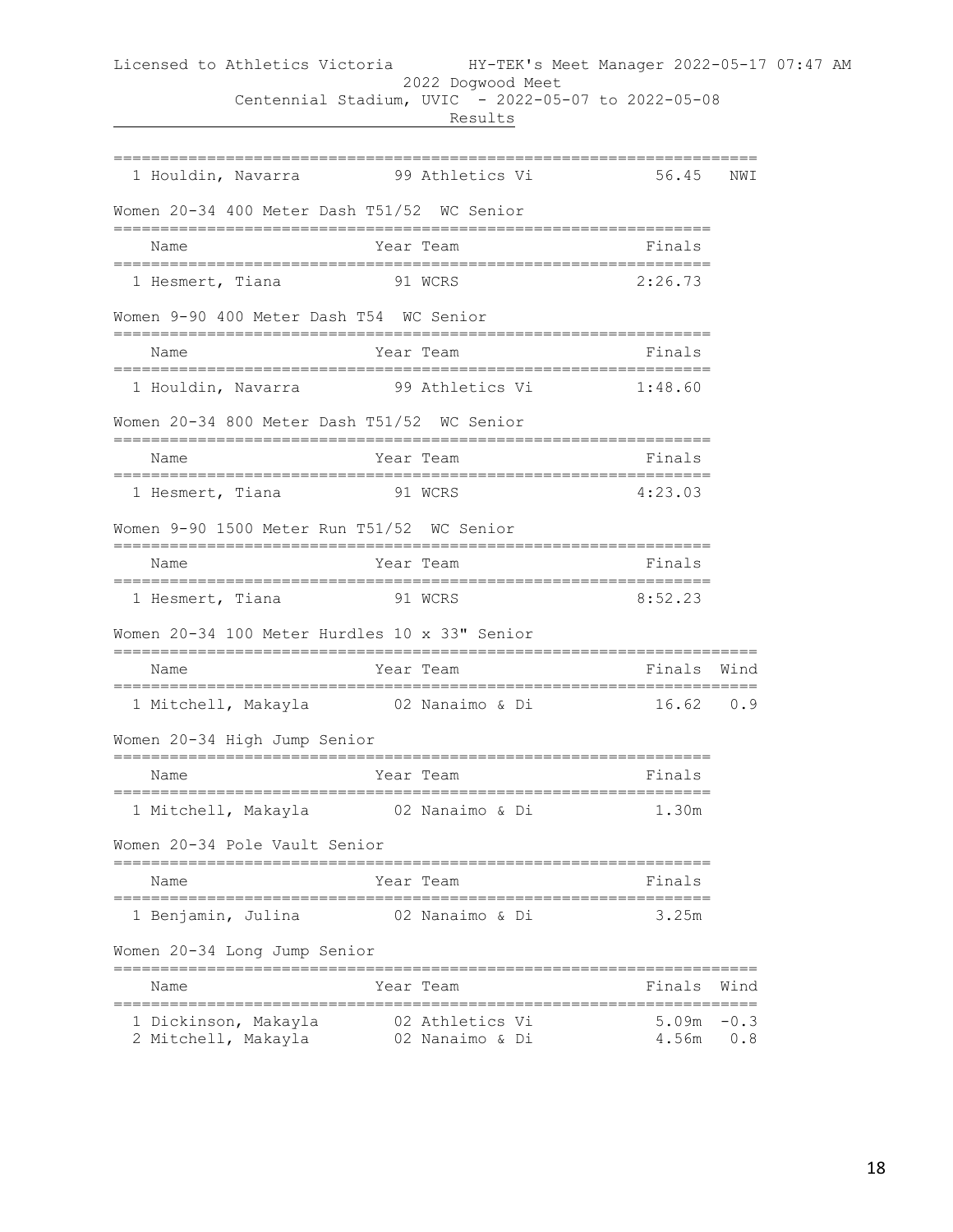| Women 20-34 Triple Jump Senior                    |                 |                                  |                                     |        |
|---------------------------------------------------|-----------------|----------------------------------|-------------------------------------|--------|
| Name                                              |                 | Year Team                        | Finals                              | Wind   |
| 1 Dickinson, Makayla                              |                 | 02 Athletics Vi                  | 10.80m                              | 0.3    |
| Women 20-34 Shot Put T51/52 WC Senior             |                 |                                  |                                     |        |
| -------------------------------<br>Name           |                 | Year Team                        | -------------------------<br>Finals |        |
| 1 Hesmert, Tiana                                  | 91 WCRS         |                                  | 2.92m                               |        |
| Women 20-34 Shot Put 4 kg Senior                  |                 | :=============================== |                                     |        |
| ======================<br>Name                    |                 | Year Team                        | Finals                              |        |
| 1 Mitchell, Makayla                               |                 | 02 Nanaimo & Di                  | 9.52m                               |        |
| Women 14-90 Discus Throw F52 WC Wheelchair Senior |                 |                                  |                                     |        |
| Name                                              | =============== | Year Team                        | Finals                              |        |
| 1 Hesmert, Tiana                                  |                 | 91 WCRS                          | 5.47m                               |        |
| Women 35+ 100 Meter Dash Master                   |                 |                                  |                                     |        |
| Name                                              |                 | Year Team                        | Finals                              | Wind   |
| 1 Fossberg, Mette 51 Victoria Spe                 |                 |                                  | $19.77 - 0.7$                       |        |
| Women 50-54 800 Meter Run Master                  |                 |                                  |                                     |        |
| Name                                              |                 | Year Team                        | Finals                              |        |
| 1 Thibodeau, Melina 51 Athletics Vi               |                 |                                  | 2:53.18                             |        |
| Women 55-59 Pole Vault Master                     |                 |                                  |                                     |        |
| Name                                              |                 | Year Team                        | ====================<br>Finals      |        |
| 1 Craig, Nancy                                    |                 | 65 Athletics Vi                  | 2.50m                               |        |
| Women 65-69 Pole Vault Master                     |                 |                                  |                                     |        |
| Name                                              |                 | Year Team                        | Finals                              |        |
| 1 Hendrie, Nola                                   |                 | 55 Nanaimo & Di                  | 1.45m                               |        |
| Women 70-74 Long Jump Master                      |                 |                                  |                                     |        |
| Name                                              |                 | Year Team                        | Finals                              | Wind   |
| 1 Fossberg, Mette                                 |                 | 51 Victoria Spe                  | 2.85m                               | $-1.1$ |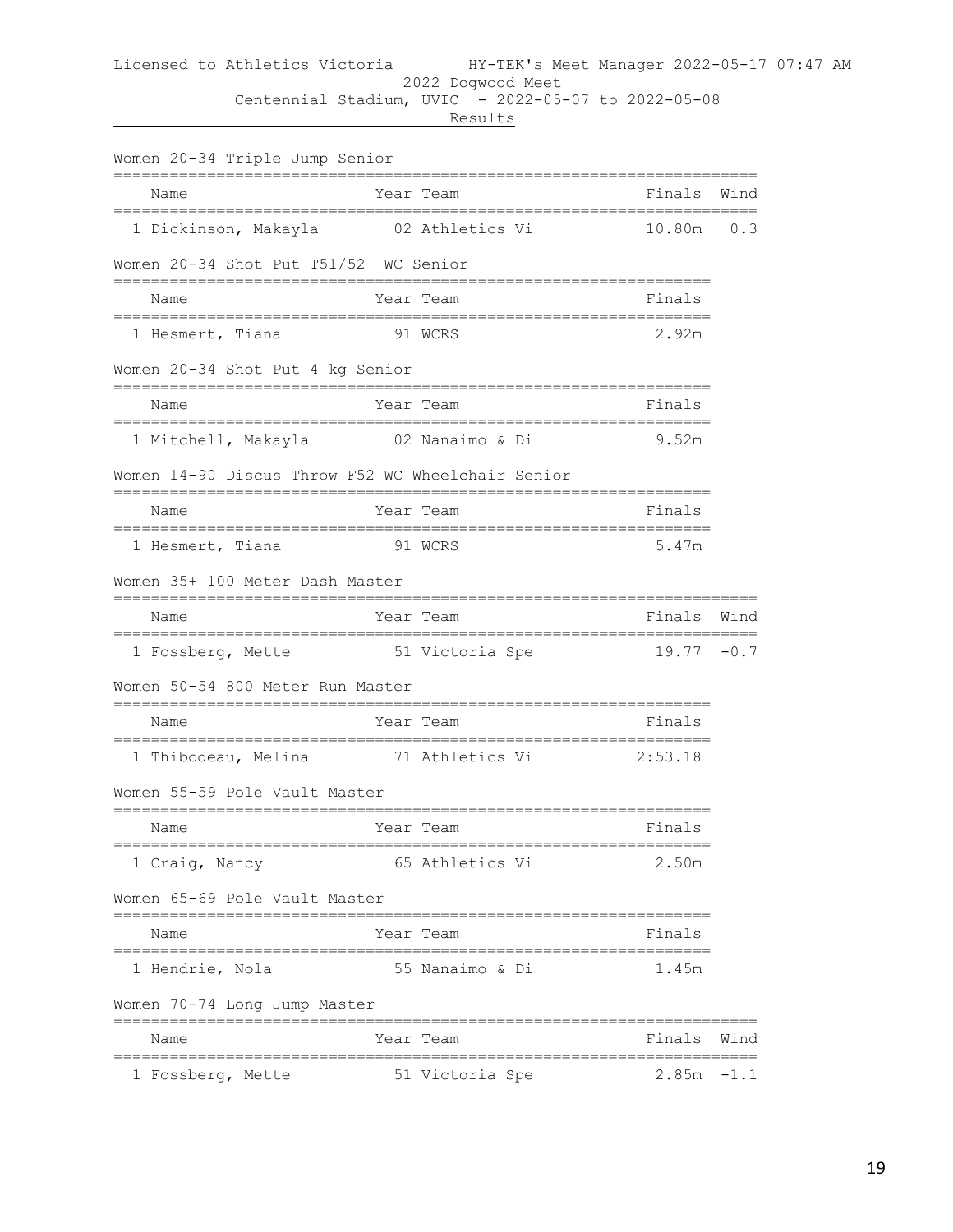#### Licensed to Athletics Victoria HY-TEK's Meet Manager 2022-05-17 07:47 AM 2022 Dogwood Meet

Centennial Stadium, UVIC - 2022-05-07 to 2022-05-08

| Women 65-69 Shot Put 3 kg Master                                           |                 |                        |                              |      |
|----------------------------------------------------------------------------|-----------------|------------------------|------------------------------|------|
| ;=====================<br>Name                                             | Year Team       |                        | Finals                       |      |
| 1 Hendrie, Nola                                                            | 55 Nanaimo & Di |                        | 5.67m                        |      |
| Women 65-69 Hammer Throw 3 kg Master<br>================                   |                 |                        |                              |      |
| Name                                                                       | Year Team       |                        | Finals                       |      |
| 1 Hendrie, Nola                                                            | 55 Nanaimo & Di |                        | 15.12m                       |      |
| Boys 9 Year Olds 60 Meter Dash JD 9                                        |                 |                        |                              |      |
| Name<br>;====================                                              | Year Team       |                        | Finals<br>================== | Wind |
| 1 Baetz, Andrew                                                            | 13 Oceanside Tr |                        | 10.30                        | NWI  |
| 2 Brittain, Chase                                                          | 13 Oceanside Tr |                        | 10.33                        | NWI  |
| 3 Luksay, Thomas                                                           | 13 Oceanside Tr |                        | 10.55                        | NWI  |
| 4 Scott, Connor                                                            | 13 Oceanside Tr |                        | 10.88                        | NWI  |
| 5 Aikman - Heir, Kai                                                       | 13 Oceanside Tr |                        | 11.06                        | NWI  |
| Boys 9 Year Olds 100 Meter Dash JD 9<br>-================================= |                 |                        |                              |      |
| Name                                                                       | Year Team       |                        | Finals                       | Wind |
| 1 Brittain, Chase                                                          | 13 Oceanside Tr |                        | 16.62                        | NWI  |
| 2 Baetz, Andrew                                                            | 13 Oceanside Tr |                        | 17.04                        | NWI  |
| 3 Luksay, Thomas                                                           | 13 Oceanside Tr |                        | 17.19                        | NWI  |
| 4 Scott, Connor                                                            | 13 Oceanside Tr |                        | 17.57                        | NWI  |
| 5 Aikman - Heir, Kai                                                       | 13 Oceanside Tr |                        | 17.92                        | NWI  |
| 6 Kaplycz-Keown, Balian 13 Nanaimo & Di                                    |                 |                        | 18.93                        | NWI  |
| Boys 9 Year Olds 600 Meter Run JD 9                                        |                 |                        |                              |      |
| Name                                                                       | Year Team       |                        | Finals                       |      |
| 1 Howard, George                                                           | 13 Nanaimo & Di |                        | 2:12.78                      |      |
| 2 Baetz, Andrew                                                            | 13 Oceanside Tr |                        | 2:19.29                      |      |
| 3 Luksay, Thomas                                                           | 13 Oceanside Tr |                        | 2:24.18                      |      |
| 4 Kaplycz-Keown, Balian 13 Nanaimo & Di                                    |                 |                        | 2:24.50                      |      |
| Boys 9 Year Olds 1000 Meter Run JD 9                                       |                 |                        |                              |      |
| Name                                                                       | Year Team       |                        | Finals                       |      |
| 1 Baetz, Andrew                                                            | 13 Oceanside Tr |                        | 4:03.50                      |      |
| Boys 9 Year Olds 60 Meter Hurdles 6 x 21" JD 9                             |                 |                        |                              |      |
| Name                                                                       | Year Team       |                        | Finals                       | Wind |
| ;====================================<br>1 Brittain, Chase                 | 13 Oceanside Tr | ====================== | 12.86                        | NWI  |
| 2 Baetz, Andrew                                                            | 13 Oceanside Tr |                        | 13.13                        | NWI  |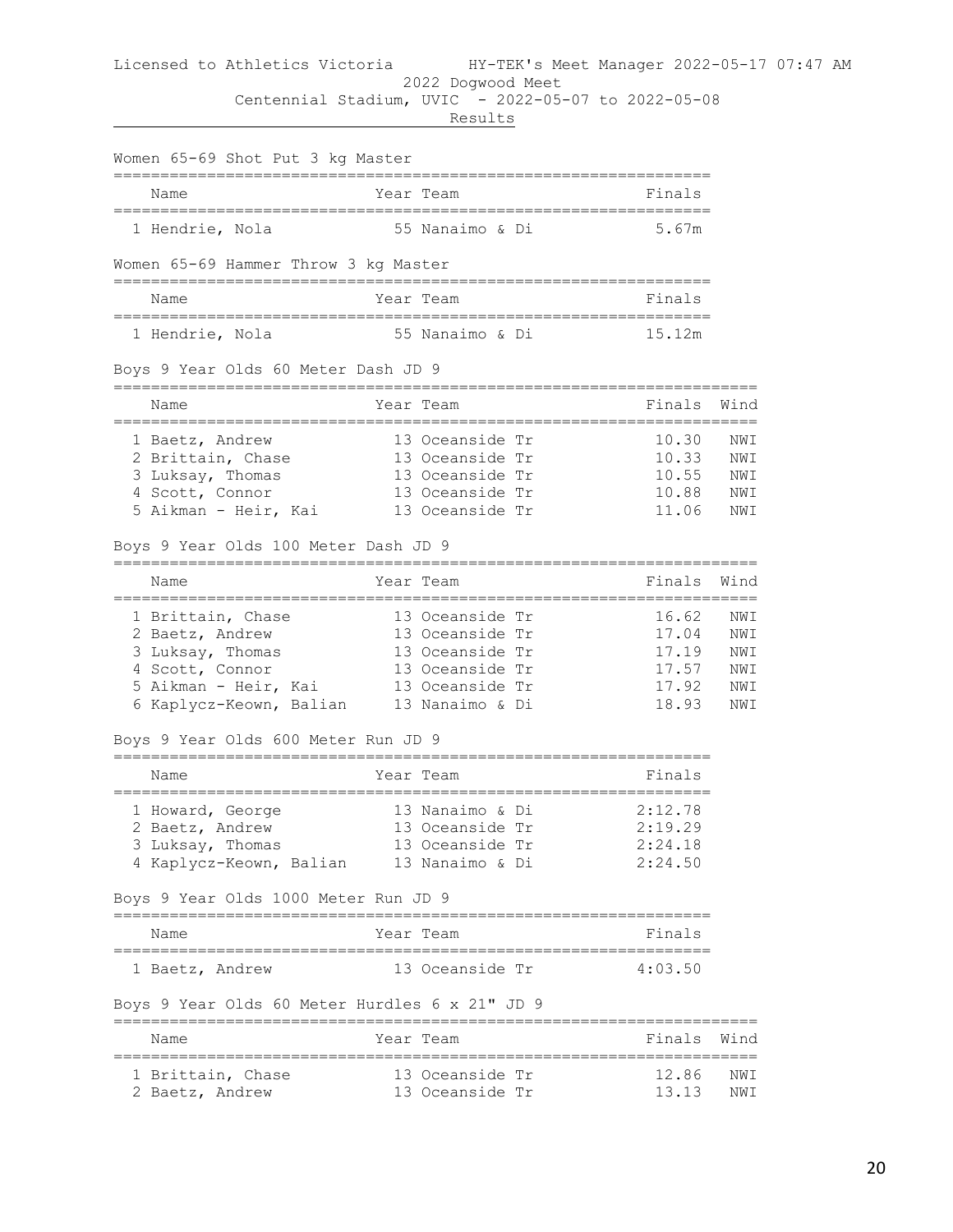| Boys 9 Year Olds High Jump JD 9                                |                                    |                             |            |
|----------------------------------------------------------------|------------------------------------|-----------------------------|------------|
| ======================<br>Name<br>---------------------------- | Year Team                          | Finals                      |            |
| 1 Baetz, Andrew<br>2 Luksay, Thomas                            | 13 Oceanside Tr<br>13 Oceanside Tr | J1.10m<br>J1.00m            |            |
| 3 Brittain, Chase<br>4 Kaplycz-Keown, Balian                   | 13 Oceanside Tr<br>13 Nanaimo & Di | J1.00m<br>0.90 <sub>m</sub> |            |
| Boys 9 Year Olds Long Jump JD 9                                |                                    |                             |            |
| Name                                                           | Year Team                          | Finals                      | Wind       |
| 1 Baetz, Andrew<br>2 Brittain, Chase                           | 13 Oceanside Tr<br>13 Oceanside Tr | 3.21m<br>2.88m              | NWI<br>NWI |
| 3 Luksay, Thomas                                               | 13 Oceanside Tr                    | 2.82m                       | NWI        |
| 4 Howard, George                                               | 13 Nanaimo & Di                    | 2.50m                       | NWI        |
| 5 Scott, Connor                                                | 13 Oceanside Tr                    | 2.39m                       | NWI        |
| 6 Kaplycz-Keown, Balian                                        | 13 Nanaimo & Di                    | 2.17m                       | NWI        |
| 7 Aikman - Heir, Kai                                           | 13 Oceanside Tr                    | 1.98m                       | NWI        |
| Boys 9 Year Olds Shot Put 2 kg JD 9                            |                                    |                             |            |
| Name                                                           | Year Team                          | Finals<br>=======           |            |
| 1 Brittain, Chase                                              | 13 Oceanside Tr                    | 4.55m                       |            |
| 2 Howard, George                                               | 13 Nanaimo & Di                    | 3.62m                       |            |
| 3 Luksay, Thomas                                               | 13 Oceanside Tr                    | 3.32m                       |            |
| Boys 10 Year Olds 60 Meter Dash JD 10                          |                                    |                             |            |
| Name                                                           | Year Team                          | Finals                      | Wind       |
| 1 Ramstead, Liam                                               | 12 Cowichan Val                    | ===============<br>10.11    | NWI        |
| 2 Rose, Gavin                                                  | 12 Comox Valley                    | 10.28                       | NWI        |
| 3 Pillay, Shavaan                                              | 12 UNA                             | 10.74                       | NWI        |
| Boys 10 Year Olds 100 Meter Dash JD 10                         |                                    |                             |            |
| Name                                                           | Year Team                          | Finals Wind                 |            |
| 1 Ramstead, Liam                                               | 12 Cowichan Val                    | $16.55$ 0.7                 |            |
| 2 Rose, Gavin                                                  | 12 Comox Valley                    | 17.02 0.7                   |            |
| 3 Pillay, Shavaan                                              | 12 UNA                             | 18.04 0.7                   |            |
| Boys 10 Year Olds 600 Meter Run JD 10                          |                                    |                             |            |
| Name                                                           | Year Team                          | Finals                      |            |
| 1 Ramstead, Liam 12 Cowichan Val 2:12.16                       |                                    |                             |            |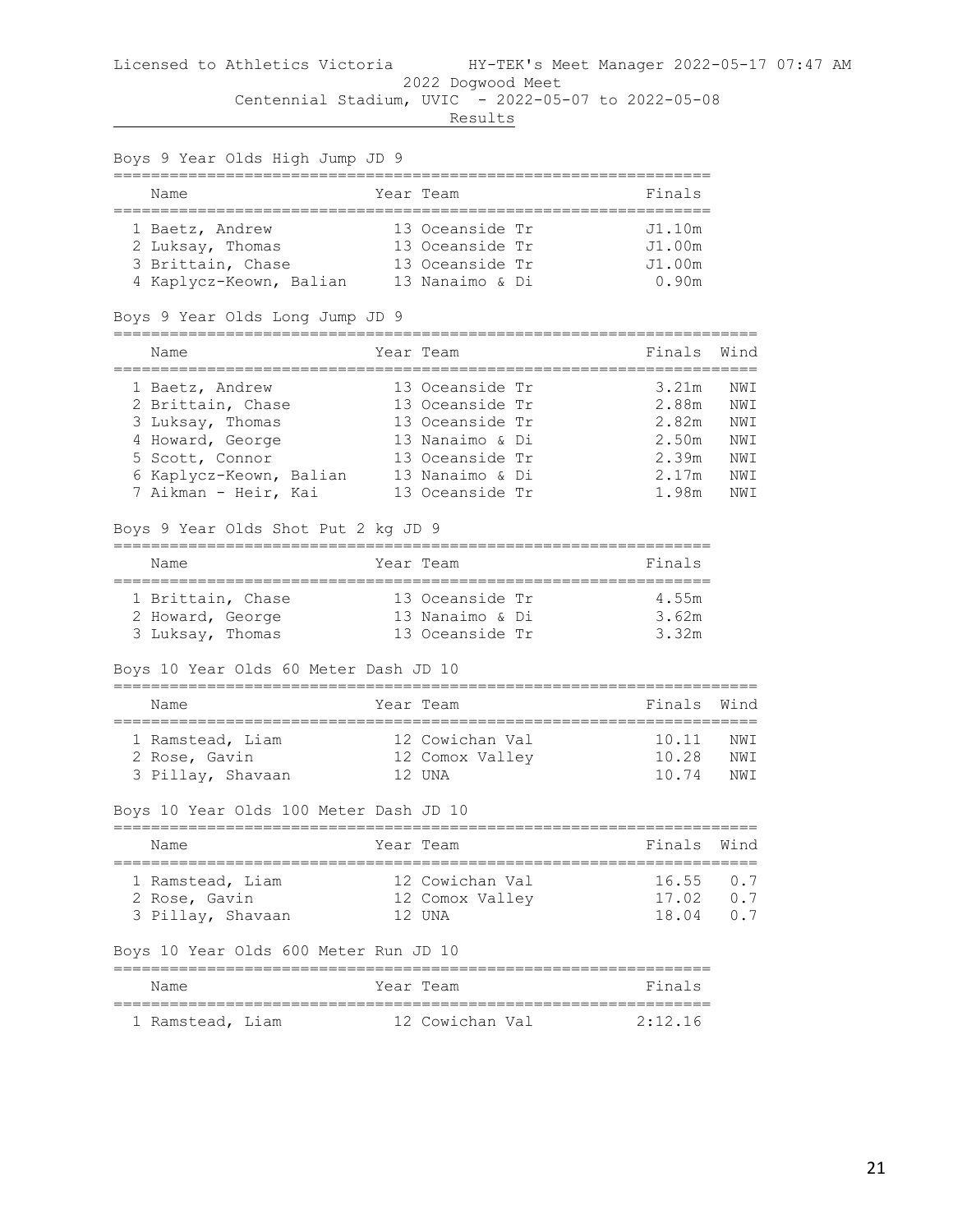|                 | Boys 10 Year Olds 1000 Meter Run JD 10                                      |                                                                 |                                        |                   |
|-----------------|-----------------------------------------------------------------------------|-----------------------------------------------------------------|----------------------------------------|-------------------|
| Name            |                                                                             | Year Team                                                       | Finals                                 |                   |
|                 | 1 Ramstead, Liam<br>2 Desjardins, Luke<br>3 Geen, Jackson                   | 12 Cowichan Val<br>12 Peninsula Tr<br>12 Peninsula Tr           | 3:55.47<br>4:38.07<br>4:38.37          |                   |
|                 | Boys 10 Year Olds 60 Meter Hurdles 6 x 24" JD 10                            |                                                                 |                                        |                   |
| Name            |                                                                             | Year Team                                                       | Finals<br>---------------------------- | Wind              |
|                 | 1 Ramstead, Liam 12 Cowichan Val                                            |                                                                 | 14.13                                  | NWI               |
|                 | Boys 10 Year Olds High Jump JD 10                                           |                                                                 |                                        |                   |
| Name            |                                                                             | Year Team<br>-============================                      | Finals                                 |                   |
| 1 Rose, Gavin   | 2 Desjardins, Luke                                                          | 12 Comox Valley<br>12 Peninsula Tr                              | 1.05m<br>1.00m                         |                   |
|                 | Boys 10 Year Olds Long Jump JD 10                                           |                                                                 |                                        |                   |
| Name            |                                                                             | Year Team                                                       | Finals                                 | Wind              |
| 3 Rose, Gavin   | 1 Desjardins, Luke<br>2 Pillay, Shavaan                                     | 12 Peninsula Tr<br>12 UNA<br>12 Comox Valley                    | 2.77m<br>2.63m<br>2.50m                | NWI<br>NWI<br>NWI |
|                 | Boys 10 Year Olds Shot Put 2 kg JD 10                                       |                                                                 |                                        |                   |
| Name            |                                                                             | Year Team                                                       | Finals                                 |                   |
|                 | 1 Ramstead, Liam<br>2 Desjardins, Luke 12 Peninsula Tr<br>3 Pillay, Shavaan | 12 Cowichan Val<br>12 UNA                                       | 5.38m<br>4.71m<br>4.45m                |                   |
|                 | Boys 10 Year Olds Discus Throw 750 g JD 10                                  |                                                                 |                                        |                   |
| Name            |                                                                             | Year Team                                                       | Fınals                                 |                   |
|                 | 1 Desjardins, Luke<br>Boys 10 Year Olds Javelin Throw 400 g JD 10           | 12 Peninsula Tr                                                 | 8.35m                                  |                   |
|                 |                                                                             |                                                                 |                                        |                   |
| Name<br>_______ | ==========================                                                  | Year Team<br>-------                                            | Finals                                 |                   |
| 1 Rose, Gavin   | 2 Ramstead, Liam<br>3 Desjardins, Luke<br>4 Pillay, Shavaan                 | 12 Comox Valley<br>12 Cowichan Val<br>12 Peninsula Tr<br>12 UNA | 11.69m<br>9.67m<br>8.62m<br>5.65m      |                   |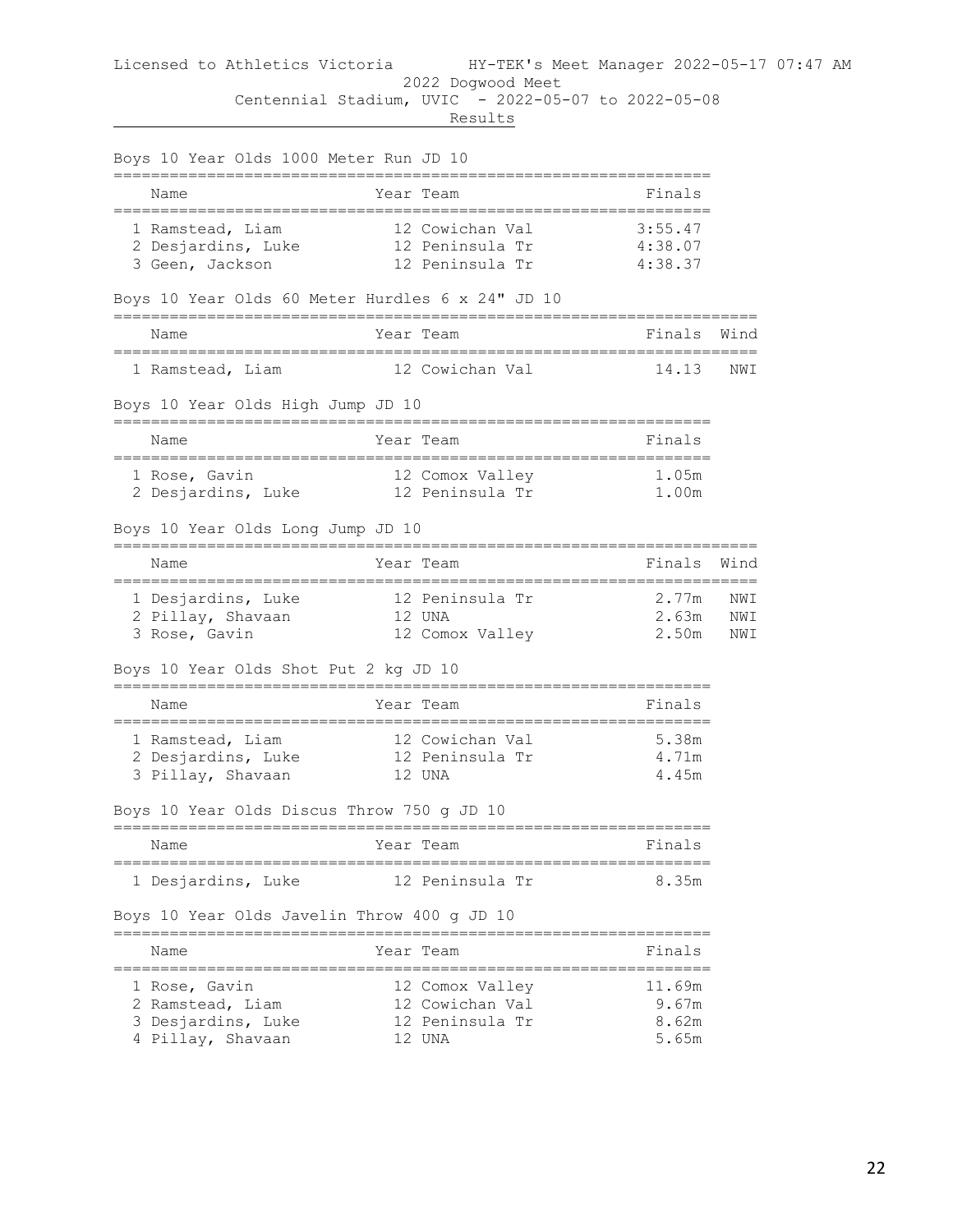Results

Boys 11 Year Olds 60 Meter Dash JD 11

| Name                                                            | Year Team                                             | Finals Wind             |                    |
|-----------------------------------------------------------------|-------------------------------------------------------|-------------------------|--------------------|
| 1 Bewsey, Ethan<br>2 Willers, Gabriel                           | 11 Oceanside Tr<br>11 Oceanside Tr                    | 9.89<br>10.43           | NW T<br>NWI        |
| 3 Furtado, Luke<br>4 Holmgren, Coen                             | 11 Peninsula Tr<br>11 Peninsula Tr                    | 10.47<br>10.59          | NW T<br>NW T       |
| 5 Palichuk, Hudson<br>6 Turkington, Kyle<br>7 Ramstead, Zachary | 11 Oceanside Tr<br>11 Nanaimo & Di<br>11 Cowichan Val | 11.06<br>11.11<br>11.44 | NWI<br>NWI<br>NW T |

Boys 11 Year Olds 100 Meter Dash JD 11

| Name                  | Year Team       | Finals | Wind H# |    |
|-----------------------|-----------------|--------|---------|----|
|                       |                 |        |         |    |
| 1 Trumpy, Henry       | 11 UNA          | 14.30  | NWI     |    |
| 2 Barner, Max         | 11 Comox Valley | 15.06  | NWI     | -2 |
| 3 Bewsey, Ethan       | 11 Oceanside Tr | 15.53  | NWI     | 2  |
| 4 Muller, Christopher | 11 Cowichan Val | 15.63  | NWI     | -2 |
| 5 Holmgren, Coen      | 11 Peninsula Tr | 16.50  | NW T    |    |
| 6 Brooke, Julian      | 11 Athletics Vi | 16.55  | NWI     |    |
| 7 Willers, Gabriel    | 11 Oceanside Tr | 16.58  | NW T    |    |
| 8 Gordon, Oban        | 11 Peninsula Tr | 17.38  | NW T    |    |
| 9 Palichuk, Hudson    | 11 Oceanside Tr | 18.05  | NWI     |    |
| 10 Turkington, Kyle   | 11 Nanaimo & Di | 18.07  | NWI     |    |
| 11 Ramstead, Zachary  | 11 Cowichan Val | 18.18  | NW T    |    |

Boys 11 Year Olds 200 Meter Dash JD 11

======================================================================== Name Year Team Finals Wind H# ======================================================================== 1 Trumpy, Henry 11 UNA 30.26 NWI 2 2 Bewsey, Ethan 11 Oceanside Tr 33.86 NWI 2 3 Muller, Christopher 11 Cowichan Val 33.92 NWI 2 4 Brooke, Julian 11 Athletics Vi 34.17 NWI 1 5 Willers, Gabriel 11 Oceanside Tr 34.70 NWI 2 6 Furtado, Luke 11 Peninsula Tr 34.92 NWI 1 7 Holmgren, Coen 11 Peninsula Tr 36.11 NWI 2 8 Ramstead, Zachary 11 Cowichan Val 40.18 NWI 2

Boys 11 Year Olds 600 Meter Run JD 11

| Name                     | Year Team |                 | Finals  |
|--------------------------|-----------|-----------------|---------|
| 1 Trumpy, Henry          |           | 11 UNA          | 1:52.26 |
| 2 Sexton, Noah           |           | 11 Prairie Inn  | 1:52.86 |
| 3 Van Tongeren, Hudson   |           | 11 Comox Valley | 2:00.08 |
| 4 Parfit, Christopher    |           | 11 Peninsula Tr | 2:07.44 |
| 5 Willers, Gabriel       |           | 11 Oceanside Tr | 2:08.07 |
| 6 Bewsey, Ethan          |           | 11 Oceanside Tr | 2:09.79 |
| 7 Muller, Christopher    |           | 11 Cowichan Val | 2:09.84 |
| 8 Holmgren, Coen         |           | 11 Peninsula Tr | 2:11.71 |
| 9 Kaplycz-Keown, Solomon |           | 11 Nanaimo & Di | 2:12.03 |
| 10 Ramstead, Zachary     |           | 11 Cowichan Val | 2:27.10 |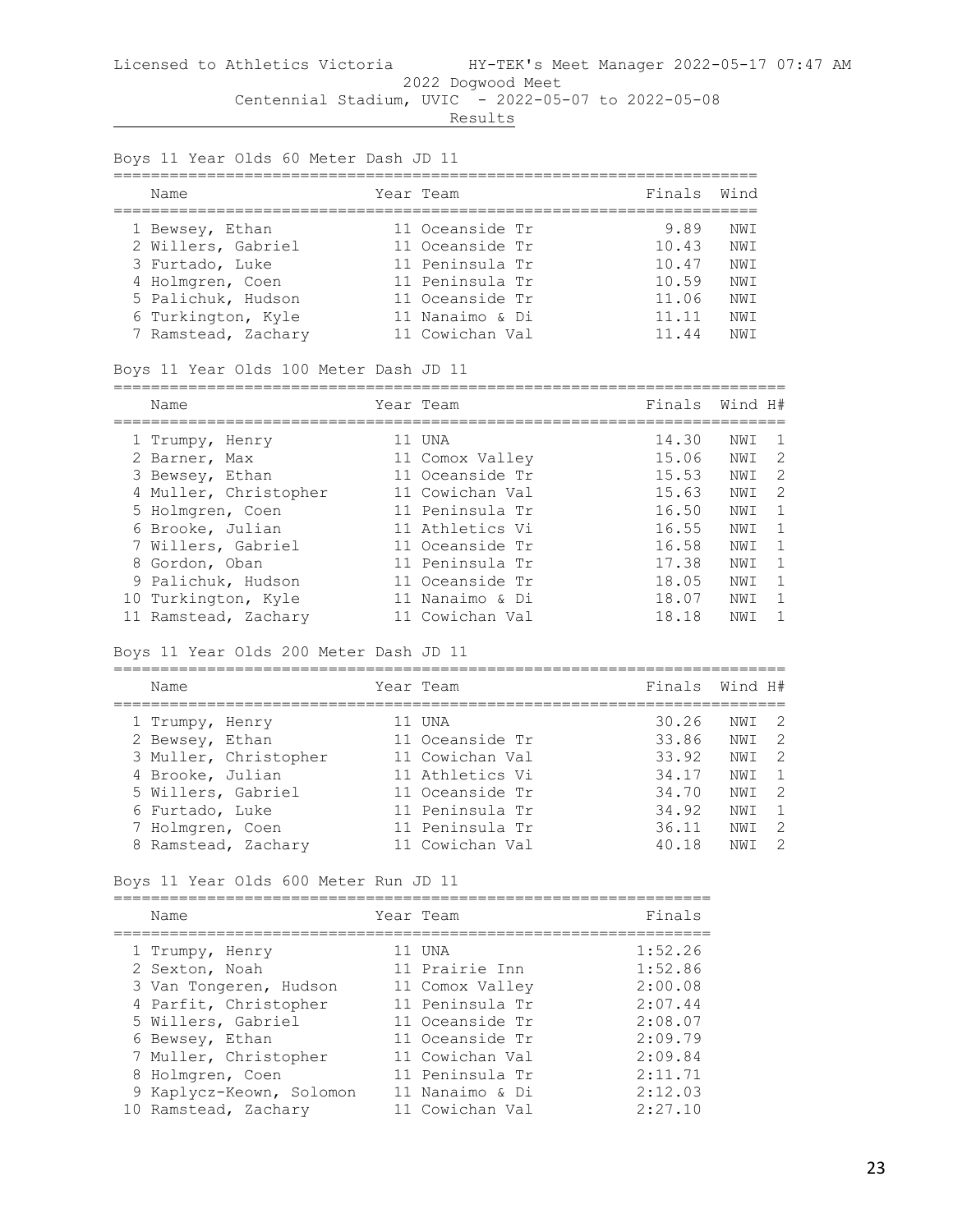Boys 11 Year Olds 1000 Meter Run JD 11 ================================================================ Name Year Team Finals ================================================================ 1 Van Tongeren, Hudson 11 Comox Valley 3:27.11 2 Sexton, Noah 11 Prairie Inn 3:27.39 3 Parfit, Christopher 11 Peninsula Tr 3:33.56 4 Gordon, Oban 11 Peninsula Tr 3:43.77 5 Willers, Gabriel 11 Oceanside Tr 3:45.16 6 Bewsey, Ethan 11 Oceanside Tr 3:49.08 7 Kaplycz-Keown, Solomon 11 Nanaimo & Di 3:57.82 8 Holmgren, Coen 11 Peninsula Tr 3:59.06 9 Palichuk, Hudson 11 Oceanside Tr 4:10.27 10 Ramstead, Zachary 11 Cowichan Val 4:20.55 11 Sluggett, Trevor 11 Peninsula Tr 4:24.56

#### Boys 11 Year Olds 60 Meter Hurdles 6 x 24" JD 11

|  | Name                | Year Team |                 | Finals Wind |      |  |  |  |  |
|--|---------------------|-----------|-----------------|-------------|------|--|--|--|--|
|  |                     |           |                 |             |      |  |  |  |  |
|  | 1 Bewsey, Ethan     |           | 11 Oceanside Tr | 12.44       | NWT  |  |  |  |  |
|  | 2 Willers, Gabriel  |           | 11 Oceanside Tr | 13.08       | NWT  |  |  |  |  |
|  | 3 Gordon, Oban      |           | 11 Peninsula Tr | 13.89       | NWT  |  |  |  |  |
|  | 4 Ramstead, Zachary |           | 11 Cowichan Val | 1433        | NW T |  |  |  |  |

#### Boys 11 Year Olds High Jump JD 11

| Name                                                                                                                                  | Year Team                                                                                                      | Finals                                               |
|---------------------------------------------------------------------------------------------------------------------------------------|----------------------------------------------------------------------------------------------------------------|------------------------------------------------------|
| 1 Bewsey, Ethan<br>2 Willers, Gabriel<br>3 Turkington, Kyle<br>4 Ramstead, Zachary<br>5 Leitch, Sebastian<br>6 Kaplycz-Keown, Solomon | 11 Oceanside Tr<br>11 Oceanside Tr<br>11 Nanaimo & Di<br>11 Cowichan Val<br>11 Athletics Vi<br>11 Nanaimo & Di | 1.20m<br>1.15m<br>1.05m<br>1.00m<br>J0.95m<br>J0.95m |
| 7 Sluggett, Trevor                                                                                                                    | 11 Peninsula Tr                                                                                                | 0.85m                                                |

#### Boys 11 Year Olds Long Jump JD 11

| Name                     | Year Team       | Finals | Wind |
|--------------------------|-----------------|--------|------|
|                          |                 |        |      |
| 1 Van Tongeren, Hudson   | 11 Comox Valley | 3.60m  | NWI  |
| 2 Muller, Christopher    | 11 Cowichan Val | 3.47m  | NWI  |
| 3 Willers, Gabriel       | 11 Oceanside Tr | 3.36m  | NWI  |
| 4 Bewsey, Ethan          | 11 Oceanside Tr | 3.30m  | NWI  |
| 5 Parfit, Christopher    | 11 Peninsula Tr | 3.06m  | NWI  |
| 6 Ramstead, Zachary      | 11 Cowichan Val | 3.04m  | NWI  |
| 7 Furtado, Luke          | 11 Peninsula Tr | 2.92m  | NWI  |
| 8 Kaplycz-Keown, Solomon | 11 Nanaimo & Di | 2.70m  | NWI  |
| 8 Turkington, Kyle       | 11 Nanaimo & Di | 2.70m  | NWI  |
| 10 Palichuk, Hudson      | 11 Oceanside Tr | 2.68m  | NWI  |
| 11 Sluggett, Trevor      | 11 Peninsula Tr | 1.97m  | NWI  |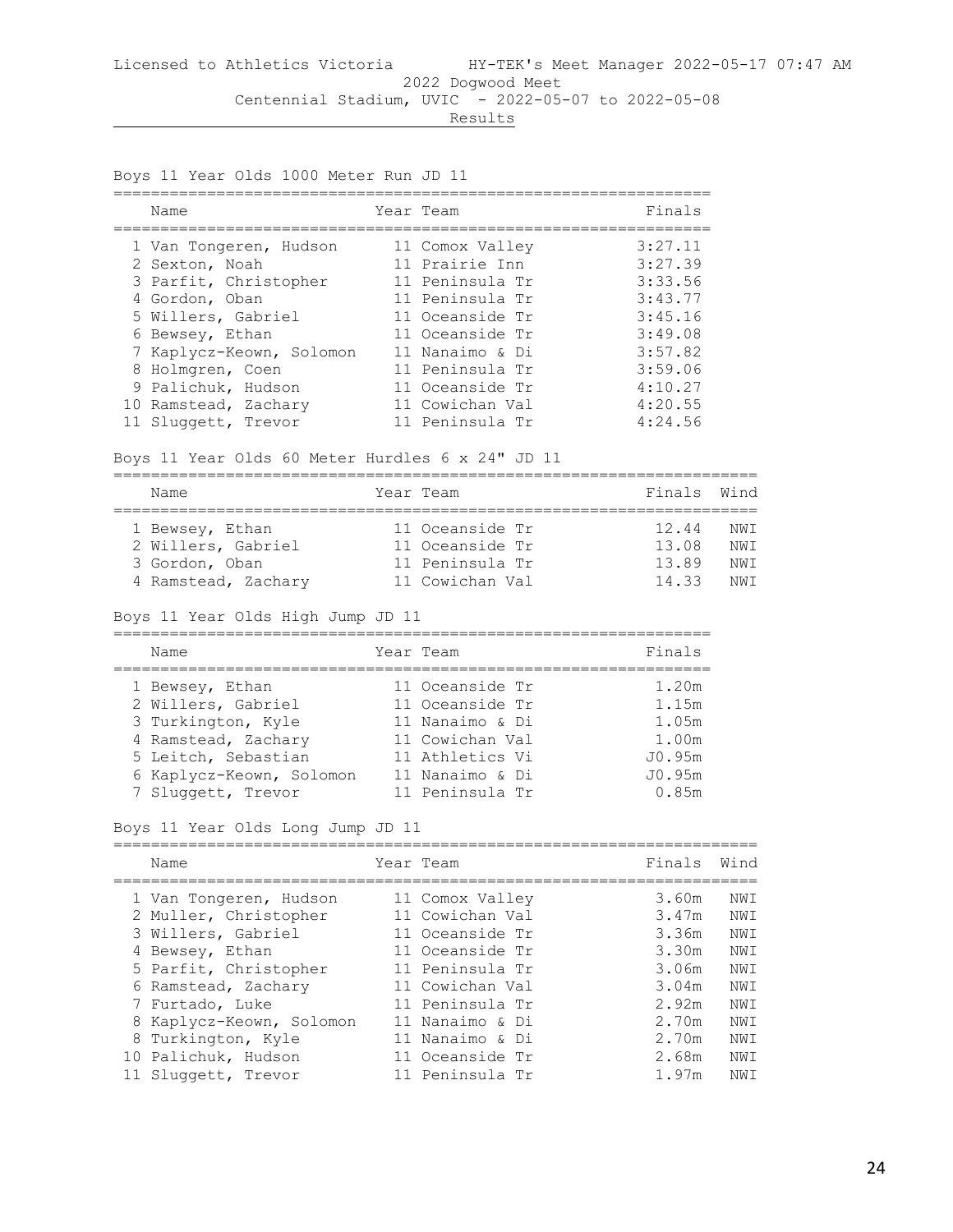Results

Boys 11 Year Olds Shot Put 2 kg JD 11

| Name                                                                                                                                                | Year Team                                                                                                                         | Finals                                                      |
|-----------------------------------------------------------------------------------------------------------------------------------------------------|-----------------------------------------------------------------------------------------------------------------------------------|-------------------------------------------------------------|
| 1 Willers, Gabriel<br>2 Brooke, Julian<br>3 Bewsey, Ethan<br>4 Leitch, Sebastian<br>5 Ramstead, Zachary<br>6 Turkington, Kyle<br>7 Sluggett, Trevor | 11 Oceanside Tr<br>11 Athletics Vi<br>11 Oceanside Tr<br>11 Athletics Vi<br>11 Cowichan Val<br>11 Nanaimo & Di<br>11 Peninsula Tr | 8.00m<br>7.34m<br>6.36m<br>6.29m<br>5.50m<br>5.28m<br>4.12m |
| 8 Prpich, Carson                                                                                                                                    | 11 Athletics Vi                                                                                                                   | 4.03m                                                       |

Boys 11 Year Olds Discus Throw 750 g JD 11

| Name                  | Year Team       | Finals |
|-----------------------|-----------------|--------|
| 1 Willers, Gabriel    | 11 Oceanside Tr | 17.61m |
| 2 Parfit, Christopher | 11 Peninsula Tr | 12.42m |
| 3 Bewsey, Ethan       | 11 Oceanside Tr | 12.11m |
| 4 Ramstead, Zachary   | 11 Cowichan Val | 9.03m  |
| 5 Leitch, Sebastian   | 11 Athletics Vi | 8.89m  |
| 6 Sluggett, Trevor    | 11 Peninsula Tr | 7.13m  |
| 7 Palichuk, Hudson    | 11 Oceanside Tr | 6.81m  |
| 8 Prpich, Carson      | 11 Athletics Vi | 6.43m  |

Boys 11 Year Olds Javelin Throw 400 g JD 11

| Name                     | Year Team       | Finals |
|--------------------------|-----------------|--------|
| 1 Willers, Gabriel       | 11 Oceanside Tr | 28.62m |
| 2 Brooke, Julian         | 11 Athletics Vi | 20.75m |
| 3 Muller, Christopher    | 11 Cowichan Val | 17.39m |
| 4 Bewsey, Ethan          | 11 Oceanside Tr | 15.72m |
| 5 Barner, Max            | 11 Comox Valley | 14.42m |
| 6 Gordon, Oban           | 11 Peninsula Tr | 13.14m |
| 7 Kaplycz-Keown, Solomon | 11 Nanaimo & Di | 11.24m |
| 8 Ramstead, Zachary      | 11 Cowichan Val | 10.26m |
| 9 Palichuk, Hudson       | 11 Oceanside Tr | 9.34m  |
| 10 Leitch, Sebastian     | 11 Athletics Vi | 8.49m  |
| 11 Turkington, Kyle      | 11 Nanaimo & Di | 8.02m  |
| 12 Prpich, Carson        | 11 Athletics Vi | 7.84m  |
| -- Sluggett, Trevor      | 11 Peninsula Tr | FOUL   |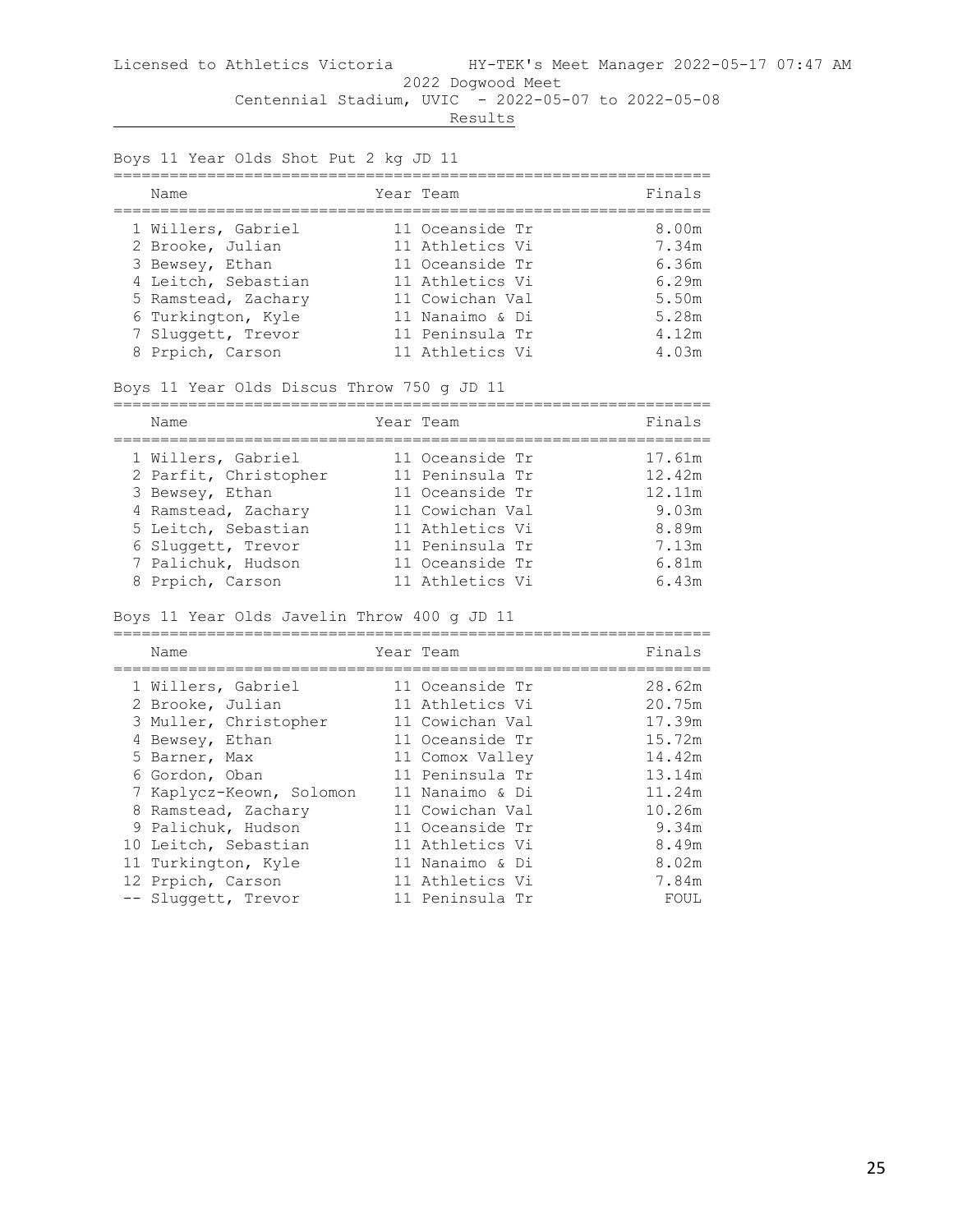**Results** 

Boys 12 Year Olds 100 Meter Dash JD 12

| Name               | Year Team       | Finals | Wind H# |               |
|--------------------|-----------------|--------|---------|---------------|
| 1 Teufel, Bosco    | 10 Campbell Riv | 13.82  | NWI     |               |
| 2 Hill, Tristan    | 10 Victoria Spe | 13.98  | NWI     | -2            |
| 3 Hamilton, Will   | 10 Athletics Vi | 15.39  | NWI     | $\mathcal{P}$ |
| 4 Seel, Levi       | 10 Athletics Vi | 15.74  | NWI     |               |
| 5 Murray, Isaac    | 10 Peninsula Tr | 16.14  | NWI     | -2            |
| 6 Stubbs, Ryder    | 10 Peninsula Tr | 16.33  | NWI     | $\mathcal{L}$ |
| 7 Krieger, Grayson | 10 Peninsula Tr | 16.35  | NWI     |               |
| 8 Patel, Aaron     | 10 UNA          | 16.36  | NWI     | 2             |
| 9 Stoffelsma, Evan | 10 Peninsula Tr | 16.51  | NWI     | 2             |
| 10 Luch, Ryan      | 10 Nanaimo & Di | 16.52  | NWI     | $\mathcal{D}$ |
| 11 Hill, Daniel    | 10 Athletics Vi | 16.85  | NWI     | $\mathcal{D}$ |
| 12 Lazenby, Robert | 10 Cowichan Val | 18.11  | NWI     |               |
| 13 Weir, Jacob     | 10 Cowichan Val | 20.00  | NWI     |               |

Boys 12 Year Olds 200 Meter Dash JD 12

| Name              | Year Team       | Finals Wind H# |                  |  |
|-------------------|-----------------|----------------|------------------|--|
| 1 Hill, Tristan   | 10 Victoria Spe | 27.79          | NWI 2            |  |
| 2 Cunning, Carter | 10 Nanaimo & Di | 31.31          | NW T             |  |
| 3 Hamilton, Will  | 10 Athletics Vi | 31.56          | NWT              |  |
| 4 Galik, Benjamin | 10 Comox Valley | 32.20          | NWT <sub>2</sub> |  |
| 5 O'Keefe, Taveon | 10 Nanaimo & Di | 32.22          | NWT              |  |
| 6 Hill, Daniel    | 10 Athletics Vi | 34.02          | NW T             |  |
| 7 White, Rekko    | 10 Athletics Vi | 35.29          | NM T             |  |

#### Boys 12 Year Olds 300 Meter Dash JD 12

| Name                                    | Year Team                          | Finals         |
|-----------------------------------------|------------------------------------|----------------|
| 1 Stubbs, Ryder                         | 10 Peninsula Tr<br>10 Nanaimo & Di | 50.37<br>51.35 |
| 2 Luch, Ryan<br>3 Krieger, Grayson      | 10 Peninsula Tr                    | 52.81          |
| 4 Stoffelsma, Evan<br>5 O'Keefe, Taveon | 10 Peninsula Tr<br>10 Nanaimo & Di | 53.86<br>58.15 |
| 6 Nickolichuk, Samuel                   | 10 Cowichan Val                    | 58.94          |

## Boys 12 Year Olds 800 Meter Run JD 12

| Name               | Year Team       | Finals  |
|--------------------|-----------------|---------|
| 1 Cunning, Carter  | 10 Nanaimo & Di | 2:43.55 |
| 2 Krieger, Grayson | 10 Peninsula Tr | 2:45.55 |
| 3 Stubbs, Ryder    | 10 Peninsula Tr | 2:51.79 |
| 4 Luch, Ryan       | 10 Nanaimo & Di | 2:54.07 |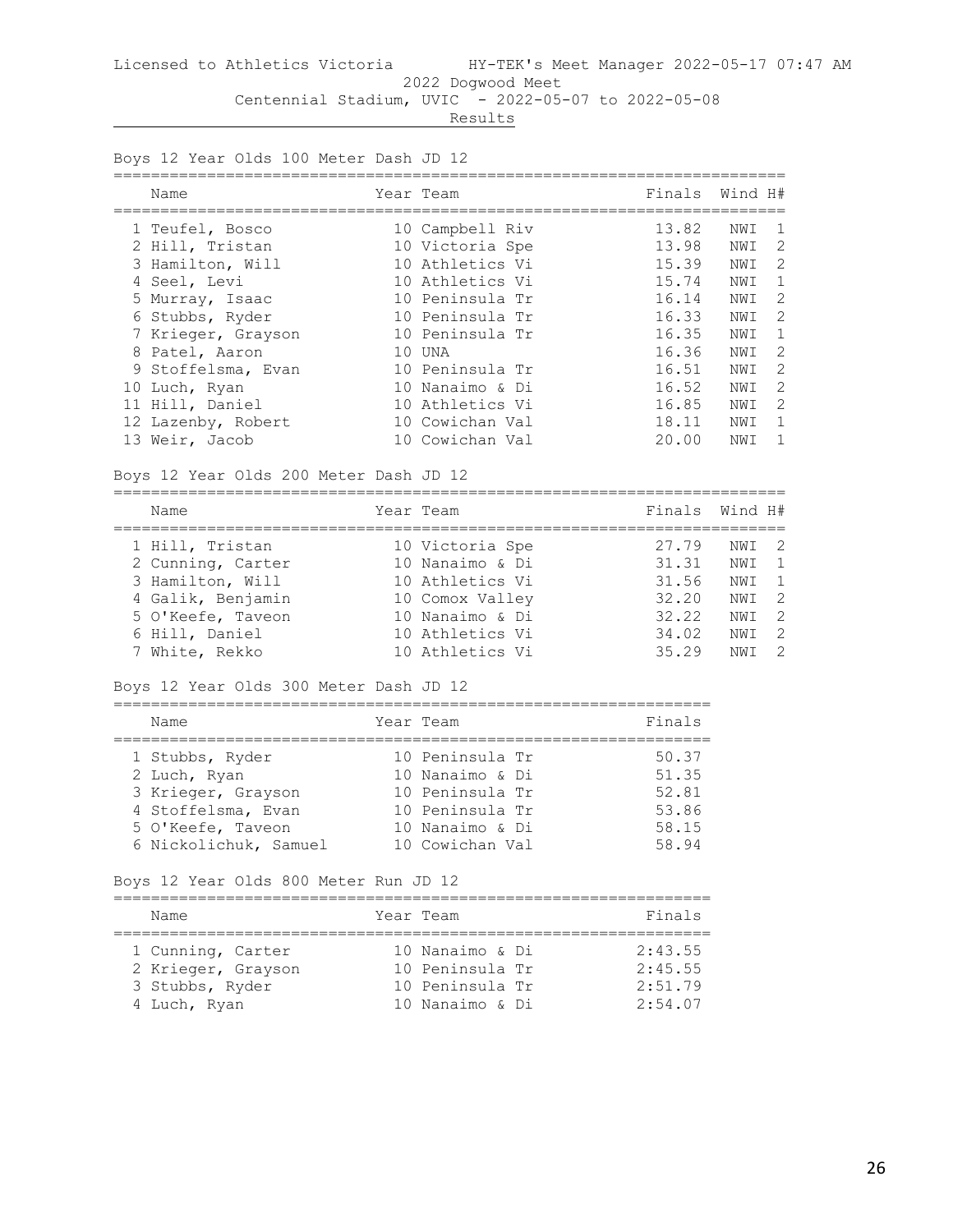Results

Boys 12 Year Olds 1200 Meter Run JD 12 ================================================================ Name **South State Team State State State State** State State State State State State State State State State State ================================================================ 1 McArthur, Max 10 Prairie Inn 4:15.50 2 Stubbs, Ryder 10 Peninsula Tr 4:32.50 3 Elliott, Cooper 10 Athletics Vi 4:43.02 Boys 12 Year Olds 80 Meter Hurdles 8 x 27" JD 12 ===================================================================== Name **South States And State Team** Finals Wind ===================================================================== 1 Hamilton, Will 10 Athletics Vi 15.50 NWI 2 Hill, Daniel 10 Athletics Vi 16.70 NWI 3 White, Rekko 10 Athletics Vi 17.64 NWI 4 O'Keefe, Taveon 10 Nanaimo & Di 20.18 NWI 5 Nickolichuk, Samuel 10 Cowichan Val 21.01 NWI 6 Lazenby, Robert 10 Cowichan Val 21.02 NWI Boys 12 Year Olds 200 Meter Hurdles 5 x 24" JD 12 ===================================================================== Name **The Year Team** Team **Finals** Wind ===================================================================== 1 Cunning, Carter 10 Nanaimo & Di 34.52 NWI 2 Krieger, Grayson 10 Peninsula Tr 36.40 NWI 3 Stoffelsma, Evan 10 Peninsula Tr 37.00 NWI 4 Nickolichuk, Samuel 10 Cowichan Val 42.23 NWI Boys 12 Year Olds High Jump JD 12 ================================================================ Name **Name** Year Team **Finals** ================================================================ 1 Stoffelsma, Evan 10 Peninsula Tr 1.25m 2 O'Keefe, Taveon 10 Nanaimo & Di 1.20m 3 Krieger, Grayson 10 Peninsula Tr 1.15m 4 Cunning, Carter 10 Nanaimo & Di 1.10m 4 Hill, Daniel 10 Athletics Vi 1.10m -- Weir, Jacob 10 Cowichan Val FAIL

#### Boys 12 Year Olds Long Jump JD 12

| Name               | Year Team       | Finals | Wind |
|--------------------|-----------------|--------|------|
| 1 McArthur, Max    | 10 Prairie Inn  | 4.06m  | NWI  |
| 2 Hamilton, Will   | 10 Athletics Vi | 3.58m  | NWI  |
| 3 Cunning, Carter  | 10 Nanaimo & Di | 3.53m  | NWI  |
| 4 Stubbs, Ryder    | 10 Peninsula Tr | 3.52m  | NWI  |
| 5 Galik, Benjamin  | 10 Comox Valley | 3.50m  | NWI  |
| 6 Hill, Daniel     | 10 Athletics Vi | 3.40m  | NWI  |
| 7 White, Rekko     | 10 Athletics Vi | 3.26m  | NWI  |
| 8 O'Keefe, Taveon  | 10 Nanaimo & Di | 3.23m  | NWI  |
| 9 Luch, Ryan       | 10 Nanaimo & Di | 3.03m  | NWI  |
| 10 Lazenby, Robert | 10 Cowichan Val | 2.90m  | NWI  |

-- Nickolichuk, Samuel 10 Cowichan Val FAIL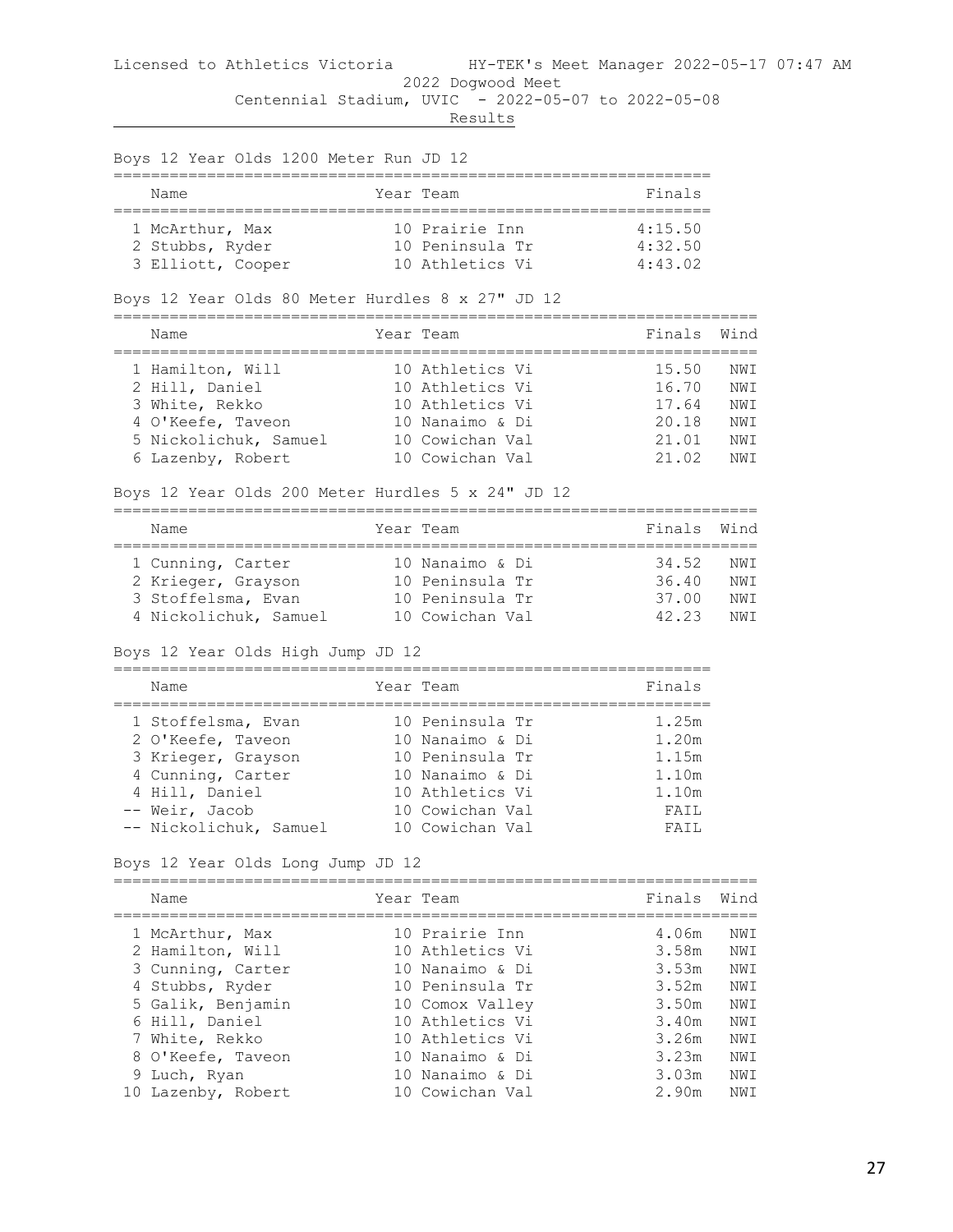| Boys 12 Year Olds Shot Put 3 kg JD 12<br>_____________________________________ |                                                       |                                       |
|--------------------------------------------------------------------------------|-------------------------------------------------------|---------------------------------------|
| Name<br>;====================                                                  | Year Team                                             | Finals                                |
| 1 Teufel, Bosco<br>2 Seel, Levi<br>3 Hamilton, Will                            | 10 Campbell Riv<br>10 Athletics Vi<br>10 Athletics Vi | 11.12m<br>8.40m<br>7.21m              |
| 4 Hill, Daniel                                                                 | 10 Athletics Vi                                       | 5.67m                                 |
| 5 Elliott, Cooper                                                              | 10 Athletics Vi                                       | 5.23m                                 |
| 6 Weir, Jacob                                                                  | 10 Cowichan Val                                       | $4.41m$                               |
| Boys 12 Year Olds Discus Throw 1 kg JD 12                                      |                                                       |                                       |
| Name                                                                           | Year Team                                             | Finals                                |
| 1 Hamilton, Will                                                               | 10 Athletics Vi                                       | 18.34m                                |
| 2 Cunning, Carter                                                              | 10 Nanaimo & Di                                       | 14.88m                                |
| 3 Hill, Daniel                                                                 | 10 Athletics Vi                                       | 14.08m                                |
| 4 Weir, Jacob                                                                  | 10 Cowichan Val                                       | 11.53m                                |
| 5 Lazenby, Robert                                                              | 10 Cowichan Val                                       | 10.19m                                |
| Boys 12 Year Olds Hammer Throw 3 kg JD 12                                      |                                                       |                                       |
| Name                                                                           | Year Team                                             | Finals                                |
| 1 Lazenby, Robert                                                              | 10 Cowichan Val                                       | 15.72m                                |
| Boys 12 Year Olds Javelin Throw 500 g JD 12                                    |                                                       |                                       |
| Name<br>=============                                                          | Year Team                                             | :==========================<br>Finals |
| 1 Seel, Levi                                                                   | 10 Athletics Vi                                       | 20.15m                                |
| 2 Elliott, Cooper                                                              | 10 Athletics Vi                                       | 18.94m                                |
| 3 Hamilton, Will                                                               | 10 Athletics Vi                                       | 18.45m                                |
| 4 Cunning, Carter                                                              | 10 Nanaimo & Di                                       | 17.20m                                |
| 5 Stubbs, Ryder                                                                | 10 Peninsula Tr                                       | 16.59m                                |
| 6 Patel, Aaron                                                                 | 10 UNA                                                | 14.88m                                |
| 7 Krieger, Grayson                                                             | 10 Peninsula Tr                                       | 14.61m                                |
| 8 Lazenby, Robert                                                              | 10 Cowichan Val                                       | 14.17m                                |
| 9 White, Rekko                                                                 | 10 Athletics Vi                                       | 13.81m                                |
| 10 Luch, Ryan                                                                  | 10 Nanaimo & Di                                       | 9.90m                                 |
| 11 Nickolichuk, Samuel                                                         | 10 Cowichan Val                                       | 9.74m                                 |
| 12 Hill, Daniel                                                                | 10 Athletics Vi                                       | 9.00m                                 |
| -- O'Keefe, Taveon                                                             | 10 Nanaimo & Di                                       | FOUL                                  |
| Boys 12 Year Olds 800 Meter Race Walk JD 12                                    |                                                       |                                       |
| Name                                                                           | Year Team                                             | Finals                                |

| Name           |  | Year Team       | $F$ ina' |
|----------------|--|-----------------|----------|
|                |  |                 |          |
| 1 White, Rekko |  | 10 Athletics Vi | 5.56.82  |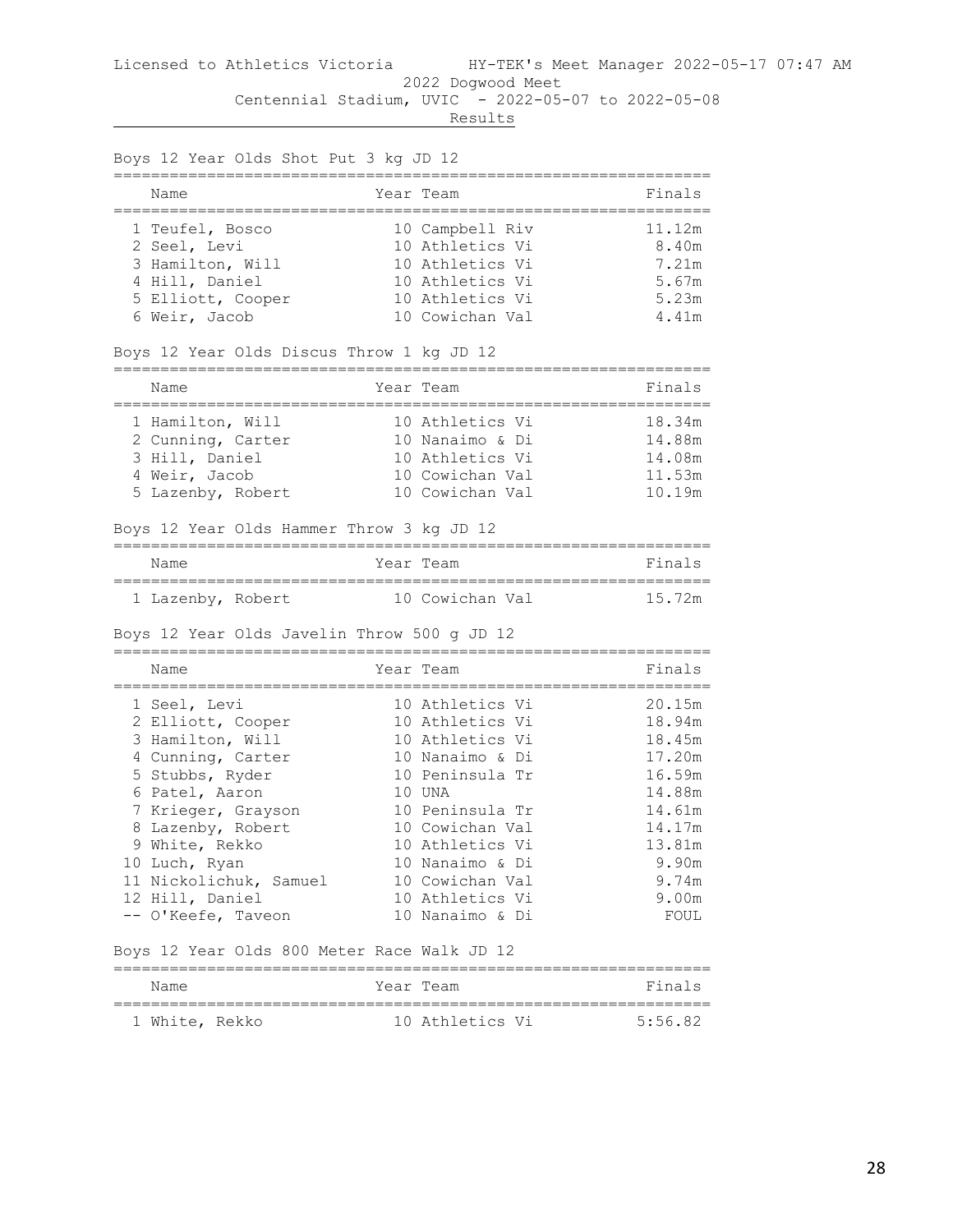|                   | Boys 13 Year Olds 100 Meter Dash JD 13 |                                                   |         |                  |
|-------------------|----------------------------------------|---------------------------------------------------|---------|------------------|
| Name              |                                        | Year Team                                         | Finals  | Wind             |
| 1 Grange, Liam    |                                        | 09 Athletics Vi                                   | 13.87   | NWI              |
| 2 Martin, Blake   |                                        | 09 Athletics Vi                                   | 14.09   | NWI              |
| 3 Patterson, Oren |                                        | 09 Comox Valley                                   | 14.60   | NWI              |
| 4 Clements, Edwin |                                        | 09 Campbell Riv                                   | 15.61   | NWI              |
|                   | Boys 13 Year Olds 200 Meter Dash JD 13 |                                                   |         |                  |
| Name              |                                        | Year Team                                         | Finals  | Wind             |
|                   |                                        | 1 Dickinson, Aidan 69 Athletics Vi                | 33.25   | NWI              |
|                   | Boys 13 Year Olds 300 Meter Dash JD 13 |                                                   |         |                  |
| Name              |                                        | Year Team                                         | Finals  |                  |
| 1 Martin, Blake   |                                        | 09 Athletics Vi                                   | 46.38   |                  |
| 2 Patterson, Oren |                                        | 09 Comox Valley                                   | 49.82   |                  |
|                   | 3 Dickinson, Aidan                     | 09 Athletics Vi                                   | 51.26   |                  |
|                   | 4 Holmgren, Emilian                    | 09 Peninsula Tr                                   | 52.12   |                  |
| 5 Smith, Nolan    |                                        | 09 Nanaimo & Di                                   | 53.13   |                  |
|                   | Boys 13 Year Olds 800 Meter Run JD 13  |                                                   |         |                  |
| Name              |                                        | Year Team                                         | Finals  |                  |
| 1 Morse, Griffin  |                                        | 09 Oceanside Tr                                   | 2:47.51 |                  |
| 2 Guy, Tyson      |                                        | 09 Oceanside Tr                                   | 2:48.98 |                  |
|                   | 3 Clements, Edwin                      | 09 Campbell Riv                                   | 2:49.51 |                  |
|                   | Boys 13 Year Olds 1200 Meter Run JD 13 |                                                   |         |                  |
| Name              |                                        | Year Team                                         | Finals  |                  |
|                   |                                        | 1 Difelice-Oinonen, Theodo 09 Prairie Inn         | 4:13.68 |                  |
|                   | 2 Holmgren, Emilian                    | 09 Peninsula Tr                                   | 4:31.63 |                  |
| 3 Guy, Tyson      |                                        | 09 Oceanside Tr                                   | 4:32.81 |                  |
|                   | 4 Bortolin, Anthony                    | 09 Nanaimo & Di                                   | 4:36.88 |                  |
| 5 Smith, Nolan    |                                        | 09 Nanaimo & Di                                   | 4:36.92 |                  |
|                   | 6 Clements, Edwin                      | 09 Campbell Riv                                   | 4:37.58 |                  |
|                   |                                        | Boys 13 Year Olds 200 Meter Hurdles 5 x 27" JD 13 |         |                  |
| Name              |                                        | Year Team                                         | Finals  | Wind<br>======== |
| 1 Smith, Nolan    |                                        | 09 Nanaimo & Di                                   | 33.55   | NWI              |
| 2 Morse, Griffin  |                                        | 09 Oceanside Tr                                   | 35.01   | NWI              |
|                   | 3 Dickinson, Aidan                     | 09 Athletics Vi                                   | 35.14   | NWI              |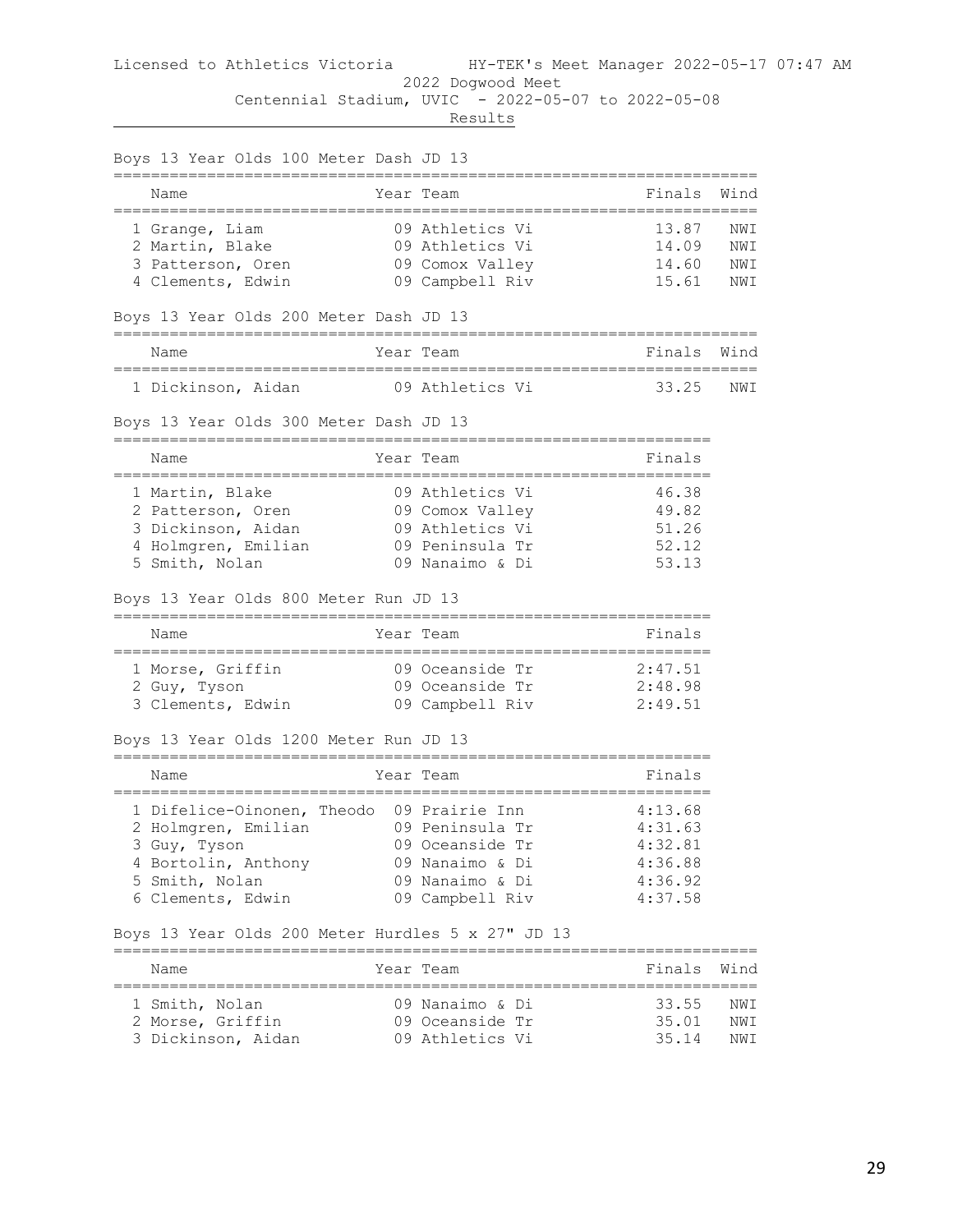| Boys 13 Year Olds High Jump JD 13 |                                                                                                                                                         |  |                                                                                                                |                                                    |                                        |  |
|-----------------------------------|---------------------------------------------------------------------------------------------------------------------------------------------------------|--|----------------------------------------------------------------------------------------------------------------|----------------------------------------------------|----------------------------------------|--|
|                                   | ================<br>Name<br>________________________                                                                                                    |  | Year Team                                                                                                      | Finals                                             |                                        |  |
|                                   | 1 Hopkins, Torsten<br>2 Difelice-Oinonen, Theodo 09 Prairie Inn<br>3 Smith, Nolan<br>3 Holmgren, Emilian<br>3 Dickinson, Aidan<br>6 Bortolin, Anthony   |  | 09 Peninsula Tr<br>09 Nanaimo & Di<br>09 Peninsula Tr<br>09 Athletics Vi<br>09 Nanaimo & Di                    | 1.30m<br>1.25m<br>1.20m<br>1.20m<br>1.20m<br>1.15m |                                        |  |
|                                   | Boys 13 Year Olds Long Jump JD 13                                                                                                                       |  |                                                                                                                |                                                    |                                        |  |
|                                   | Name                                                                                                                                                    |  | Year Team                                                                                                      | Finals                                             | Wind                                   |  |
|                                   | 1 Difelice-Oinonen, Theodo<br>2 Dickinson, Aidan<br>3 Clements, Edwin<br>4 Bortolin, Anthony<br>5 Lebrun, Truman<br>6 Stubbing, Jason                   |  | 09 Prairie Inn<br>09 Athletics Vi<br>09 Campbell Riv<br>09 Nanaimo & Di<br>09 Athletics Vi<br>09 Athletics Vi  | 4.02m<br>3.56m<br>3.39m<br>2.81m<br>2.66m<br>2.49m | NWI<br>NWI<br>NWI<br>NWI<br>NWI<br>NWI |  |
|                                   | Boys 13 Year Olds Triple Jump JD 13                                                                                                                     |  |                                                                                                                |                                                    |                                        |  |
|                                   | =================<br>Name                                                                                                                               |  | Year Team                                                                                                      | Finals                                             | Wind                                   |  |
|                                   | 1 Difelice-Oinonen, Theodo<br>2 Grange, Liam<br>3 Holmgren, Emilian<br>4 Dickinson, Aidan<br>5 Clements, Edwin<br>Boys 13 Year Olds Shot Put 3 kg JD 13 |  | 09 Prairie Inn<br>09 Athletics Vi<br>09 Peninsula Tr<br>09 Athletics Vi<br>09 Campbell Riv                     | 9.05m<br>8.23m<br>7.79m<br>7.57m<br>6.96m          | NWI<br>NWI<br>NWI<br>NWI<br>NWI        |  |
|                                   | Name                                                                                                                                                    |  | Year Team                                                                                                      | Finals                                             |                                        |  |
|                                   | 1 Martin, Blake<br>2 Bortolin, Anthony<br>3 Stubbing, Jason<br>Boys 13 Year Olds Discus Throw 1 kg JD 13                                                |  | 09 Athletics Vi<br>09 Nanaimo & Di<br>09 Athletics Vi                                                          | 8.08m<br>6.17m<br>5.68m                            |                                        |  |
|                                   | Name                                                                                                                                                    |  | Year Team                                                                                                      | Finals                                             |                                        |  |
|                                   | ________________________<br>1 Difelice-Oinonen, Theodo<br>2 Warn, Kaiden<br>3 Dickinson, Aidan<br>4 Lebrun, Truman                                      |  | -----------------------------------<br>09 Prairie Inn<br>09 Campbell Riv<br>09 Athletics Vi<br>09 Athletics Vi | 16.57m<br>14.81m<br>12.71m<br>11.45m               |                                        |  |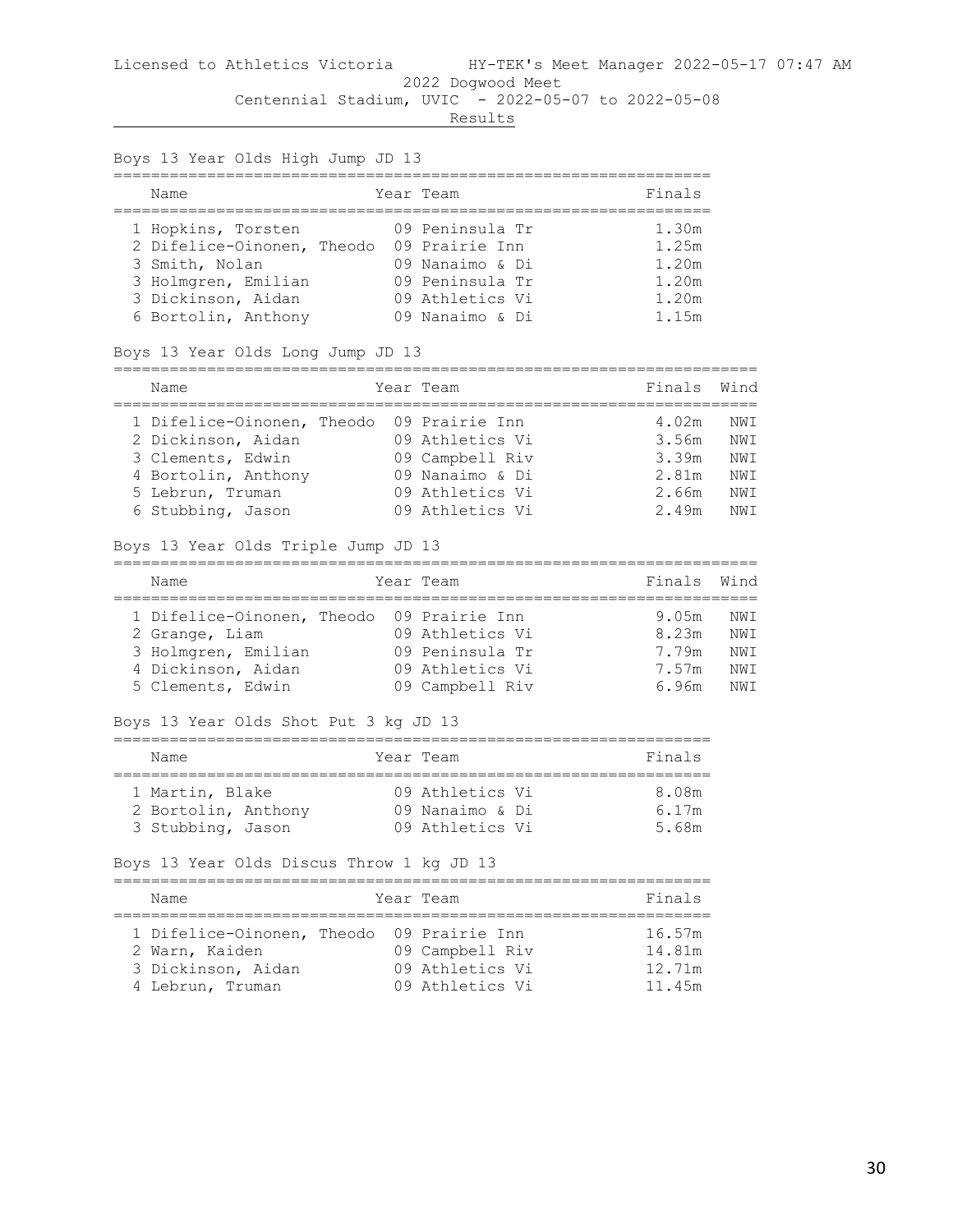Boys 13 Year Olds Javelin Throw 500 g JD 13

| Finals<br>Year Team<br>Name<br>21.61m<br>1 Patterson, Oren<br>09 Comox Valley<br>09 Nanaimo & Di<br>2 Smith, Nolan<br>21.52m<br>09 Oceanside Tr<br>19.52m<br>3 Guy, Tyson<br>4 Grange, Liam<br>09 Athletics Vi<br>17.77m<br>5 Clements, Edwin<br>09 Campbell Riv<br>13.94m<br>09 Athletics Vi<br>13.51m<br>6 Martin, Blake<br>7 Morse, Griffin<br>09 Oceanside Tr<br>11.96m<br>09 Athletics Vi<br>9.03m<br>8 Lebrun, Truman |  |  |  |
|-----------------------------------------------------------------------------------------------------------------------------------------------------------------------------------------------------------------------------------------------------------------------------------------------------------------------------------------------------------------------------------------------------------------------------|--|--|--|
|                                                                                                                                                                                                                                                                                                                                                                                                                             |  |  |  |
|                                                                                                                                                                                                                                                                                                                                                                                                                             |  |  |  |

Boys 14-15 100 Meter Dash U16

| Name                                       | Year Team       | Finals Wind H#  |  |
|--------------------------------------------|-----------------|-----------------|--|
| 1 Harfield, Travis                         | 07 Athletics Vi | $12.46 - 0.9$ 1 |  |
| 2 Slauenwhite, Joshua                      | 08 Peninsula Tr | $12.96 - 0.9$ 1 |  |
| 3 Trousil, Rowan                           | 07 Athletics Vi | $13.21 -2.7$ 2  |  |
| 4 Dhawan, Sameer                           | 07 Athletics Vi | $13.94 -2.7$ 2  |  |
| 5 Hill, Liam                               | 08 Prairie Inn  | $14.32 -2.7$ 2  |  |
| 6 Servos, Tyson                            | 08 Comox Valley | $14.67 - 2.7$ 2 |  |
| 7 Michaels-Van Zandwij, Ka 08 Athletics Vi |                 | $15.57 - 0.9$ 1 |  |

Boys 14-15 200 Meter Dash U16

| Name             |  | Year Team       | Finals Wind |     |  |  |  |
|------------------|--|-----------------|-------------|-----|--|--|--|
|                  |  |                 |             |     |  |  |  |
| 1 Lofstrom, Ryan |  | 07 Comox Valley | 24.51       | 0.5 |  |  |  |
| 2 Esleyer, Gavin |  | 08 Nanaimo & Di | 25.44       | 0.5 |  |  |  |
| 3 Trousil, Rowan |  | 07 Athletics Vi | 26.27       | O 5 |  |  |  |
| 4 Dhawan, Sameer |  | 07 Athletics Vi | 28.50       | 0.5 |  |  |  |
| 5 Dalman, Lucca  |  | 08 Cowichan Val | 31 70       | 0 5 |  |  |  |

## Boys 14-15 300 Meter Dash U16

| Name            | Year Team |                 | Finals |
|-----------------|-----------|-----------------|--------|
| 1 Smits, Walker |           | 08 Comox Valley | 45 18  |

## Boys 14-15 800 Meter Run U16

| Name             | Year Team       | Finals  |
|------------------|-----------------|---------|
| 1 Franey, Egan   | 08 Peninsula Tr | 2:15.47 |
| 2 Smits, Walker  | 08 Comox Valley | 2:24.71 |
| 3 Venables, Levi | 08 Peninsula Tr | 2:30.62 |
| 4 Hill, Liam     | 08 Prairie Inn  | 2:42.26 |
| 5 Sakamoto, Sam  | 07 Mid Island D | 2:50.30 |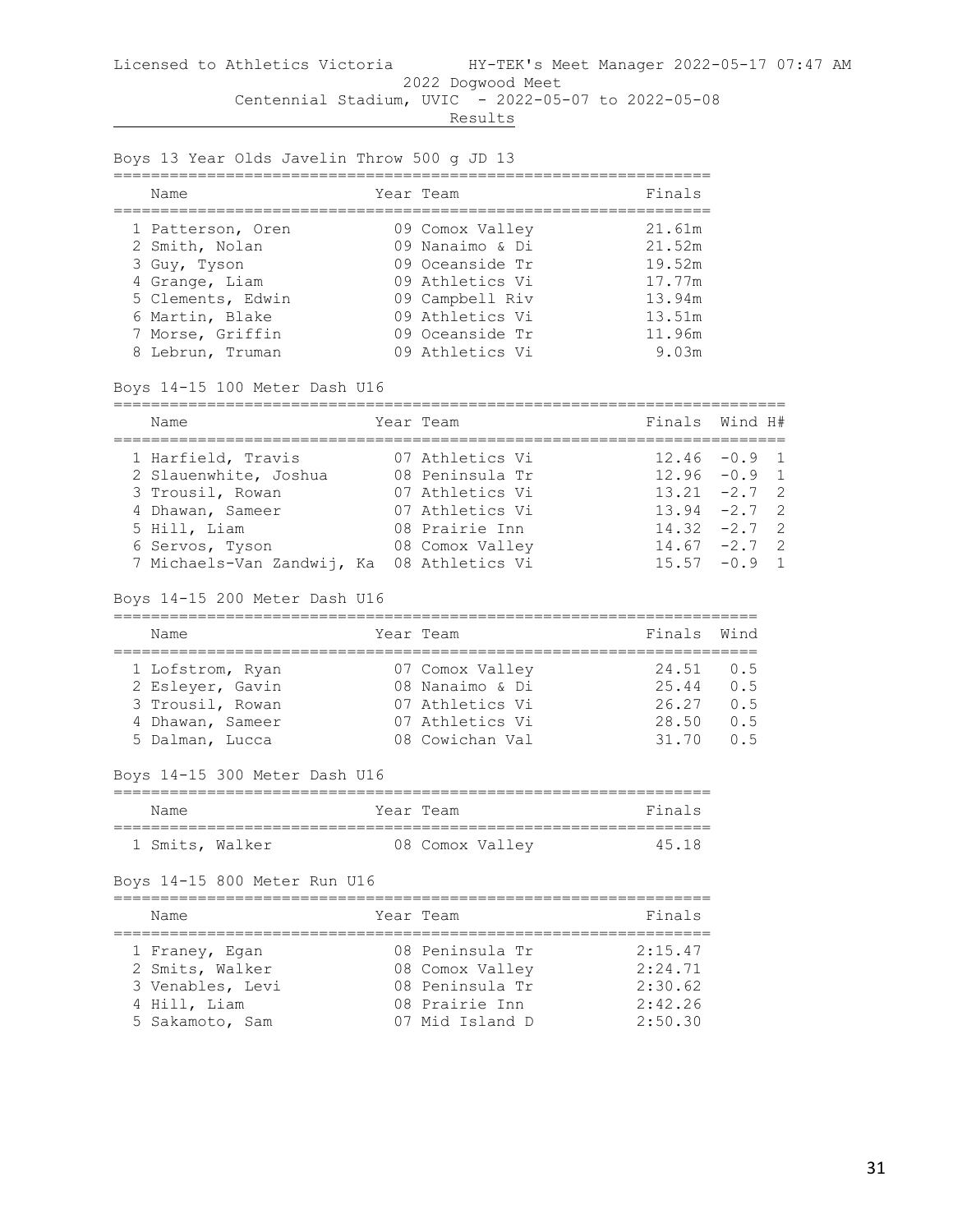| Boys 14-15 1200 Meter Run U16                         |                                                        |                                        |      |
|-------------------------------------------------------|--------------------------------------------------------|----------------------------------------|------|
| Name                                                  | Year Team                                              | Finals                                 |      |
|                                                       |                                                        |                                        |      |
|                                                       |                                                        |                                        |      |
|                                                       |                                                        |                                        |      |
|                                                       |                                                        |                                        |      |
| 5 Minka, Stefan 108 Cowichan Val 1:36.81              |                                                        |                                        |      |
| Boys 14-15 2000 Meter Run U16                         |                                                        |                                        |      |
| Name                                                  | Year Team                                              | Finals                                 |      |
|                                                       |                                                        |                                        |      |
|                                                       |                                                        |                                        |      |
|                                                       |                                                        |                                        |      |
| Boys 14-15 300 Meter Hurdles 5 x 30" U16              |                                                        |                                        |      |
| Name                                                  | Year Team                                              | Finals                                 |      |
|                                                       |                                                        | 47.97                                  |      |
|                                                       |                                                        | 49.83                                  |      |
| Boys 14-15 1500 Meter Steeplechase 30" NO WATER U16   |                                                        |                                        |      |
| Name                                                  | Year Team                                              | Finals                                 |      |
|                                                       |                                                        |                                        |      |
|                                                       |                                                        |                                        |      |
| Boys 14-15 High Jump U16                              |                                                        |                                        |      |
| Name                                                  | Year Team                                              | Finals                                 |      |
| 1 Harfield, Travis 07 Athletics Vi 1.70m              |                                                        |                                        |      |
| 2 Venables, Levi (2008) Peninsula Tr                  |                                                        | 1.45m                                  |      |
| Boys 14-15 Long Jump U16                              |                                                        |                                        |      |
| ;=================================<br>Name            | Year Team                                              | ----------------------------<br>Finals | Wind |
| 1 Trousil, Rowan                                      | 07 Athletics Vi                                        | $5.19m$ 0.6                            |      |
| 2 Slauenwhite, Joshua                                 | 08 Peninsula Tr                                        | $4.00m - 0.1$                          |      |
| 3 Michaels-Van Zandwij, Ka 08 Athletics Vi            |                                                        | $3.76m$ 1.5                            |      |
| Boys 14-15 Triple Jump U16                            |                                                        |                                        |      |
| .=================<br>Name                            | ===============<br>======================<br>Year Team | Finals                                 | Wind |
| ;================================<br>1 Trousil, Rowan | 07 Athletics Vi                                        | $11.03m - 1.0$                         |      |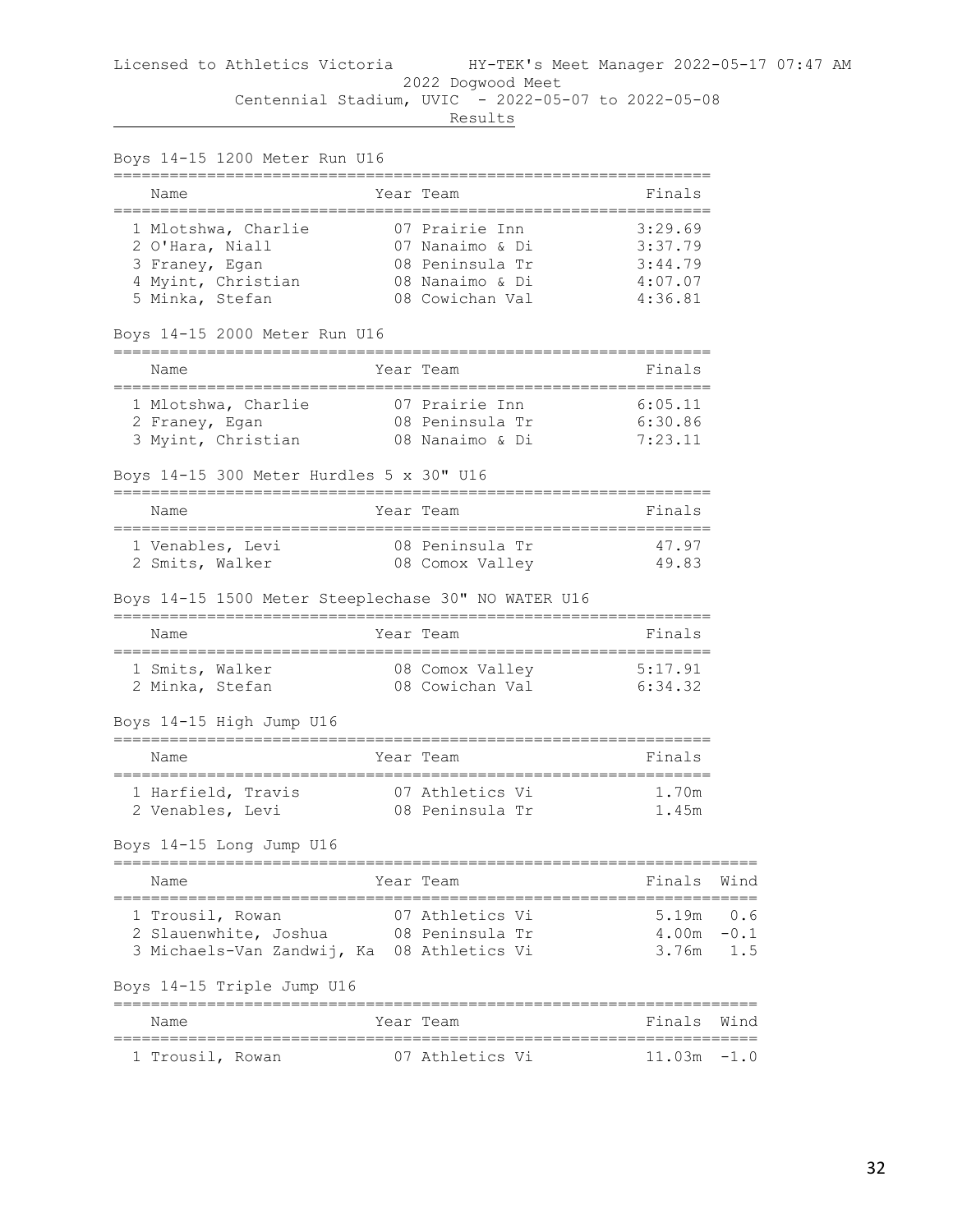| Boys 14-15 Shot Put 4 kg U16<br>-----------------------                                                  |              |                                                       |                                      |        |
|----------------------------------------------------------------------------------------------------------|--------------|-------------------------------------------------------|--------------------------------------|--------|
| Name<br>______________________________                                                                   |              | Year Team                                             | Finals                               |        |
| 1 Lofstrom, Ryan<br>2 Lee, Soren<br>3 Servos, Tyson<br>4 Michaels-Van Zandwij, Ka 08 Athletics Vi        |              | 07 Comox Valley<br>07 UNA<br>08 Comox Valley          | 13.19m<br>11.94m<br>7.40m<br>7.11m   |        |
| Boys 14-15 Discus Throw 1 kg U16                                                                         |              |                                                       |                                      |        |
| Name                                                                                                     |              | Year Team                                             | Finals                               |        |
| 1 Lofstrom, Ryan 67 Comox Valley<br>2 Michaels-Van Zandwij, Ka 08 Athletics Vi                           |              |                                                       | 30.96m<br>19.00m                     |        |
| Boys 14-15 Javelin Throw 600 g U16                                                                       |              |                                                       |                                      |        |
| Name                                                                                                     |              | Year Team                                             | Finals                               |        |
| 1 Harfield, Travis<br>2 Shurniak, Hunter<br>3 Franey, Egan<br>4 Michaels-Van Zandwij, Ka 08 Athletics Vi |              | 07 Athletics Vi<br>07 Nanaimo & Di<br>08 Peninsula Tr | 63.47m<br>38.45m<br>37.10m<br>14.77m |        |
| Men 16-17 100 Meter Dash U18                                                                             |              |                                                       |                                      |        |
| Name                                                                                                     |              | Year Team                                             | Finals                               | Wind   |
| 1 Fowler, Ashton<br>2 Chen, Thibaut (siyu) 06 UNA                                                        |              | 05 Athletics Vi                                       | $11.92 - 1.0$<br>$14.03 - 1.0$       |        |
| Men 16-17 200 Meter Dash U18<br>----------------------------                                             |              |                                                       | --------------------------------     |        |
| Name                                                                                                     |              | Year Team                                             | Finals                               | Wind   |
| 1 Fowler, Ashton                                                                                         | ------------ | 05 Athletics Vi                                       | 24.58                                | $-0.7$ |
| Men 16-17 800 Meter Run U18                                                                              |              |                                                       |                                      |        |
| Name                                                                                                     |              | Year Team                                             | Finals                               |        |
| ;===========================<br>1 Croome, Zachary<br>2 Sakamoto, Nicholas 05 Mid Island D                |              | ;=======================<br>05 Nanaimo & Di           | 2:21.11<br>2:24.11                   |        |
| Men 16-17 1500 Meter Run U18                                                                             |              |                                                       |                                      |        |
| Name                                                                                                     |              | Year Team                                             | Finals                               |        |
| -- Barberie, Dylan                                                                                       |              | 05 Nanaimo & Di                                       | DNF                                  |        |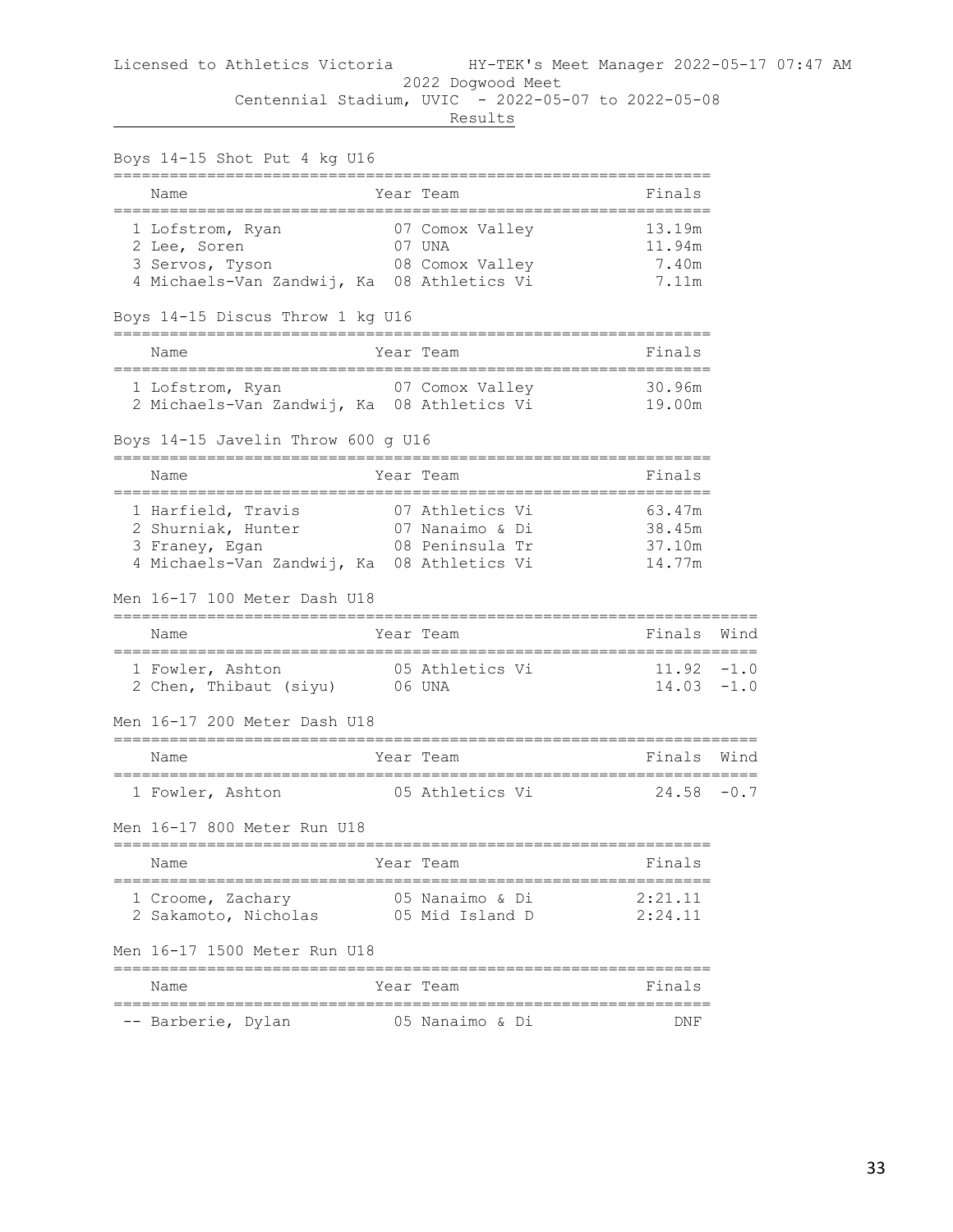|  | Results<br>____ |
|--|-----------------|
|--|-----------------|

| Men 16-17 3000 Meter Run U18                                                 |           |                                                      |                                                                                                                |      |
|------------------------------------------------------------------------------|-----------|------------------------------------------------------|----------------------------------------------------------------------------------------------------------------|------|
| Name                                                                         |           | Year Team                                            | Finals                                                                                                         |      |
| 1 Croome, Zachary 65 Nanaimo & Di 10:14.51                                   |           |                                                      |                                                                                                                |      |
| Men 16-17 High Jump U18                                                      |           |                                                      |                                                                                                                |      |
| Name                                                                         |           | Year Team                                            | Finals                                                                                                         |      |
| -- Therrien, Sacha (16) 06 Nanaimo & Di                                      |           |                                                      | ΝH                                                                                                             |      |
| Men 16-17 Shot Put 5 kg U18                                                  |           |                                                      |                                                                                                                |      |
| Name                                                                         | Year Team |                                                      | Finals                                                                                                         |      |
| 1 Chen, Thibaut (siyu) 06 UNA                                                |           |                                                      | 11.26m                                                                                                         |      |
| Men 16-17 Javelin Throw 700 g U18                                            |           |                                                      |                                                                                                                |      |
| Name                                                                         |           | Year Team                                            | Finals                                                                                                         |      |
|                                                                              |           |                                                      |                                                                                                                |      |
| Men 18-19 100 Meter Dash U20                                                 |           |                                                      |                                                                                                                |      |
| Name                                                                         | Year Team |                                                      | Finals Wind                                                                                                    |      |
| 1 Greir, Josh                                                                |           | 03 Nanaimo & Di                                      | $11.76 - 1.0$                                                                                                  |      |
| Men 18-19 200 Meter Dash U20                                                 |           |                                                      |                                                                                                                |      |
| Name                                                                         | Year Team |                                                      | Finals                                                                                                         | Wind |
| 1 Paris, Nate<br>2 Irish, Lauchlan<br>2 Irish, Lauchlan<br>2 O3 Athletics Vi |           |                                                      | $22.00$ 0.7<br>24.06 0.7                                                                                       |      |
| Men 18-19 400 Meter Dash U20                                                 |           |                                                      |                                                                                                                |      |
| er and the Year Team<br>Name                                                 |           |                                                      | e de la contra de la contra de la contra de la contra de la contra de la contra de la contra de la contra de l |      |
| 1 Watson, Jayden                                                             |           | 04 Nanaimo & Di                                      | 55.86                                                                                                          |      |
| Men 18-19 800 Meter Run U20                                                  |           |                                                      |                                                                                                                |      |
| Name                                                                         |           | Year Team                                            | Finals                                                                                                         |      |
| -----------------<br>1 Parkins, Basil<br>2 Putz, Jake<br>3 Flint, William    |           | 04 Prairie Inn<br>04 Nanaimo & Di<br>04 Mid Island D | 2:03.04<br>2:08.05<br>2:19.42                                                                                  |      |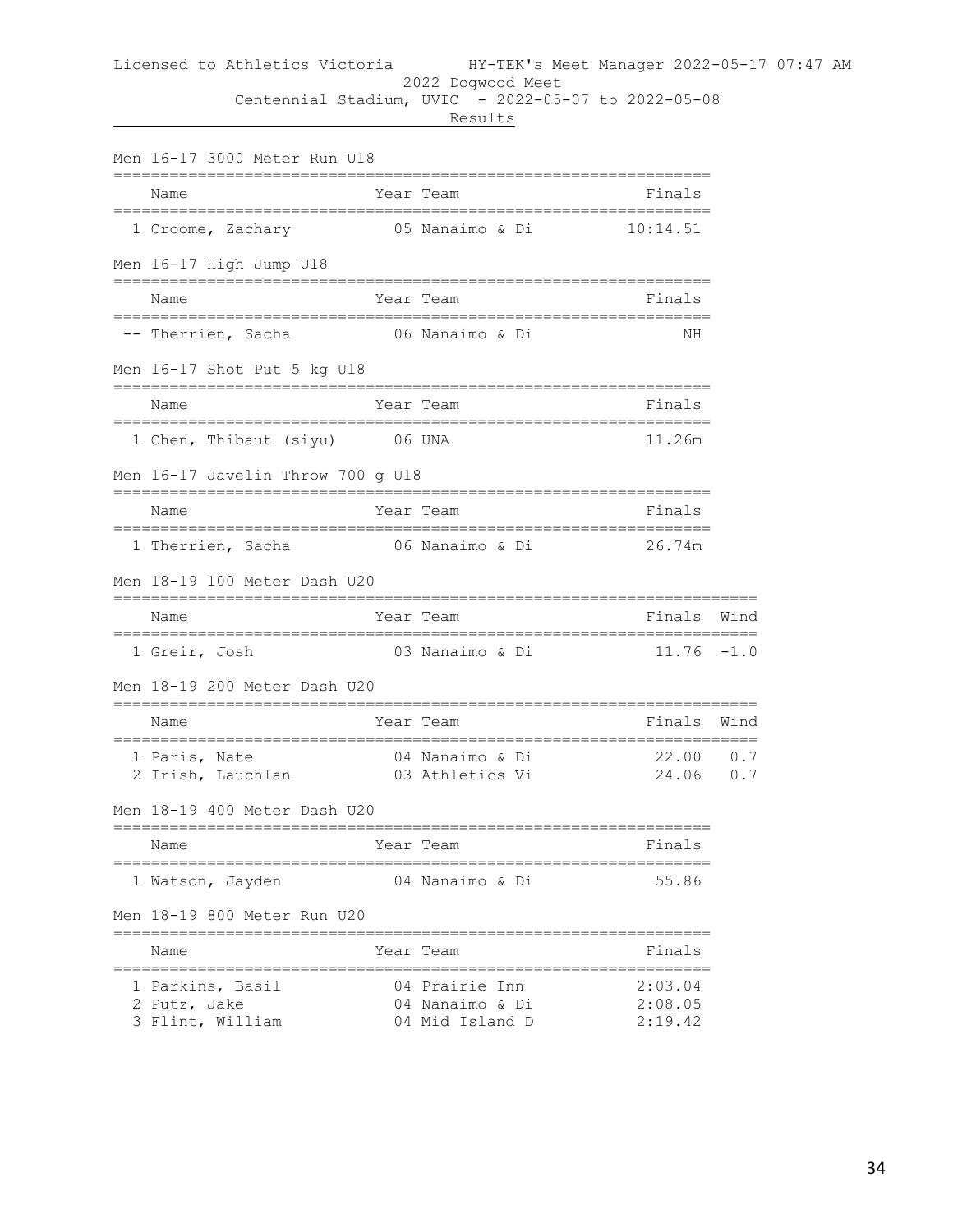| Men 18-19 1500 Meter Run U20                                      |                                              |                            |      |
|-------------------------------------------------------------------|----------------------------------------------|----------------------------|------|
| =========<br>Name                                                 | Year Team                                    | Finals                     |      |
| 1 McLeish, Tion<br>2 Watson, Jayden                               | 04 Victoria Spe 4:03.51<br>04 Nanaimo & Di   | 4:37.46                    |      |
| Men 18-19 3000 Meter Steeplechase 36" U20                         |                                              |                            |      |
| Name                                                              | Year Team                                    | Finals                     |      |
| 1 Putz, Jake                                                      | 04 Nanaimo & Di                              | 10:59.57                   |      |
| Men 18-19 High Jump U20                                           |                                              |                            |      |
| Name<br>======================================                    | Year Team<br>-=============================  | Finals                     |      |
| -- Rednour-Bruckman, Cesare 04 Nanaimo & Di<br>-- Irish, Lauchlan | 03 Athletics Vi                              | NН<br>ΝH                   |      |
| Men 18-19 Triple Jump U20                                         |                                              |                            |      |
| Name                                                              | Year Team                                    | Finals                     | Wind |
| -- Irish, Lauchlan                                                | 03 Athletics Vi                              | FOUL                       |      |
| Men 18-19 Shot Put 6 kg U20                                       |                                              |                            |      |
| Name                                                              | Year Team                                    | Finals                     |      |
| 1 Dailey, Graeme                                                  | 04 Cowichan Val                              | 9.24m                      |      |
| Men 18-19 Discus Throw 1.75 kg U20                                |                                              |                            |      |
| Name                                                              | Year Team                                    | Finals                     |      |
| 1 Andulajevic, Mason<br>2 Morrison, Samuel<br>3 Dailey, Graeme    | 04 UNA<br>04 Nanaimo & Di<br>04 Cowichan Val | 32.58m<br>29.51m<br>22.33m |      |
| Men 18-19 Hammer Throw 6 kg U20                                   |                                              |                            |      |
| Name                                                              | Year Team                                    | Finals                     |      |
| 1 Andulajevic, Mason<br>2 Morrison, Samuel                        | 04 UNA<br>04 Nanaimo & Di                    | 48.76m<br>30.24m           |      |
| Men 18-19 Javelin Throw 800 g U20                                 |                                              |                            |      |
| Name                                                              | Year Team                                    | Finals                     |      |
| 1 Dailey, Graeme                                                  | 04 Cowichan Val                              | 34.94m                     |      |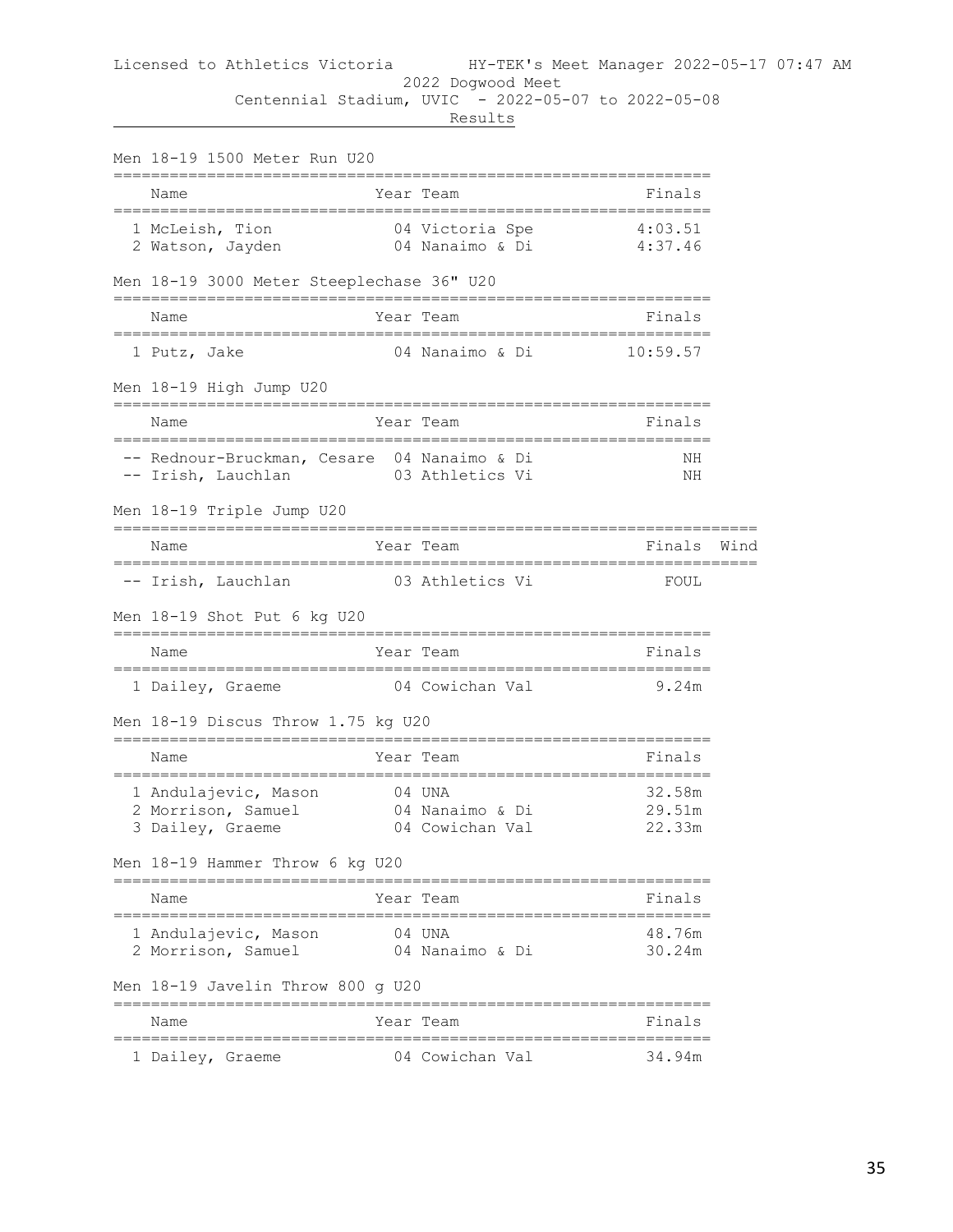#### Licensed to Athletics Victoria HY-TEK's Meet Manager 2022-05-17 07:47 AM 2022 Dogwood Meet

Centennial Stadium, UVIC - 2022-05-07 to 2022-05-08

| Men 18-19 5000 Meter Race Walk U20               |                                    |                |                  |
|--------------------------------------------------|------------------------------------|----------------|------------------|
| Name                                             | Year Team                          | Finals         |                  |
| 1 Morrison, Samuel                               | 04 Nanaimo & Di                    | 29:13.42       |                  |
| Men 20-34 100 Meter Dash Senior                  |                                    |                |                  |
| Name                                             | Year Team                          | Finals         | Wind             |
| 1 Sanoy, River                                   | 02 Athletics Vi                    | 11.37          | $-1.4$           |
| 2 Westbrook, Calum                               | 95 UNA                             | 11.61          | $-1.4$           |
| 3 Natividad, Noah<br>4 Worsley, Timothy          | 96 Athletics Vi<br>99 Athletics Vi | 12.08<br>12.72 | $-1.4$<br>$-1.4$ |
|                                                  |                                    |                |                  |
| Men 9-90 100 Meter Dash T34 WC Wheelchair Senior |                                    |                |                  |
| Name                                             | Year Team                          | Finals         | Wind             |
| 1 Dewitt, Nathan                                 | 90 WCRS                            | 18.40          | $-1.3$           |
| Men 20-34 200 Meter Dash Senior                  |                                    |                |                  |
| Name                                             | Year Team                          | Finals         | Wind             |
| 1 Westbrook, Calum                               | 95 UNA                             | 22.97          | 0.1              |
| 2 Natividad, Noah                                | 96 Athletics Vi                    | 24.93          | 0.1              |
| 3 Gill, Holden                                   | 94 UNA                             | 25.17          | 0.1              |
| 4 Worsley, Timothy                               | 99 Athletics Vi                    | 26.63          | 0.1              |
| Men 9-90 200 Meter Dash T34 WC Wheelchair Senior |                                    |                |                  |
| Name                                             | Year Team                          | Finals         | Wind             |
| 1 Dewitt, Nathan                                 | 90 WCRS                            | 36.05          | NWI              |
| Men 20-34 400 Meter Dash Senior                  |                                    |                |                  |
| Name                                             | Year Team                          | Finals         |                  |
| 1 Gill, Holden                                   | 94 UNA                             | 55.59          |                  |
| 2 Wilson, Aidan                                  | 01 Campbell Riv                    | 1:04.73        |                  |
| Men 9-90 400 Meter Dash T34 WC Wheelchair Senior |                                    |                |                  |
| Name                                             | Year Team                          | Finals         |                  |
| 1 Dewitt, Nathan                                 | 90 WCRS                            | 1:07.30        |                  |
| Men 20-34 800 Meter Run Senior                   |                                    |                |                  |
| ======================================<br>Name   | Year Team                          | Finals         |                  |
| 1 Venne, Jérémie                                 | 96 Prairie Inn                     | 1:59.00        |                  |
| 2 Barber, Michael                                | 00 Prairie Inn                     | 2:02.23        |                  |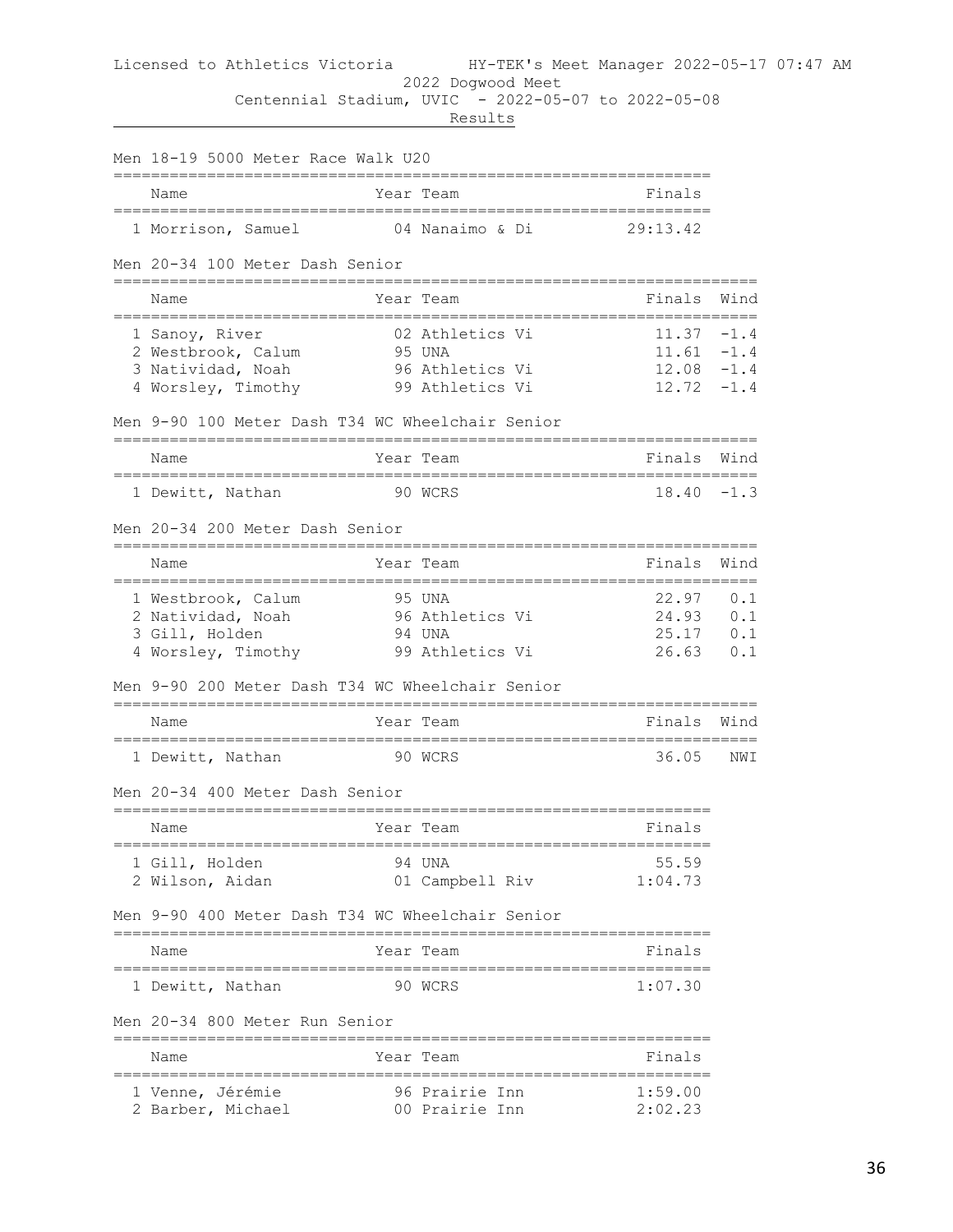|--|--|--|

| Men 9-90 800 Meter Run T34 WC Wheelchair Senior                      |                        |                |          |
|----------------------------------------------------------------------|------------------------|----------------|----------|
| Name                                                                 | Year Team              | Finals         |          |
| 1 Dewitt, Nathan                                                     | 90 WCRS                | 2:22.48        |          |
| Men 20-34 1500 Meter Run T37 Ambulatory Senior                       |                        |                |          |
| Name                                                                 | Year Team              | Finals         |          |
| 1 Stanley, Liam F00; T37 97 Prairie Inn                              |                        | 4:05.52        |          |
| Men 20-34 1500 Meter Run Senior                                      |                        |                |          |
| Name                                                                 | Year Team              | Finals         |          |
| 1 Wilson, Aidan and 1 Campbell Riv 5:18.27                           |                        |                |          |
| Men 9-90 1500 Meter Run T34 WC Wheelchair Senior                     |                        |                |          |
| Name                                                                 | Year Team              | Finals         |          |
| 1 Dewitt, Nathan 90 WCRS                                             |                        | 4:32.56        |          |
| Men 20-34 Pole Vault Senior                                          |                        |                |          |
| Name                                                                 | Year Team              | Finals         |          |
| 1 Clements, Isaac 61 Athletics Vi<br>2 Eby, Jonathan 99 Athletics Vi |                        | 4.50m<br>4.40m |          |
| 3 Snashall, Kael 99 Athletics Vi                                     |                        | 4.10m          |          |
| Men 20-34 Long Jump Senior                                           | ====================== |                |          |
| Name                                                                 | Year Team              | Finals Wind    | ======== |
| 1 Sanoy, River                                                       | 02 Athletics Vi        | $6.17m - 0.8$  |          |
| Men 45-49 100 Meter Dash T51 WC Master                               |                        |                |          |
| Name                                                                 | Year Team              | Finals         | Wind     |
| 1 Wilson, Al                                                         | 76 WCRS                | 48.06          | $-1.3$   |
| Men 40-44 200 Meter Dash Master                                      |                        |                |          |
| Name                                                                 | Year Team              | Finals         | Wind     |
| 1 Hurlen, Erik                                                       | 78 Athletics Vi        | 26.75          | $-0.6$   |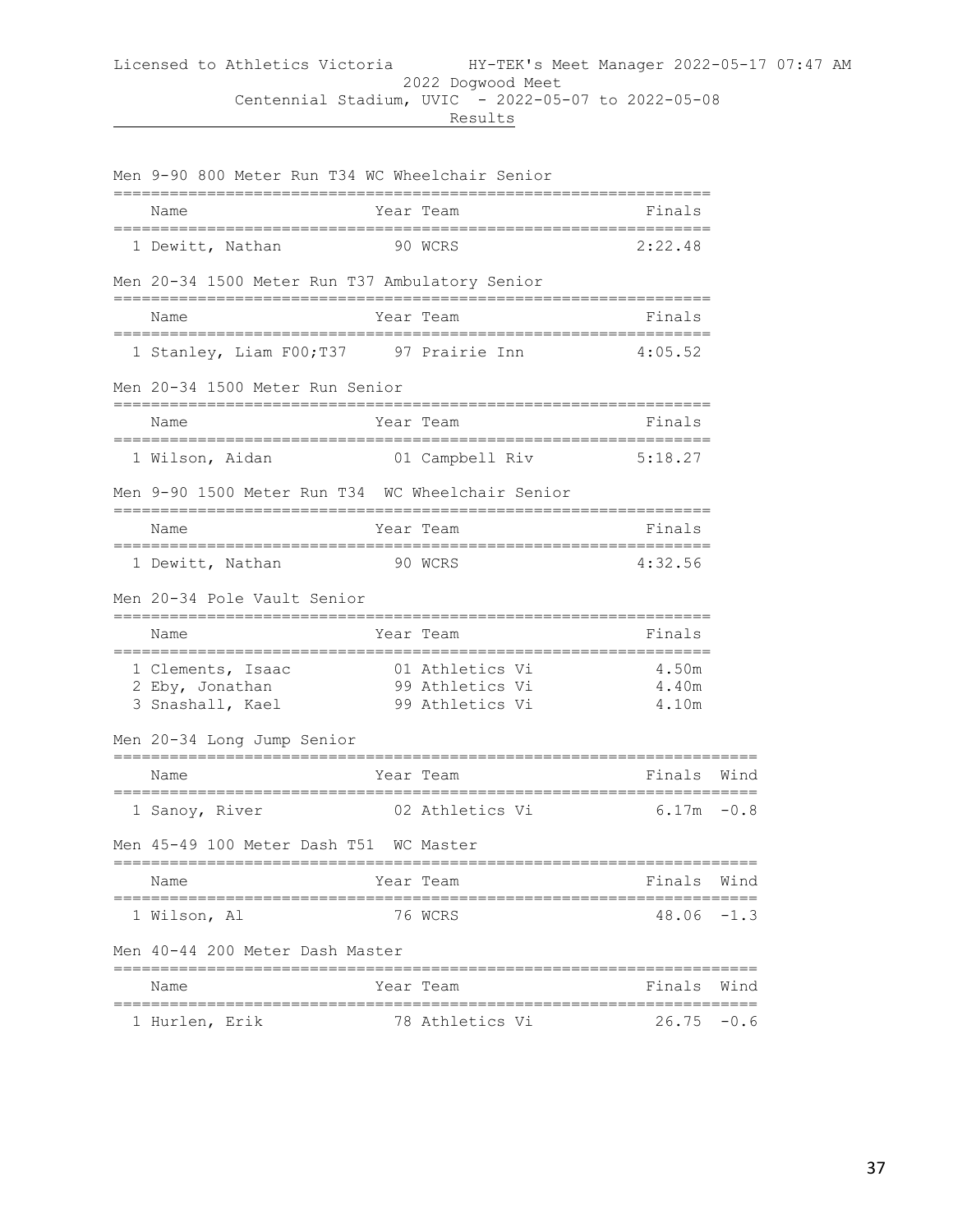| Men 40-44 400 Meter Dash Master                                                  |  |                                        |                          |      |  |  |  |
|----------------------------------------------------------------------------------|--|----------------------------------------|--------------------------|------|--|--|--|
| Name<br>:==========================                                              |  | Year Team                              | Finals                   |      |  |  |  |
| 1 Holmgren, Aaron<br>2 Hurlen, Erik                                              |  | 82 Peninsula Tr<br>78 Athletics Vi     | 55.67<br>56.52           |      |  |  |  |
| Men 45-49 400 Meter Dash T51 WC Master<br>-------------------------------------- |  |                                        | ;======================= |      |  |  |  |
| Name                                                                             |  | Year Team                              | Finals                   |      |  |  |  |
| 1 Wilson, Al                                                                     |  | 76 WCRS                                | 2:53.79                  |      |  |  |  |
| Men 70-74 400 Meter Dash Master                                                  |  |                                        |                          |      |  |  |  |
| Name                                                                             |  | Year Team                              | Finals                   |      |  |  |  |
| 1 Hendrie, Tim                                                                   |  | 50 Nanaimo & Di                        | 1:47.63                  |      |  |  |  |
| Men 40-44 800 Meter Run Master                                                   |  |                                        |                          |      |  |  |  |
| Name<br>=====================================                                    |  | Year Team<br>;======================== | Finals                   |      |  |  |  |
| 1 Holmgren, Aaron                                                                |  | 82 Peninsula Tr 2:07.32                |                          |      |  |  |  |
| Men 40-44 1500 Meter Run Master                                                  |  |                                        |                          |      |  |  |  |
| Name                                                                             |  | Year Team                              | Finals                   |      |  |  |  |
| -- Holmgren, Aaron 62 Peninsula Tr                                               |  |                                        | DNF                      |      |  |  |  |
| Men 40–99 80 Meter Hurdles Master                                                |  |                                        |                          |      |  |  |  |
| Name                                                                             |  | Year Team                              | Finals                   | Wind |  |  |  |
| 1 Thompson, Lynn                                                                 |  | UNA                                    | $20.61$ 0.7              |      |  |  |  |
| Men 70-74 High Jump Master                                                       |  |                                        |                          |      |  |  |  |
| Name                                                                             |  | Year Team The Finals                   |                          |      |  |  |  |
| 1 Donaldson, Sven<br>2 Hendrie, Tim                                              |  | Nanaimo & Di<br>50 Nanaimo & Di        | 1.25m<br>0.95m           |      |  |  |  |
| Men 70-74 Pole Vault Master                                                      |  |                                        |                          |      |  |  |  |
| Name                                                                             |  | Year Team                              | Finals                   |      |  |  |  |
| -- Donaldson, Sven                                                               |  | Nanaimo & Di                           | ΝH                       |      |  |  |  |
| Men 85-89 Pole Vault Master                                                      |  |                                        |                          |      |  |  |  |
| Name                                                                             |  | Year Team                              | Finals                   |      |  |  |  |
| 1 Dumas, Gerard                                                                  |  | UNA                                    | 1.30m                    |      |  |  |  |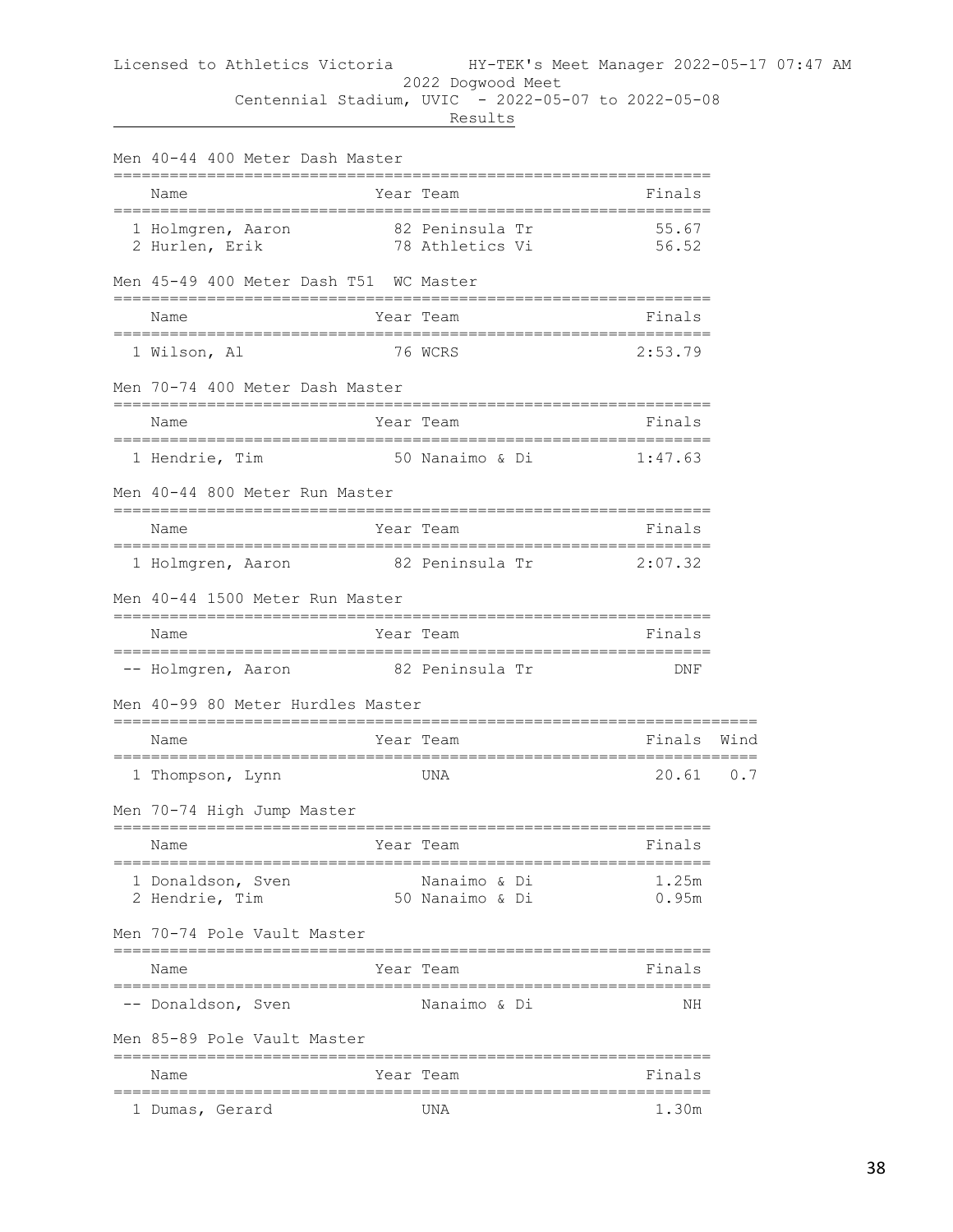|  | Men 80-84 Triple Jump Master                                        |           |                             |                  |      |  |  |  |
|--|---------------------------------------------------------------------|-----------|-----------------------------|------------------|------|--|--|--|
|  | Name                                                                |           | Year Team                   | Finals           | Wind |  |  |  |
|  | 1 Thompson, Lynn                                                    |           | UNA                         | 6.82m            | 1.4  |  |  |  |
|  | Men 45-49 Shot Put 7.26 kg Master                                   |           |                             |                  |      |  |  |  |
|  | Name                                                                |           | Year Team                   | Finals           |      |  |  |  |
|  | 1 Vannini, Phillip 34 Nanaimo & Di                                  |           |                             | 12.16m           |      |  |  |  |
|  | Men 55-59 Shot Put 6 kg Master                                      |           |                             |                  |      |  |  |  |
|  | Name                                                                |           | Year Team                   | Finals           |      |  |  |  |
|  | 1 Dailey, Mike 63 Cowichan Val<br>2 Morfitt, Graham 67 Comox Valley |           |                             | 10.06m<br>10.05m |      |  |  |  |
|  | Men 45-49 Discus Throw 2 kg Master                                  |           |                             |                  |      |  |  |  |
|  | Name                                                                |           | Year Team                   | Finals           |      |  |  |  |
|  | 1 Vannini, Phillip 35.61m                                           | --------- |                             |                  |      |  |  |  |
|  | Men 55-59 Discus Throw 1.5 kg Master                                |           |                             |                  |      |  |  |  |
|  | Name                                                                |           | Year Team                   | Finals           |      |  |  |  |
|  | 1 Morfitt, Graham<br>2 Dailey, Mike                                 |           | 67 Comox Valley 36.40m      |                  |      |  |  |  |
|  | Men 60-64 Discus Throw 1 kg Master                                  |           |                             |                  |      |  |  |  |
|  | Name                                                                |           | Year Team                   | Finals           |      |  |  |  |
|  | 1 Steele, Sean                                                      |           | 61 Athletics Vi             | 37.81m           |      |  |  |  |
|  | Men 80-84 Discus Throw 1 kg Master                                  |           |                             |                  |      |  |  |  |
|  | Name                                                                |           | Year Team                   | Finals           |      |  |  |  |
|  | 1 East, Les                                                         |           | Peninsula Tr                | 21.18m           |      |  |  |  |
|  | Men 85-89 Discus Throw 1 kg Master                                  |           |                             |                  |      |  |  |  |
|  | Name                                                                |           | -------------<br>Year Team  | Finals           |      |  |  |  |
|  | 1 Dumas, Gerard                                                     |           | ====================<br>UNA | 12.79m           |      |  |  |  |